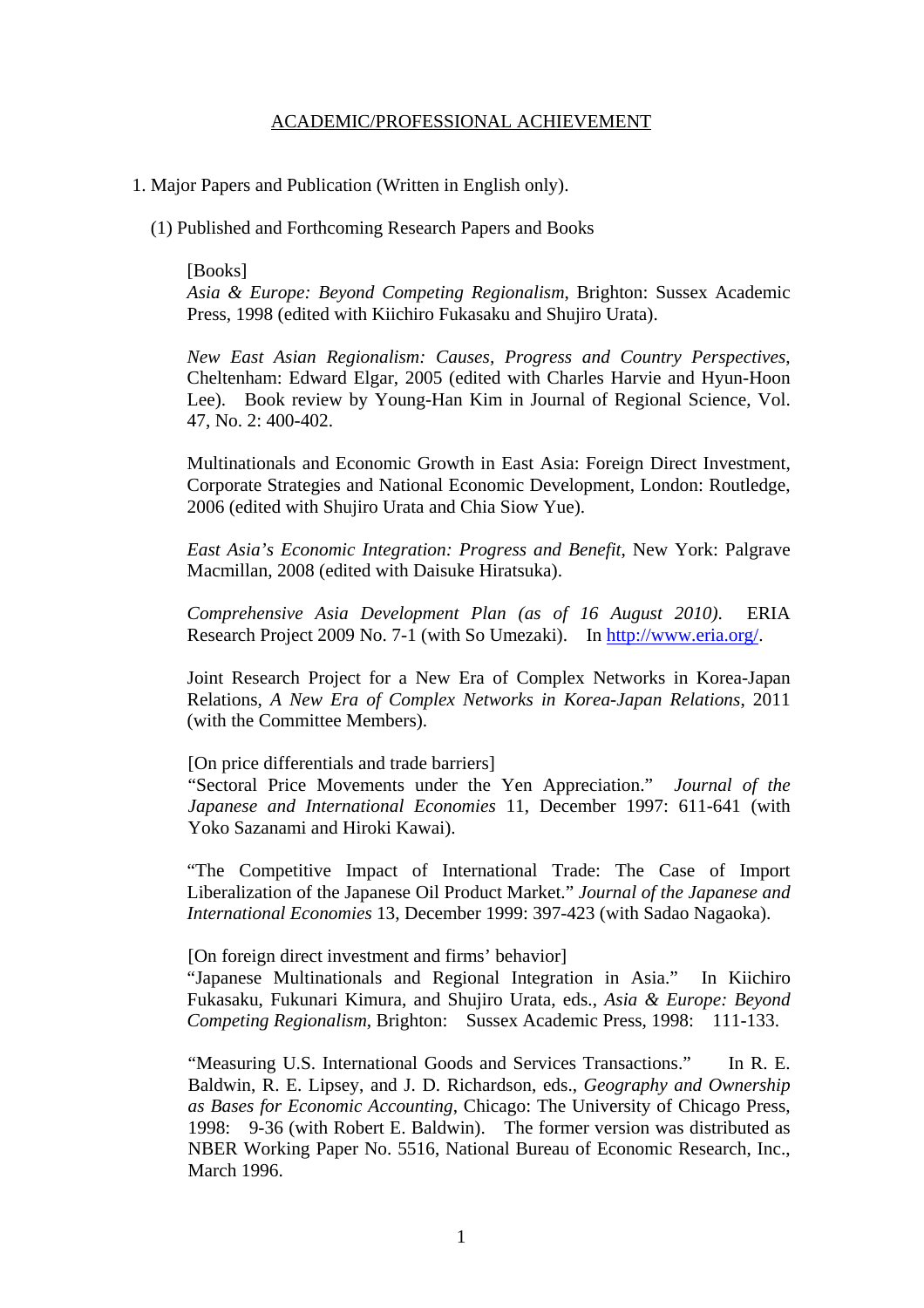"Application of a Nationality-Adjusted Net Sales and Value Added Framework: The Case of Japan." In R. E. Baldwin, R. E. Lipsey, and J. D. Richardson, eds., *Geography and Ownership as Bases for Economic Accounting*, Chicago: The University of Chicago Press, 1998: 49-80 (with Robert E. Baldwin). The former version was distributed as NBER Working Paper No. 5670, National Bureau of Economic Research. Inc., July 1996.

"The International Competitiveness of the American Manufacturing Industry: The Perspective from International Trade Theory." *Journal of International Economic Studies* No. 14, March 2000: 1-25.

"Location and Internalization Decisions: Sector Switching in Japanese Outward Foreign Direct Investment." In Takatoshi Ito and Anne O. Krueger, eds., *The Role of Foreign Direct Investment in East Asian Economic Development (NBER-East Asia Seminar in Economics Volume 9)*, Chicago: The University of Chicago Press, 2000: 79-108.

"Fragmentation, Internalization, and Interfirm Linkages: Evidence from the Micro Data of Japanese Manufacturing Firms." In Leonard K. Cheng and Henryk Kierzkowski, eds., *Global Production and Trade in East Asia*, Norwell: Kluwer Academic Publishers, 2001: 129-152.

"Intrafirm Fragmentation: Fujitsu, Ltd.'s Production of Hard Disk Drives." In Leonard K. Cheng and Henryk Kierzkowski, eds., *Global Production and Trade in East Asia*, Norwell: Kluwer Academic Publishers, 2001: 289-293.

"Globalization and Intra-firm Trade: Further Evidence." In P. J. Lloyd and Hyun-Hoon Lee, eds., *Frontiers of Research in Intra-industry Trade*, New York: Macmillan, 2002: 237-272 (with Kiichiro Fukasaku).

"Exports and Foreign Direct Investment Accelerate Corporate Reforms: Evidence from the Japanese Micro Data" (with Kozo Kiyota). In Robert M. Stern, ed., *Japan's Economic Recovery: Commercial Policy, Monetary Policy, and Corporate Governance*, Cheltenham: Edward Elgar Publishing, 2003: 221-255.

"American Presence in Accountancy Services in Japan." In Vinod K. Aggarwal, ed., *Winning in Asia, U.S. Style: Market and Nonmarket Strategies for Success*, New York: Palgrave Macmillan, 2003: 49-68.

"Intra-regional Trade between China, Japan, and Korea: Intra-industry Trade of Major Industries," (with Mitsuyo Ando). In Yangseon Kim and Chang Jae Lee, eds., *Northeast Asian Economic Integration: Prospects for a Northeast Asian FTA*, Seoul: Korea Institute for International Economic Policy, 2003: 193-225.

"Globalizing Activities and the Rate of Survival: Panel Data Analysis on Japanese Firms." *Journal of Japanese and International Economies* 17, Issue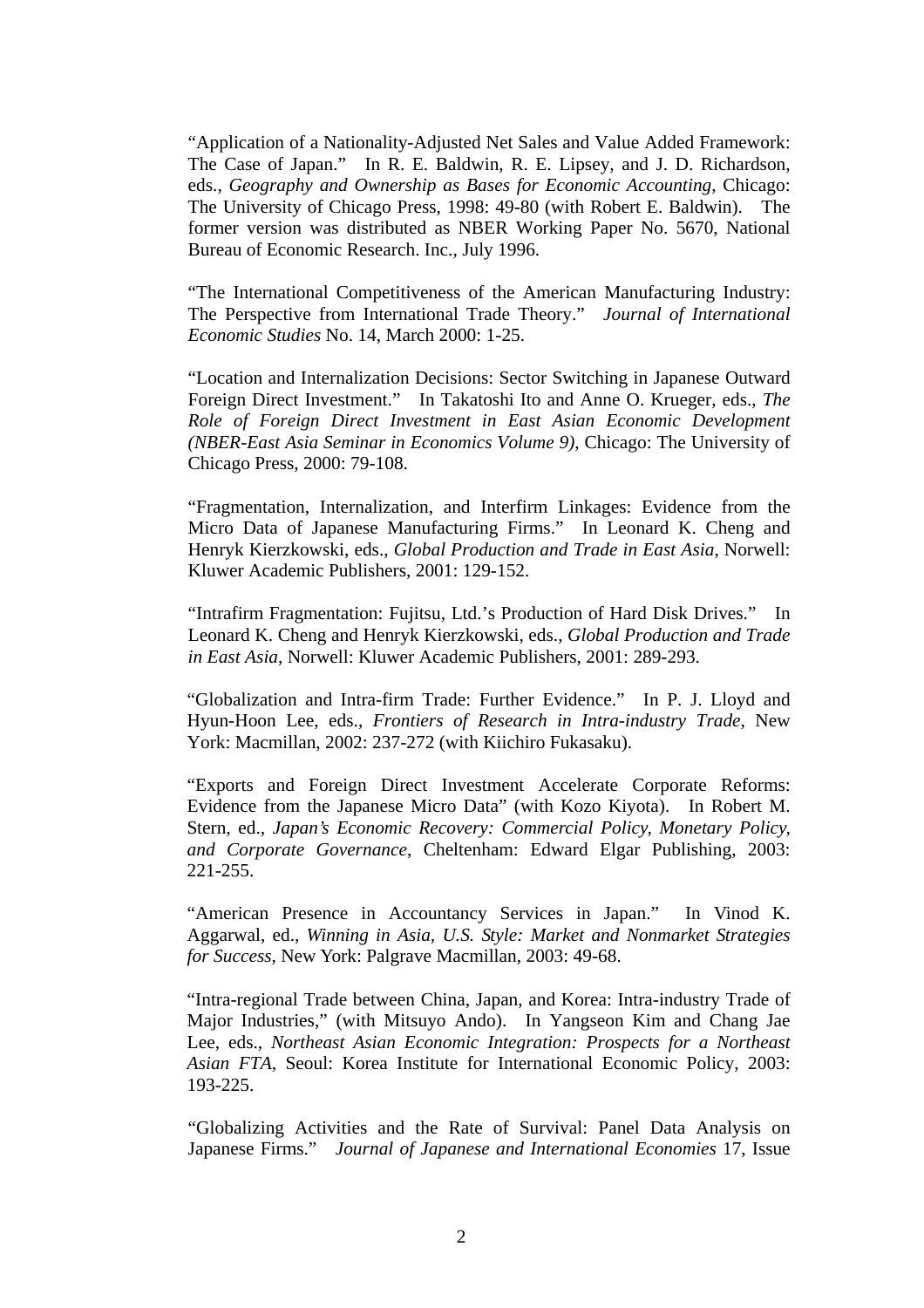4, December 2003: 538-560 (with Takamune Fujii)*.* The former version is in the NBER Working Paper Series No. 10067, October 2003.

"Fragmentation and Corporate Performance of Japanese Firms in the Globalization: Evidence from the Micro Data" (with Kozo Kiyota). In Pierre-Bruno Ruffini, ed., *Economic Integration and Multinational Investment Behaviour*, London: Edward Elgar, 2004: 100-148.

"Two-dimensional Fragmentation in East Asia: Conceptual Framework and Empirics." *International Review of Economics and Finance (special issue on "Outsourcing and Fragmentation: Blessing or Threat" edited by Henryk Kierzkowski)* Vol. 14, Issue 3, 2005: 317-348 (with Mitsuyo Ando).

"Production Networks and de facto Integration in East Asia." June 2005. It was presented at the KIET International Symposium "Changes in East Asian Production Network and the Future of Korean Manufacturing Industries" held in Seoul in July 1, 2005. It will be published in a conference volume in either English or Korean.

"The Formation of International Production and Distribution Networks in East Asia" (with Mitsuyo Ando). In Takatoshi Ito and Andrew K. Rose, eds., *International Trade in East Asia (NBER-East Asia Seminar on Economics, Volume 14)*, Chicago: The University of Chicago Press, 2005: 177-213. The former version was distributed as NBER Working Paper No. 10167, National Bureau of Economic Research, Inc., December 2003.

"The Gravity Equation in International Trade in Services." *Weltwirtschaftlishes Archiv (Review of World Economics)*, Vol. 142, No. 1 (April) 2006: 92-121 (with Hyun-Hoon Lee).

"Production Networks in East Asia: Strategic Behavior by Japanese and U.S. Firms." JCER Discussion Paper No. 103, August 2006 (with Mitsuyo Ando and Sven W. Arndt). Posted in http://www.jcer.or.jp.

"International Production and Distribution Networks in East Asia: Eighteen Facts, Mechanics, and Policy Implications." *Asian Economic Policy Review*, Vol. 1, Issue 2 (December), 2006: 326-344. The former version is in http://www.coe-econbus.keio.ac.jp/data/DP2006-008.pdf.

"Exports, FDI, Productivity: Dynamic Evidence from Japanese Firms." *Weltwirtschaftlishes Archiv (Review of World Economics)*, Vol. 141, No. 4 (December), 2006: 695-719 (with Kozo Kiyota). The former version is in http://www.ut-mmrc.jp/dp/PDF/MMRC69\_2006.pdf.

"Introduction" (with Shujiro Urata and Chia Siow Yue). In Shujiro Urata, Chia Siow Yue, and Fukunari Kimura, eds., *Multinationals and Economic Growth in East Asia: Foreign Direct Investment, Corporate Strategies and National Economic Development*, London: Routledge, 2006: 1-19.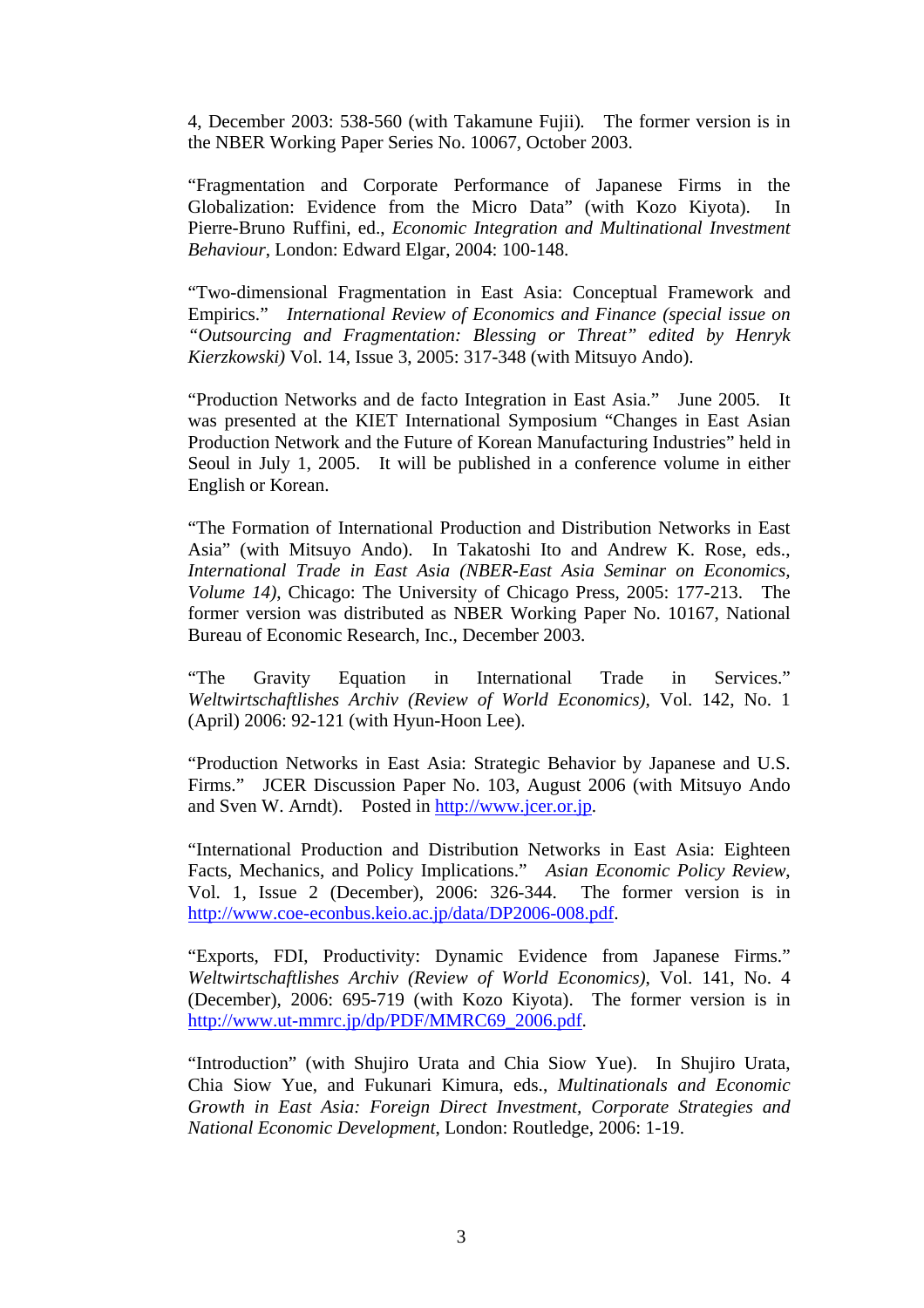"Japanese Manufacturing FDI and International Production/Distribution Networks in East Asia" (with Mitsuyo Ando). In Shujiro Urata, Chia Siow Yue, and Fukunari Kimura, eds., *Multinationals and Economic Growth in East Asia: Foreign Direct Investment, Corporate Strategies and National Economic Development*, London: Routledge, 2006: 65-103.

"Foreign-owned versus Domestically-owned Firms: Economic Performance in Japan. *Review of Development Economics*, Vol. 11, Issue 1 (February), 2007: 31-48 (with Kozo Kiyota).

"Fragmentation and Parts and Components Trade: Comparison between East Asia and Europe." *North American Journal of Economic and Finance*, Vol. 18, Issue 1 (February), 2007: 23-40 (with Yuya Takahashi and Kazunobu Hayakawa). The former version is in http://www.coe-econbus.keio.ac.jp/data/DP2005-030.pdf.

"Fragmentation in Europe and East Asia: Evidences from International Trade and FDI Data" (with Mitsuyo Ando). In Jong-Kil Kim and Pierre-Bruno Ruffini, eds., *Corporate Strategies in the Age of Regional Integration*, Cheltenham: Edward Elgar, 2007: 52-76. The former version is in http://www.coe-econbus.keio.ac.jp/data/DP2005-016.pdf.

"Can Offshoring Create Domestic Jobs? Evidence from Japanese Data." *CEPR Policy Insight*, No. 16, December 2007 (with Mitsuyo Ando). In http://www.cepr.org/pubs/PolicyInsights/CEPR\_Policy\_Insight\_016.asp. The summarized version "Job-creating Offshoring?" is in http://voxeu.org/.

"Are Korean Firms Doing Well? Evidence from Shandong Province in China." *The Journal of the Korean* Economy, Vol. 9, No. 1 (March), 2008: 1-26 (with Kazunobu Hayakawa and Zheng Ji).

"How Does Economic Freedom Affect International Trade in Services?" *Journal of Korea Trade*, Vol. 12, No. 3 (November), 2008: 1-28 (with Hyun-Hoon Lee).

"Does International Fragmentation Occur in Sectors Other Than Machinery?" *Asian Economic Journal*, Vol. 22, No. 4 (December), 2008: 343-358 (with Kazunobu Hayakawa and Zheng Ji).

"Firm-level Analysis of Globalization: A Survey." In March 2009 (with Kazunobu Hayakawa and Tomohiro Machikita). ERIA Discussion Paper Series ERIA-DP-2009-05 (http://www.eria.org). Forthcoming in an ERIA Report.

"Gains from Fragmentation at the Firm Level: Evidence from Japanese Multinationals in East Asia." In March 2009 (with Kazunobu Hayakawa). ERIA Discussion Paper Series ERIA-DP-2009-07 (http://www.eria.org). Forthcoming in an ERIA Report.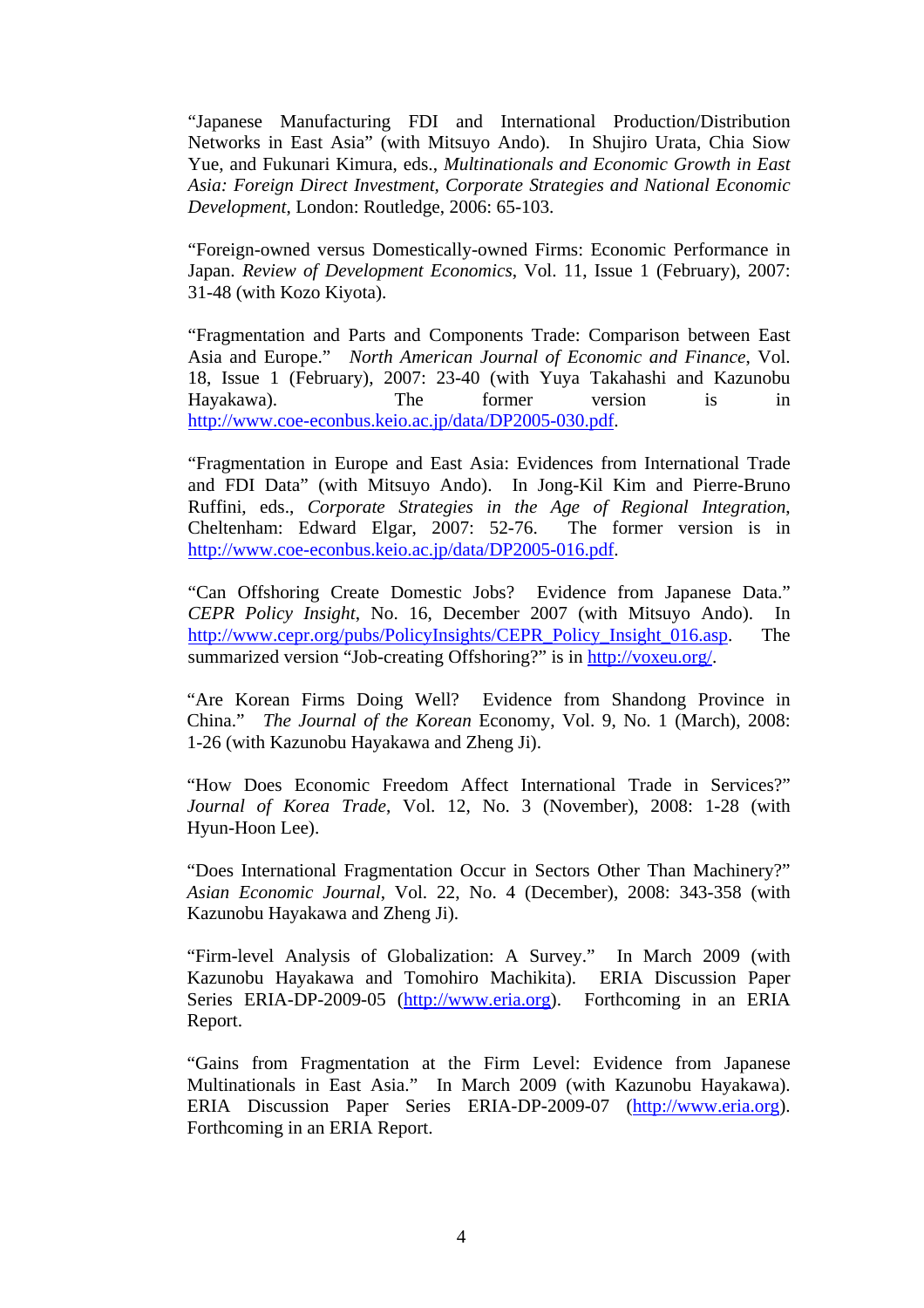"International Production/Distribution Networks in East Asia and Domestic Operations: Evidences from Japanese Firms." In November 2009 (with Mitsuyo Ando). Forthcoming in Robert M. Stern, ed., *Quantitative Analysis of Newly Evolving Patterns of International Trade: Fragmentation; Offshoring of Activities; and Vertical Intra-Industry Trade*, World Scientific Studies in International Economics. The former version was in RIETI Discussion Paper Series 07-E-063 (http://www.rieti.go.jp/jp/publications/act\_dp.html).

"The Effect of Exchange Rate Volatility on International Trade in East Asia." *Journal of the Japanese and International Economies*, Vol. 23, Issue 4 (December), 2009: 395-406 (With Kazunobu Hayakawa). The former version is posted as IDE Discussion Paper No. 156 in http://www.ide.go.jp/English/Publish/Dp and ERIA Discussion Paper Series ERIA-DP-2008-03 in http://www.eria.org.

"Globalization and Productivity: A Survey of Firm-level Analysis." August 2010. Forthcoming in *the Journal of Economic Surveys* (with Kazunobu Hayakawa and Tomohiro Machikita).

"The Spatial Pattern of Production and Distribution Networks in East Asia" (with Mitsuyo Ando). In Prema-chandra Athukorala, ed., *The Rise of Asia: Trade and Investment in Global Perspective*, London and New York: Routledge, 2010: 61-88. The old version was distributed under the title "Fragmentation in East Asia: Further Evidence" appeared in ERIA Discussion Paper Series ERIA-DP-2009-20 (http://www.eria.org).

"Production Networks in East Asia: What We Know So Far" (with Ayako Obashi). ADBI Working Paper Series No. 320, November 2011. Supposed to be incorporated in a book project.

"How Did the Japanese Exports Respond to Two Crises in the International Production Network?: The Global Financial Crisis and the East Japan Earthquake" (with Mitsuyo Ando). ERIA Discussion Paper Series ERIA-DP-2012-01, January 2012 (http://www.eria.org). Forthcoming in the special issue of *Asian Economic Journal* after review.

#### [On trade policy and economic integration]

"Scale Effects, Global Market Place Integration, and R&D Effort." In *Proceedings of the Fifth Annual Meetings of the American Society for Competitiveness*. ASC: Indiana, PA, 1994: 412-424. With Chien-fu Chou and Gabriel Talmain.

"WTO Policy Principles: Special Consideration for Developing Countries." *Japan Review of International Affairs* 13, No. 4, Winter 1999: 242-256.

"The Dangers of Local Protectionism." *Journal of Japanese Trade and Industry* Vol. 20, No. 6, November/December, 2001: 8-11.

"Issues and Strategies for the East Asia Free Trade Agreement." November 2001. Originally written in Japanese to be translated in Korean. To be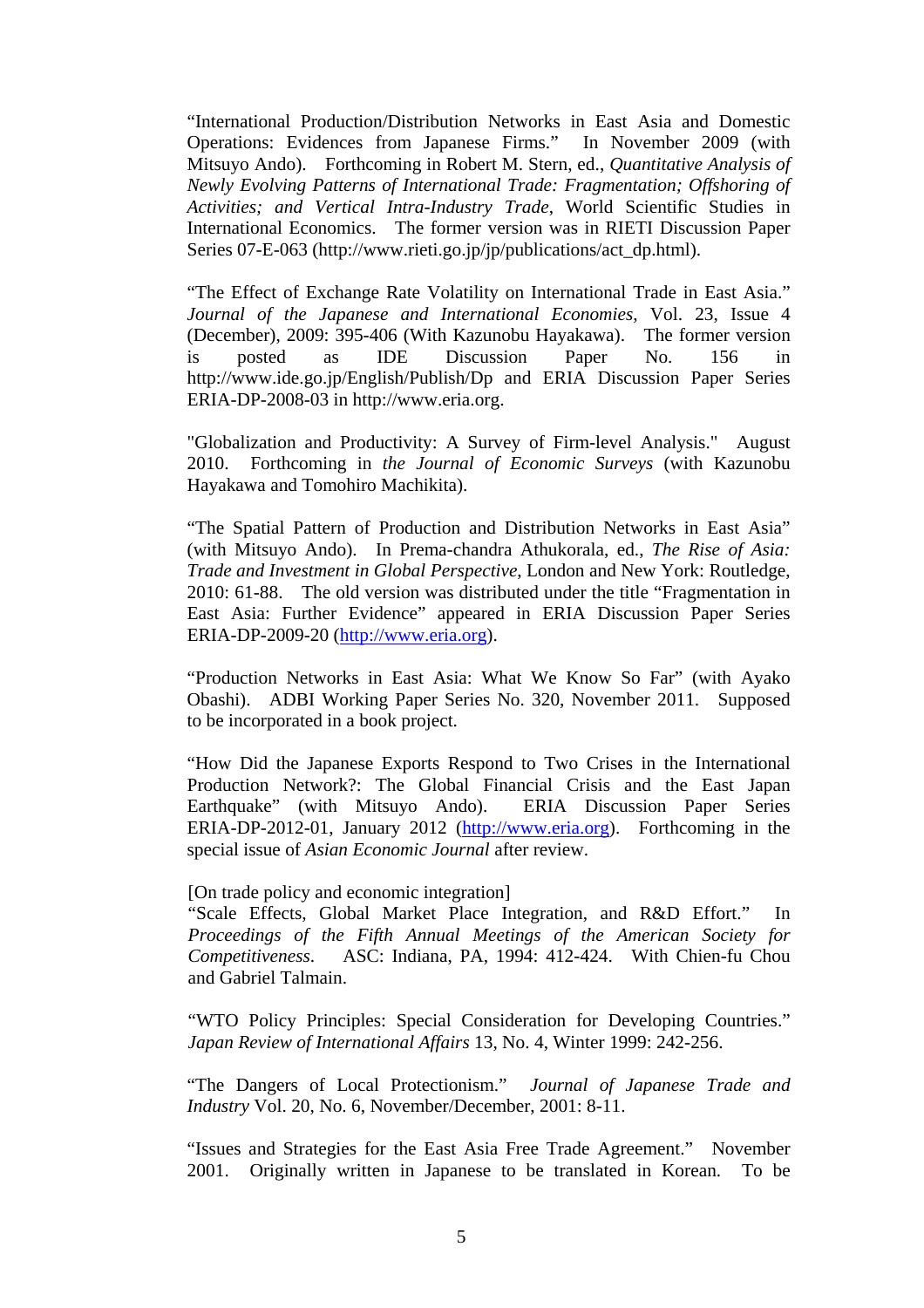published as a chapter of a book in Korea.

"The Possibility and Prospects of Northeast Asian Integration." November 2001. Presented at the International Conference Commemorating the Opening of Incheon International Airport and the Northeast Asia Intellectuals' Solidarity (NAIS) Movement "Agenda for the Northeast Asian Community: Its Ideal & Reality," held in Incheon, Korea; November 28-29, 2001. Revised in August 2002. Forthcoming in *Comparative Economic Review*.

"Prospects for Investment Negotiations in the WTO." In Robert M. Stern, ed., *Issues and Options for U.S.-Japan Trade Policies*, Ann Arbor: The University of Michigan Press, 2002: 181-210.

"Globalization and Harmonization: The Case of Accountancy Services in Japan." In Takatoshi Ito and Anne Krueger, eds., *Trade in Services in the Asia-Pacific Region (NBER-East Asia Seminar on Economics, Volume 11)*, Chicago: The University of Chicago Press, 2003: 347-371.

"Construction of FTA Networks in East Asia." *Japan Review of International Affairs* 17, No. 3, Fall 2003: 168-184.

"Estimating the Ad Valorem Equivalent of Barriers to Foreign Direct Investment in the Maritime and Air Transportation Service Sectors in Russia," January 2004 (with Mitsuyo Ando and Takamune Fujii). It will be posted on the website of the World Bank.

"Estimating the Ad Valorem Equivalent of Barriers to Foreign Direct Investment in Financial Services Sectors in Russia," January 2004 (with Mitsuyo Ando and Takamune Fujii). It will be posted on the website of the World Bank.

"Estimating the Ad Valorem Equivalent of Barriers to Foreign Direct Investment in the Telecommunication Services Sectors in Russia," January 2004 (with Mitsuyo Ando and Takamune Fujii). It will be posted on the website of the World Bank.

"Toward Formal Economic Integration in Northeast Asia: Beginning with a Bilateral FTA." In Yoon Hyun Kim and Chang Jae Lee, eds., *Strengthening Economic Cooperation in Northeast Asia*, Seoul: Korea Institute for International Economic Policy (KIEP), 2004: 115-136.

"The Economic Analysis of International Production/Distribution Networks in East Asia and Latin America: The Implication of Regional Trade Arrangements" (with Mitsuyo Ando). *Business and Politics*, 7, Issue 1, Article 2, April 2005.

"Economic Analysis on Japan-Korea FTA: Service Trade." In Choong Yong Ahn, Inkyo Cheong, Yukiko Fukagawa, and Takatoshi Ito, eds., *Korea-Japan FTA: Toward a Model Case for East Asian Economic Integration*, Seoul: Korea Institute for International Economic Policy (KIEP), 2005: 259-273.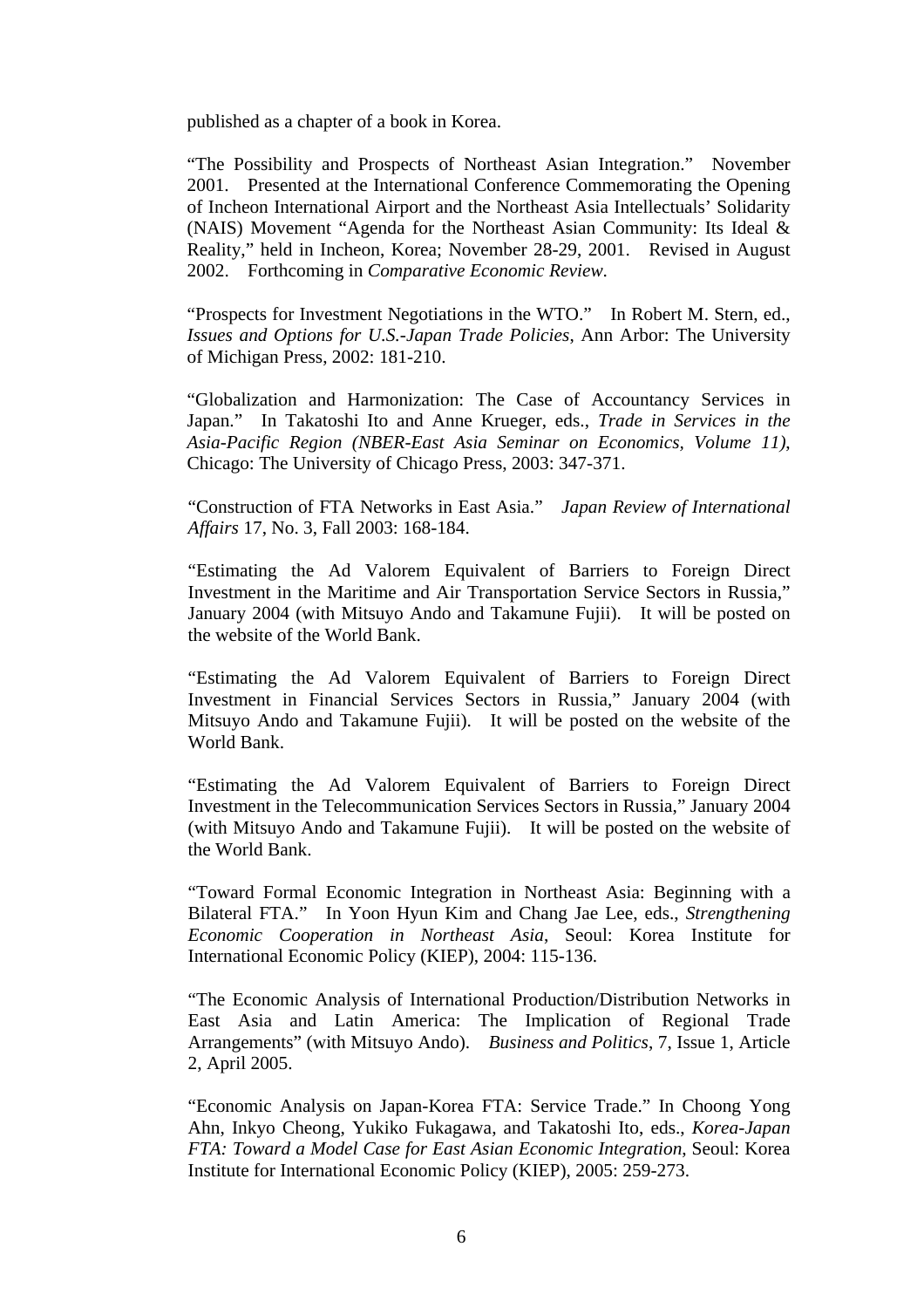"International Production/Distribution Networks and FTA." In Charles Harvie, Fukunari Kimura, and Hyun-Hoon Lee, eds., *New East Asian Regionalism: Causes, Progress and Country Perspectives*, Cheltenham: Edward Elgar, 2005: 73-88 (with Mitsuyo Ando).

"Bilateralism in the Asia-Pacific: An Economic Overview." In Vinod K. Aggarwal and Shujiro Urata, eds., *Bilateral Trade Agreements in the Asia-Pacific: Origins, Evolution, and Implications*, New York: Routledge, 2006: 50-71.

"Pursuing the Best Form of the Plurilateral Regional Trade Arrangements in East Asia" (with Hyun-Hoon Lee, Hyeon-seung Huh, and Arata Kuno). *The Journal of the Korean Economy*, 7 No. 2, Fall 2006: 277-301.

"The Australia-Japan FTA and New-Regionalism: A Japanese Perspective." *APEC Economies Newsletter*, Vol. 11, No, 12, December 2007. In http://www.crawford.anu.edu.au/publish/apec\_news.php.

"Law and Economics in the International Economy" (with Jiro Tamura). In Makoto Yano, ed., *The Japanese Economy: A Market Quality Perspective.*  Tokyo: Keio University Press, 2008: 281-298.

"Northeast Asia and FTAs: Issues and Perspectives" (with Arata Kuno). *ERINA Report*, Vol. 82, July, 2008: 3-14.

"Japanese FTA/EPA Strategies and Agricultural Protection." *Keio Business Review*, Vol. 44, No. 1, 2008: 1-25 (with Mitsuyo Ando). The former version is in http://www.coe-econbus.keio.ac.jp/data/DP2006-024.pdf.

"Economic Obstacles to Northeast Asian FTA" (with Mitsuyo Ando). In Jehoon Park, T. J. Pempel, and Gerard Roland, eds., *Political Economy of Northeast Asian Regionalism: Political Conflict and Economic Integration*, Cheltenham: Edward Elgar, 2008: 67-99.

"Demystify Protectionism: the WTO Trade Policy Review of Japan." *The World Economy*, Vol. 31, Issue 11 (November), 2008: 1383-1392.

"How Far Can Regionalism Work for Production Networks in East Asia?" August 2009. Presented at ADB Flagship Study "Institutions for Regionalism (IFR) Mid-term Review Workshop: Governance Issues and Regional Comparisons" in Honolulu, the United States on August 10-12, 2009. To be incorporated in a book project after revision.

"Less Developed Countries and the Multilateral Trading System." In Akira Kotera, Ichiro Araki, and Tsuyoshi Kawase, eds., *The Future of the Multilateral Trading System: East Asian Perspectives*. London: CMP Publishing Ltd, 2009: 119-136.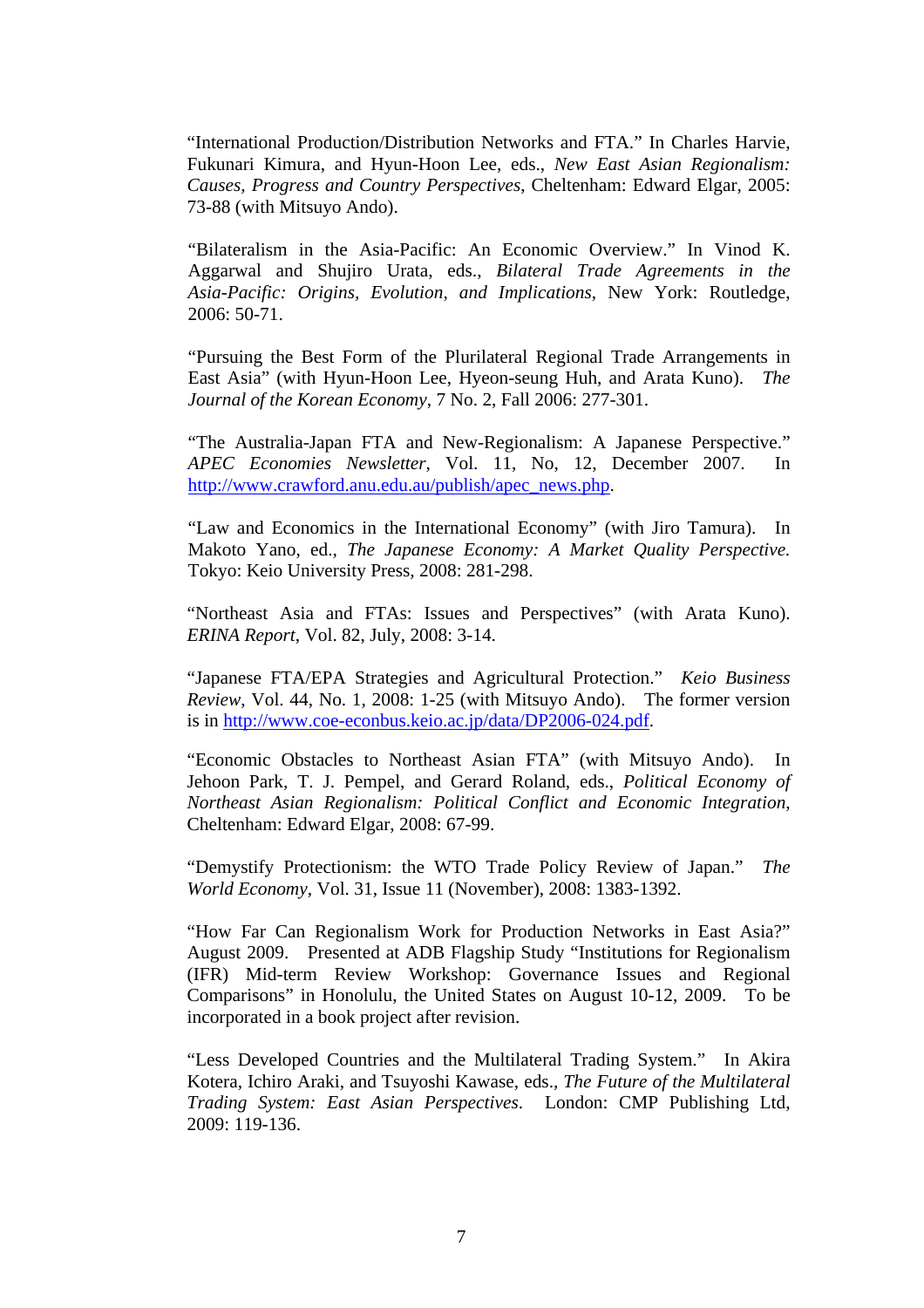"Economic Integration in Extended East Asia: Toward to New Trade Regime." Noel Gaston and Ahmed M. Khalid, eds., *Globalization and Economic Integration: Winners and Losers in the Asia-Pacific*, Cheltenham: Edward Elgar, 2010: 42-68.

"Comment on 'The Financial Crisis, "New" Industrial Policy, and the Bite of Multilateral Trade Rules' by Vinod K. Aggarwal and Simon J. Evenett." *Asian Economic Policy Review* 5, Issue 2, December 2010: 247-248.

"Dynamism of International Division of Labor of the  $21<sup>st</sup>$  Century Brought about by Regionalism." *Japan Echo Web Print Digest*, October-November 2011: 3-13.

[On developing economies]

"A Note on Natural Resource Endowments and Development Phasing." Discussion Paper No. 93-02, SUNY at Albany, February 1993. Forthcoming in *Development Mechanism in East Asia (tentative title)*, edited by Hirohisa Kohama, Juro Teranishi, and Toru Yanagihara.

"Resource Richness and Economic Development in Newly-Industrialized Economies: East Asia vs. Latin America." In Yujiro Hayami and Masahiko Aoki, eds., *The Institutional Foundations of East Asian Economic Development*, London: Macmillan, 1998: 144-168 (with Hirohisa Kohama).

"Why Did the Crisis Accelerate Liberalization? Consequences of Hosting FDI by the ASEAN Member Countries." July 2001. Presented at 'International Conference The Asian Crisis III: The Crisis and the Recovery' held in Tokyo, Japan on July 17-18, 2001.

"Comment on "Development Strategies for the 21st Century,' by Dani Rodrik." In Boris Pleskovic and Nicholas Stern, eds., *Annual World Bank Conference on Development Economics 2000*, Washington, D.C.: The World Bank, 2001: 123-124.

"Subcontracting and the Performance of Small and Medium Firms in Japan." *Small Business Economics* 18, 2002: 163-175. Also distributed as World Bank Institute (WBI) Working Paper Series Stock No. 37192, June 2001 and reprinted in Farrukh Iqbal and Shujiro Urata, eds., *Small Firm Dynamism in East Asia*, Dordrecht: Kluwer Academic Publishers, 2002: 163-175.

"Development Strategies for Economies under Globalisation: Southeast Asia as a New Development Model." In Tran Van Hoa and Charles Harvie, eds., *New Asian Regionalism: Responses to Globalisation and Crises*, London: Palgrave, 2003: 72-95.

"The Challenge of Institution-Building in Asia and Its Implications for Asia-Europe Relations." *Asia Europe Journal* 1, No. 2, May 2003: 197-211.

"Fragmentation and Agglomeration Matter: Japanese Multinationals in Latin America and East Asia." (with Mitsuyo Ando). *North American Journal of*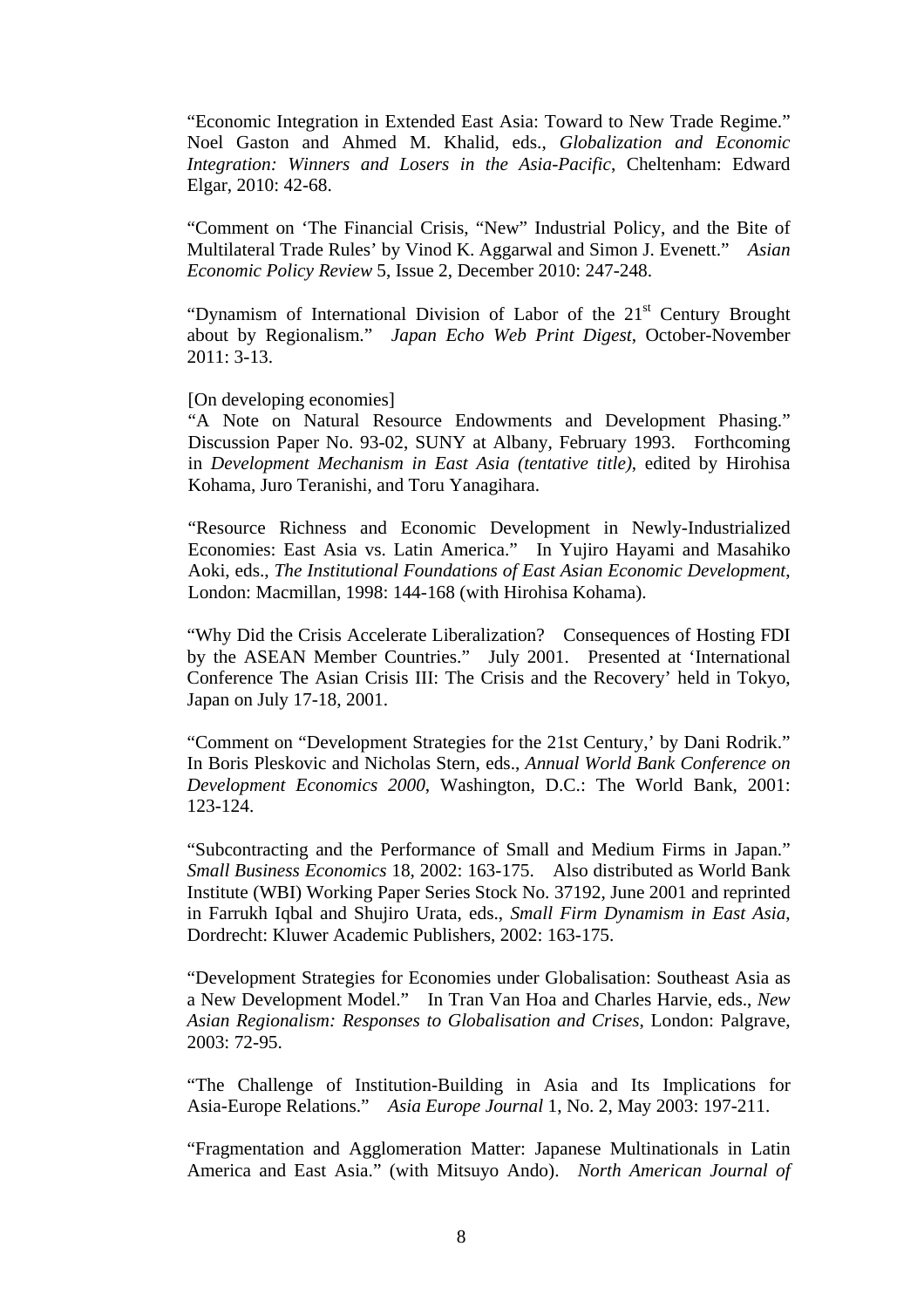*Economics and Finance* 14, Issue 3, December 2003: 287-317*.* The former version is forthcoming in the LAEBA Working Paper Series.

"Seeking New Development Strategies: The Role of Government and ODA in Southeast Asia." In Hirohisa Kohama, ed., *External Factors for Asian Development*, Singapore: Institute of Southeast Asian Studies, 2003: 194-210.

"New Development Strategies under Globalization: Foreign Direct Investment and International Commercial Policy in Southeast Asia." In Akira Kohsaka, ed., *New Development Strategies: Beyond the Washington Consensus*, Hampshire: Palgrave Macmillan, 2004: 115-133.

"International Production/Distribution Networks and Indonesia." *The Developing Economies* Vol. 43, No. 1, March 2005: 17-38.

"Japan's Structural Reform, Liberalization, and Market Opening: Implications for East Asia." In Kiichiro Fukasaku, Masahiro Kawai, Michael G. Plummer, and Alexandra Trzeciak-Duval, eds., *Policy Coherence towards East Asia: Development Challenges for OECD Countries*, Paris: Development Centre of the Organisation for Economic Co-operation and Development, 2005: 163-191.

"Lessons from "Benchmark" Countries: Japan & Korea." June 2006. It is supposed to be incorporated in a book edited by the World Bank.

"Comments on 'Trade Impacts of China's World Trade Organization Accession' by Elena Ianchovichina and Will Martin." *Asian Economic Policy Review* 1, Issue 1, June 2006: 70-72.

"Introduction: East Asia's De Facto Economic Integration" (with Michel Fouquin and Daisuke Hiratsuka). In Daisuke Hiratsuka, ed., *East Asia's De Facto Economic Integration*, Hampshire: Palgrave Macmillan, 2006: 1-15.

"The Development of Fragmentation in East Asia and Its Implication for FTAs. In Daisuke Hiratsuka, ed., *East Asia's De Facto Economic Integration*, Hampshire: Palgrave Macmillan, 2006: 16-31.

Comments on the paper titled "Made in China: From World Sweatshop to a Global Manufacturing Centre?" by Yun-Wing Sung. June 2007. Included in *Asian Economic Panel*.

Hadi Soesastro, ed., *ERIA Research Project Report 2007 No. 1-1: Developing a Roadmap toward East Asian Economic Integration*, March 2008. Participated as one of the prime authors of Part I and the author of "Japan," in Part II: 112-113.

"The Strategic Framework for Deepening Integration." In Hadi Soesastro, ed., *ERIA Research Project Report 2007 No. 1-2: Deepening Economic Integration in East Asia – the ASEAN Economic Community and Beyond*, March 2008: 3-23.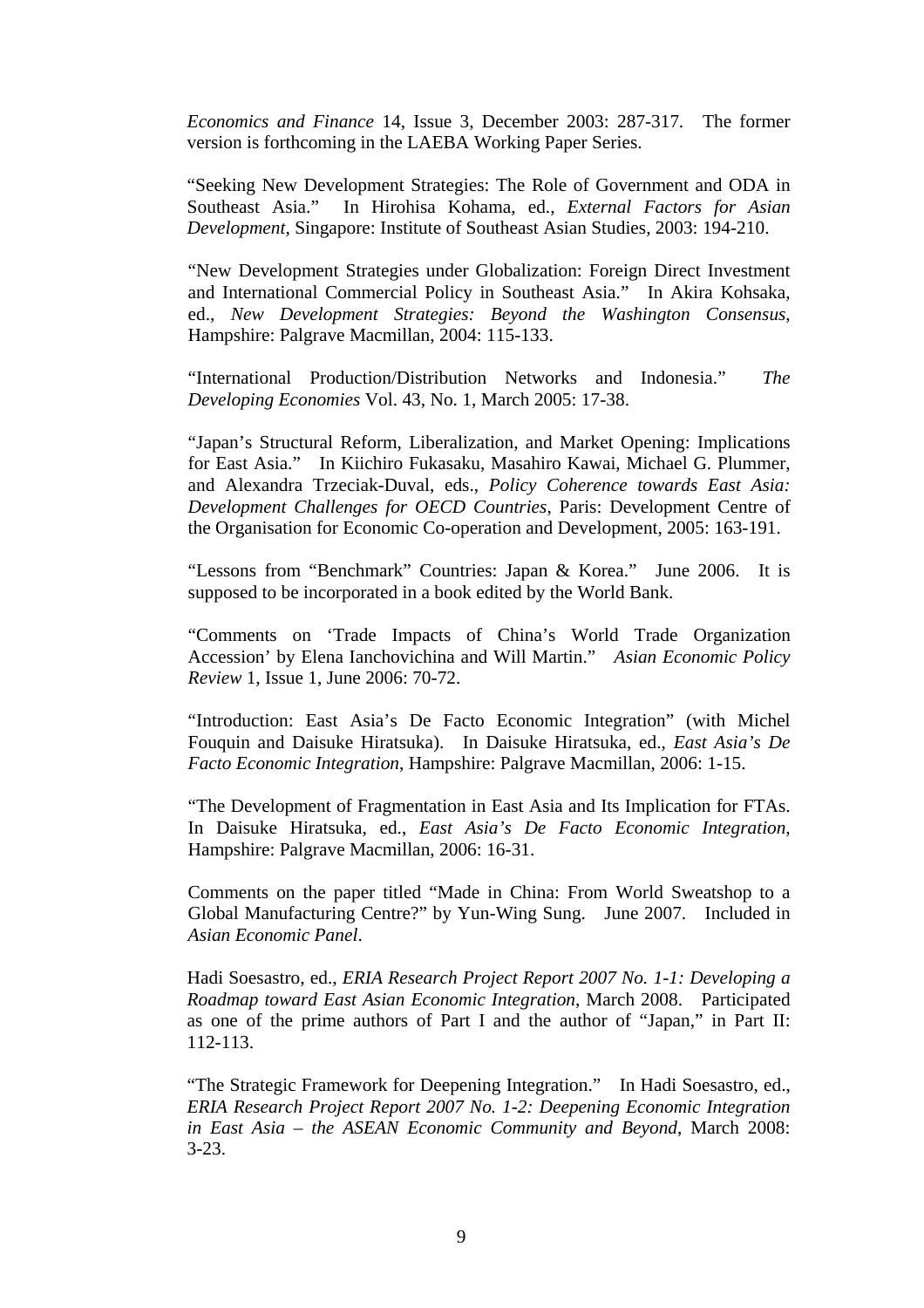"Japan." In Economic Research Institute for ASEAN and East Asia (ERIA) Member Research Institutes, *ERIA Project Joint Research Project Series 2007 No. 1: Developing a Roadmap toward East Asian Economic Integration: Perspectives from 16 Countries*, March 2008: 120-134.

"Corporate Activities and the Spatial Structure of Production/Distribution Networks in East Asia." In Daisuke Hiratsuka and Yoko Uchida, eds., *Vertical Specialization and Economic Integration in East Asia*, Chiba: Institute of Developing Economies, Japan External Trade Organization, March 2008: 29-44. To be posted at JRP, Institute of Developing Economies (http://www.ide.go.jp).

"The Mechanics of Production Networks in Southeast Asia: the Fragmentation Theory Approach." In Ikuo Kuroiwa and Toh Mun Heng, eds., *Production Networks and Industrial Clusters: Integrating Economies in Southeast Asia*, Singapore: Institute of Southeast Asian Studies, 2008: 33-53. The draft is in http://cei.ier.hit-u.ac.jp/working/2007/2007WorkingPapers/wp2007-8.pdf.

"East Asian Production Networks and the Rise of China." July 2008. To be presented at 2008 KDI Conference on Growth and Structural Changes of Korean Economy after the Crisis: Coping with the Rise of China, held in Seoul, Korea on July 21-22, 2008. Revised in August 2008. To be incorporated in the conference volume after revision.

"Transactions in Production/Distribution Networks and Infrastructure Demand." June 2008. Revised in September 2008. Prepared for ADBI Flagship Study: Infrastructure and Regional Cooperation.

"From De Facto to De Jure Economic Integration in East Asia: Past, Present and Future" with Daisuke Hiratsuka. In Daisuke Hiratsuka and Fukunari Kimura, eds., *East Asia's Economic Integration: Progress and Benefit*, New York: Palgrave Macmillan, 2008: 1-25.

"The Modality of East Asia's Economic Integration." In Daisuke Hiratsuka and Fukunari Kimura, eds., *East Asia's Economic Integration: Progress and Benefit*, New York: Palgrave Macmillan, 2008: 29-44.

"East Asia's Fancy for FTAs." *Japan Echo*, Vol. 36, No. 5, October 2009: 11-13.

"The Nature and Characteristics of Production Networks in East Asia: Evidences from Micro/Panel Data Analyses." October 2009. Presented at Comparative Analysis of Enterprise Data 2009 Conference (Tokyo, Japan; October 2-4, 2009).

"Expansion of the Production Networks into the Less Developed ASEAN Region: Implications for Development Strategy." In Ikuo Kuroiwa, ed., *Plugging into Production Networks: Industrialization Strategy in Less Developed Southeast Asian Countries*, Chiba and Singapore: Institute of Developing Economies, JETRO and Institute of Southeast Asian Studies, 2009: 15-35.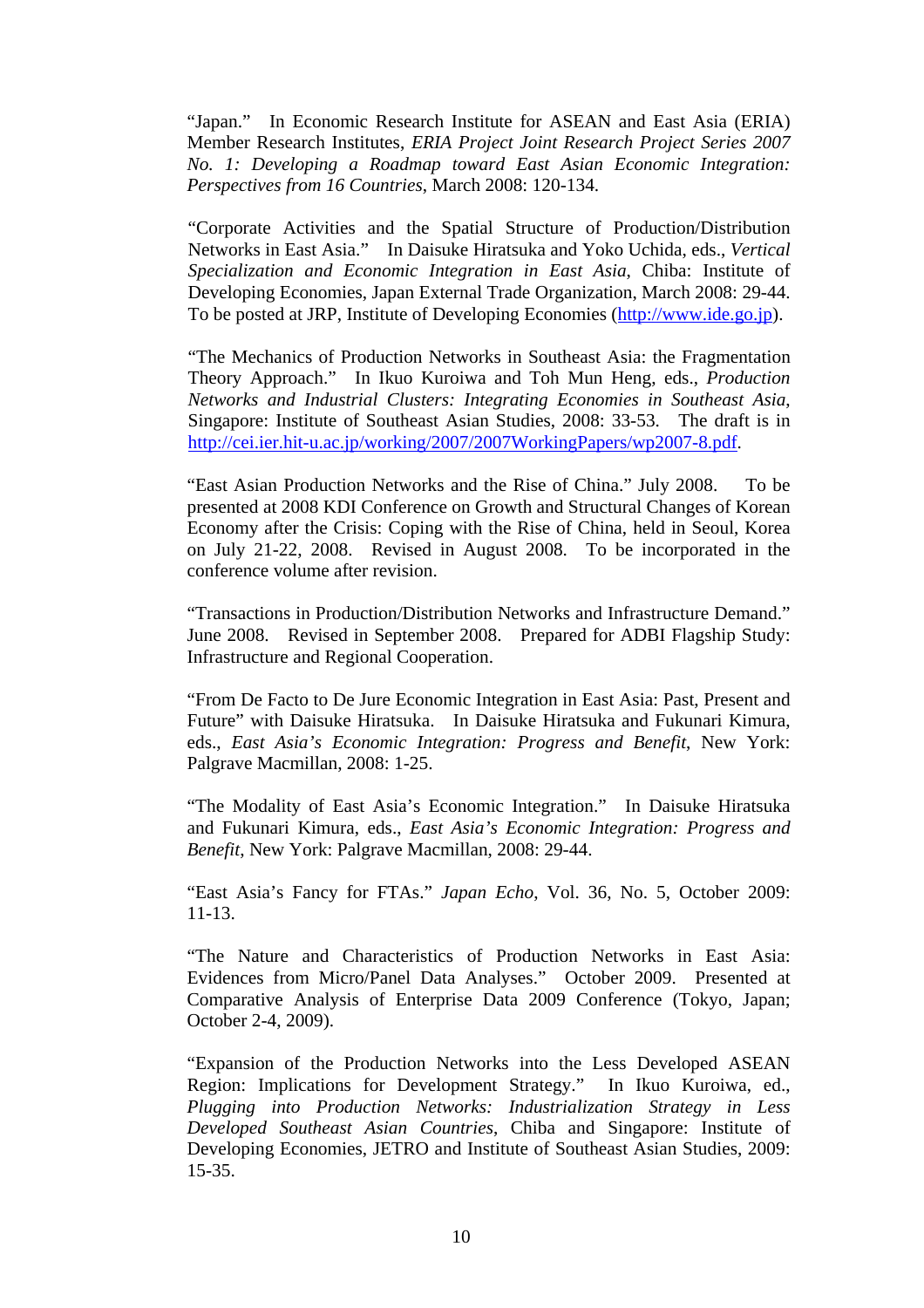"East Asian Production Networks and the Rise of China." In Takatoshi Ito and Chin Hee Hahn, eds., *The Rise of China and Structural Changes in Korea and Asia*. Cheltenham: Edward Elgar, 2010: 287-309.

"The Internationalization of Small and Medium Enterprises in Regional and Global Value Chains" with Hank Lim. ADBI Working Paper Series No. 231, July 29, 2010 (http://www.adbi.org/catalog/index.php?tab=1&modid=36&breadcrumblabel= Working%20Papers&pageset=7).

"The Spatial Structure of Production/Distribution Networks and Its Implication for Technology Transfers and Spillovers." In Daisuke Hiratsuka and Yoko Uchida, eds, *Input Trade and Production Networks in East Asia*, Cheltenham: Edward Elgar, 2010: 158-180.

"The Development of Logistics Infrastructure in ASEAN: The Comprehensive Asia Development Plan and the Post-AEC Initiative." May 2011. Supposed to be incorporated into a book published by the Institute of Southeast Asian Studies after revision.

"The Japan Model of Economic Development: Relevant and Non-relevant Elements for Today's Developing Economies." May 2008. Revised in October 2008, April 2009, and June 2011. UNU-WIDER Research Paper No. 2009/22

(http://www.wider.unu.edu/publications/working-papers/research-papers/2009/e n GB/research papers 2009/?startAt=11&sortField=1&sortDir=asc).

Forthcoming in Augustin K. Fosu, ed., *Development Success: Historical Accounts from More Advanced Countries,* Oxford University Press.

"Agglomeration and Dispersion in China and ASEAN: a Geographical Simulation Analysis" (with Ikumo Isono and Satoru Kumagai). ERIA Discussion Paper Series ERIA-DP-2012-02, February 2012 (http://www.eria.org). Forthcoming in *China Economic Policy Review*.

(2) Ph. D. Dissertation

| <b>Dissertation Title:</b>          | Essays on International Trade and Economic        |
|-------------------------------------|---------------------------------------------------|
|                                     | Development                                       |
| Major Professor:                    | Robert E. Baldwin                                 |
|                                     | Reading Committee: Blake LeBaron, Lars Ljungqvist |
| Date of Oral Defense: July 22, 1991 |                                                   |

(3) Other Papers and Major Nonacademic Writings

#### [1986]

"Industrial Development of Malaysia: A Study on Manufacturing Surveys." IDCJ Working Paper Series No. 35. International Development Center of Japan, March 1986.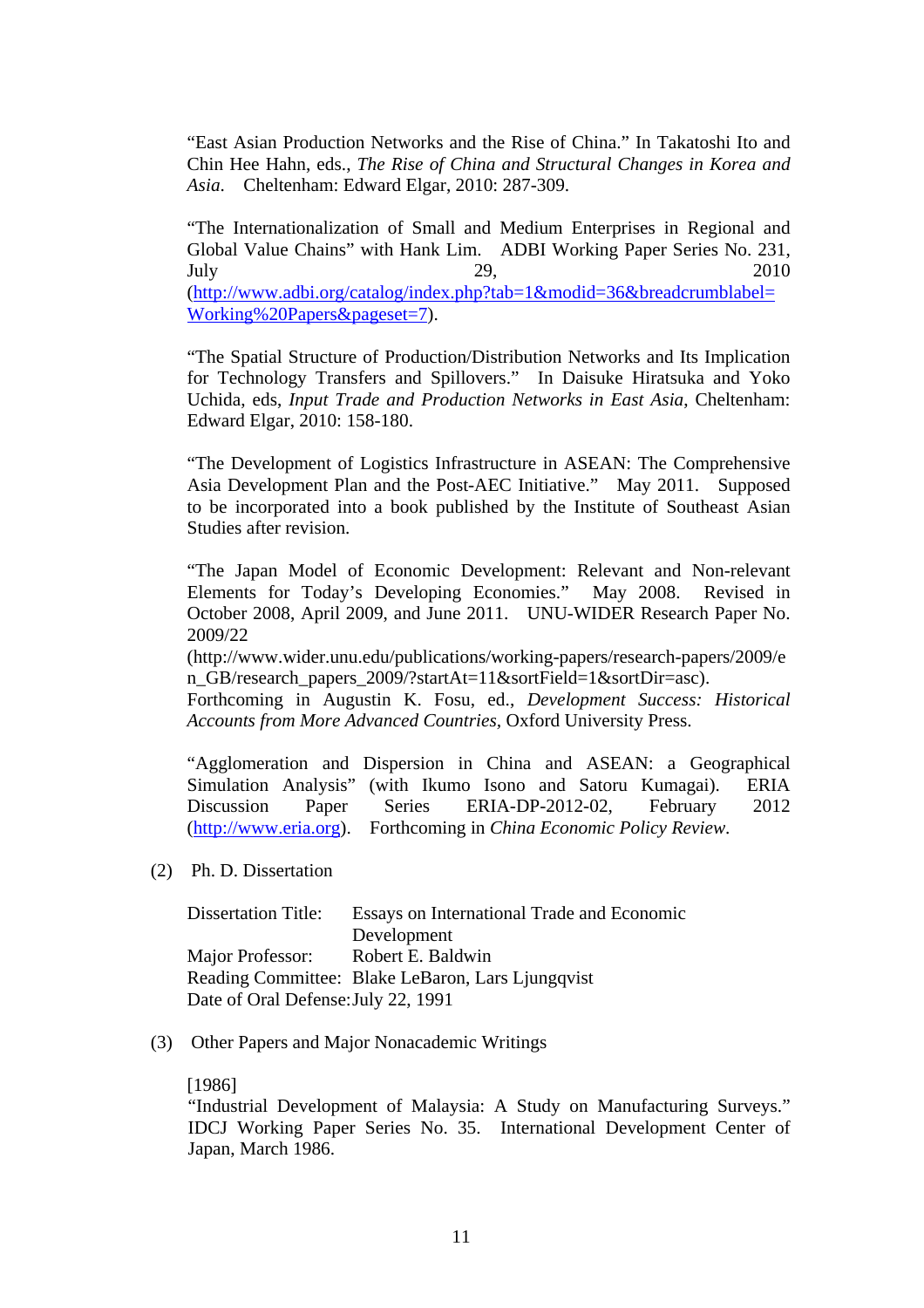*Joint Study of Thai-Japan Economic Conflicts by the International Development Center of Japan and Thailand Development Research Institute*. Participated as one of the project members. International Development Center of Japan and Thailand Development Research Institute, April 1986.

## [1987]

*Industrial Restructuring and Adjustment for ASEAN-Japan Investment and Trade Expansion: An Overview,* edited by C. Y. Ng, R. Hirono, and Narongchai Akrasanee. Participated as one of the project members. The ASEAN Secretariat and Japan Institute of International Affairs in collaboration with ASEAN Economic Research Unit, Institute of Southeast Asian Studies, 1987.

## [1992]

"The Effects of International Factor Movements on a Large Country's Welfare: The Country-Specific Factor Approach." Discussion Paper No. 92-05, SUNY at Albany, March 1992.

## [1993]

"Country-Specific Factors, Human Capital Accumulation, and Industrialization of Less Developed Countries." January 1993. Formerly distributed as Discussion Paper No. 92-04, SUNY at Albany, February 1992.

## [1994]

"International Commerce, Export Networks, and General Trading Companies." Discussion Paper No. 94-02, SUNY at Albany, April 1994 (with Gabriel Talmain).

# [1995]

"R&D Effort, Domestic, and International Scale Effects." April 1995. With Chien-fu Chou and Gabriel Talmain. Formerly distributed as Discussion Paper No. 93-08, SUNY at Albany, April 1993.

"Invisible Trade Barriers and Price Differentials: Evidence from Japanese Export, Import, and Domestic Price Data." August 1995 (with Hiroki Kawai and Iwao Tanaka). Prepared for the Pacific Rim Conference on Trade and Development held in Tokyo and Hakone on August 29-September 1, 1995.

# [1996]

"Industrial Policy in Development." In The Higher Council for Science and Technology, *Japan Week in Jordan: Industrial Policy Seminar*. Amman, Jordan, June 1996: 9-14.

# [1997]

"A Note on Industrial Policy." In The Higher Council for Science and Technology, *Industrial Policy Seminar and Round-Table 30-31/8/1997*. Amman, Jordan, October 1997: 117-121.

[1998]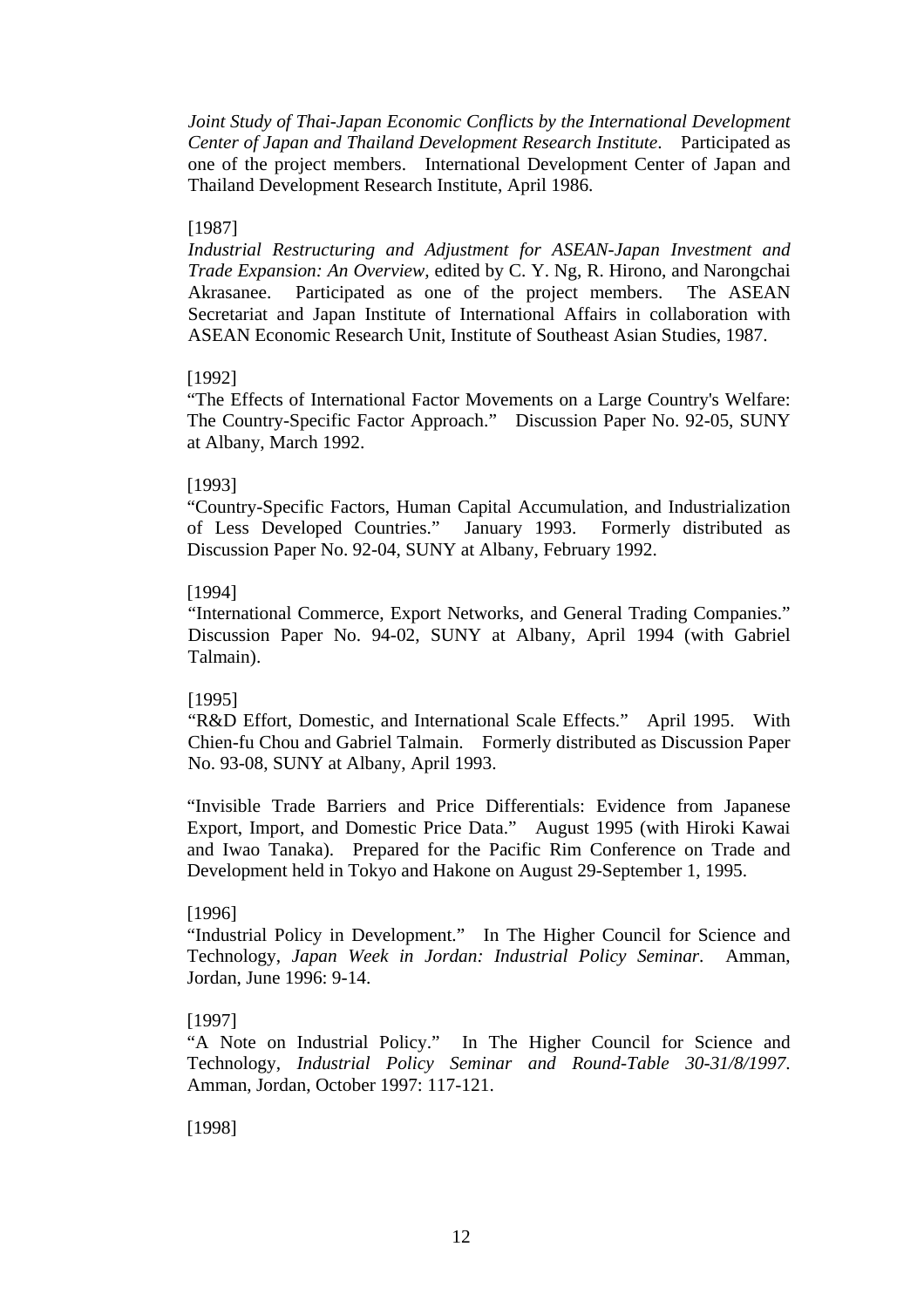"CGE Modeling Strategies with the Nationalities of Firms." Mimeo., May 1998 (with Masahiko Tsutsumi). Prepared for the GTAP Conference held at Purdue University in June 8-10, 1998.

"The Determinants of Import Behavior of Japanese Affiliates of Foreign Firms." Mimeo., May 1998 (with Takamune Fujii). Revised in December 1998.

"Industrial Organization, Coordination, and Economic Performance: Preliminary Note." May 1998. Prepared for the World Bank Workshop on Rethinking the East Asia Miracle held in Washington, D.C. on June 3-4, 1998.

"SMEs in Japan: Subcontracting. Preliminary Note." June 1998. Prepared for the World Bank Workshop in the Role of Small and Medium Enterprises in Development held in San Francisco on June 10-11, 1998.

"Manufacturing and Non-Manufacturing Activities by Japanese MNEs in Asia, Europe, and North America." September 1998 (with Hideki Yamawaki). Prepared for Japan-Europe Symposium 1998: The Future of Asia-European Relationships held in Kisarazu, Chiba in October 3-5, 1998.

# [1999]

"Japan, South Korea Convert Free-trade Rhetoric into Action." *Asahi Evening News*, May 18, 1999.

"A Note on the Jordan-Japan Cooperation on Industrial Development." Presented at the Industrial Policy Workshop for the Hashemite Kingdom of Jordan in Tokyo, Japan on June 24-26, 1999.

"Comments on the Paper Titled 'The Competition and Deregulation Policy Areas in APEC' by Kerrin M. Vautier and P. J. Lloyd: Let's Go with 'Competition Principles' If We Understand Them Correctly!" Prepared for the 25th Pacific Trade and Development Conference (PAFTAD)"APEC: Its Challenges and Tasks in the 21st Century" held in Osaka, Japan, on June 16-18.1999.

"Trade and FDI-related Policies in East Asian Countries: The Asian Crisis and Beyond." Prepared for the International Conference "Experiences of Economic Reform within APEC," the Institute of Policy Studies at Victoria University of Wellington, New Zealand on July 12-14, 1999.

"American Presence in Accounting Services: Outline." Prepared for the "Asia Beckons America" Conference, Berkeley APEC Study Center (BASC), University of California, U.S.A. on October 1, 1999.

"JBIC (Japan Bank for International Cooperation) Should Focus on Market Mechanisms." *Asahi Evening News*, October 9, 1999.

"The Impact of Asian Crisis on Trade and FDI-related Policies: The Response of East Asian Countries and Its Implication for Vietnam." In Ministry of Planning and Investment, The Socialist Republic of Viet Nam and Japan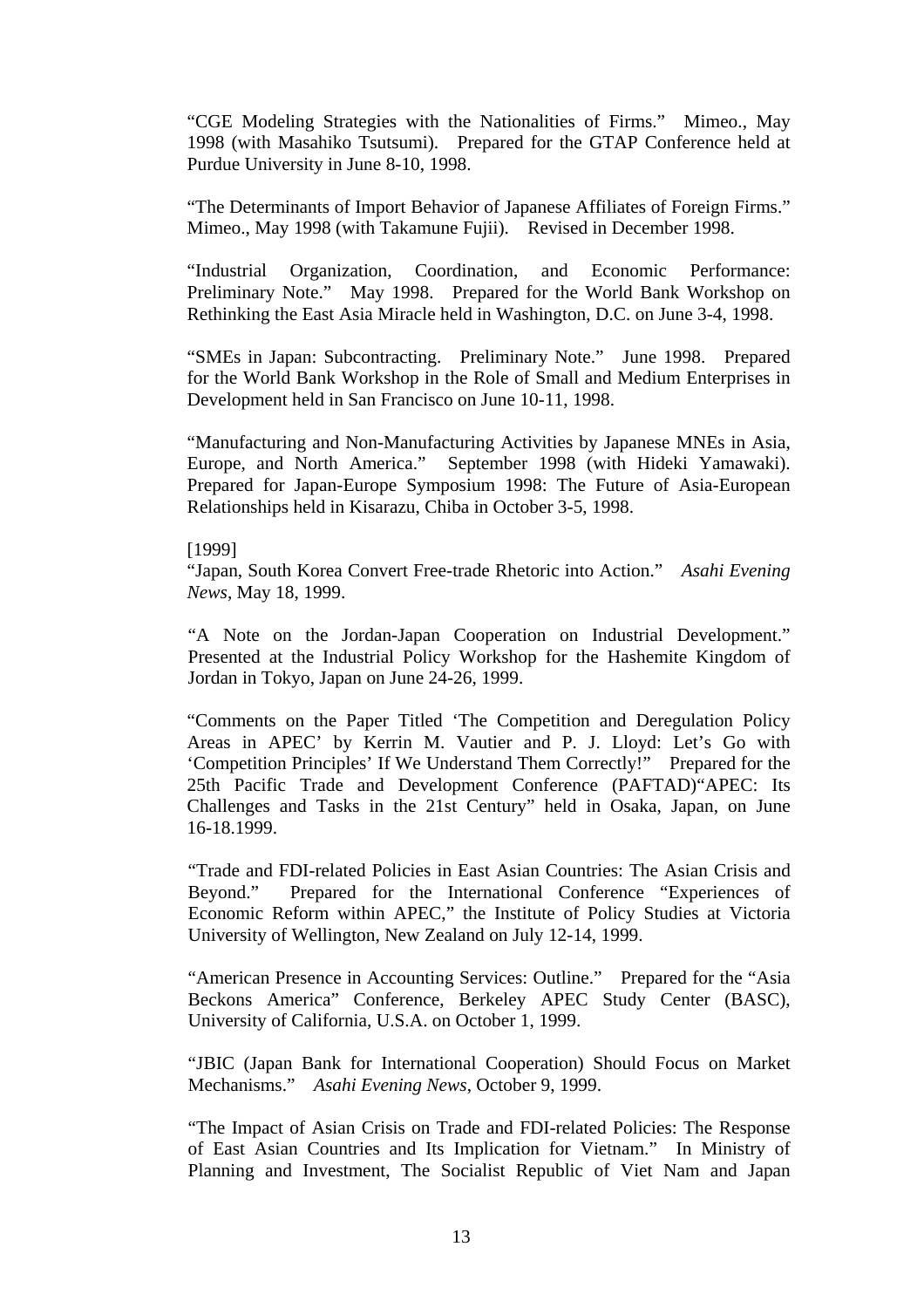International Cooperation Agency, *Follow-up Study for the Economic Development Policy in the Transition toward a Market-oriented Economy in Viet Nam: Vol. 1 General Commentary/Industry and Trtade*, December 1999: 107-126.

### [2000]

"Point of View: Multilateral Trade Negotiations Vital to Japan's Reform." *Asahi Evening News*, February 6, 2000.

Six newspaper articles (three in Japanese, three in English) were included in *Asahi Shimbun Asia Network Report 2000*, March 2000.

"Policy Measures for Industrial Promotion and Foreign Direct Investment: Proposal." July 2000. To be presented at the July 2000 Tokyo Workshop for Phase 3 JVJR, July 26-27, 2000.

## [2001]

"Policy Measures for Industrial Promotion and Foreign Direct Investment." Prepared for *the Hanoi Workshop for the Joint Viet Nam-Japan Research, Phase 3, December 2000*, Ministry of Planning and Investment, the Socialist Republic of Viet Nam and Japan International Cooperation Agency, November 2000. Revised in March 2001.

"The Task of External Economic Policies in the 21<sup>st</sup> Century: Sense of Emergency Found in the White Paper on International Trade 2001." *Journal of Japanese Trade and Industry*, 20, No. 4, July/August 2001: 32-35.

#### [2002]

"Development Strategies with Hosting FDI: Applying the ASEAN Model to Viet Nam." March 2002. Presented at the JICA-NEU Workshop held in Hanoi, Viet Nam on March 29-30, 2002.

"International Production Network as a Shock Absorber: Evidence from Japanese Import Price Data." July 2002 (with Takamune Fujii and Mitsuyo Ando). Presented at Department of Economics, National Taiwan University and Research Center for International Economics (RCIE), University of Washington, International Conference "Asian Crisis IV: The Recovery and the Rest of the World" (Taipei, Taiwan; July 24-25, 2002).

"ACFTA and the Prospect of East Asia Economic Integration: a Japanese Perspective." August 2002. Presented at the Regional Seminar on "Advantages and Challenges of the ASEAN-China Free Trade Area" organized by the Department of Multilateral Economic Cooperation, Ministry of Foreign Affairs of Viet Nam with the Sponsorship of the Hanns Seidel Foundation held in Ha Noi, Viet Nam; August 30, 2002.

"Comments on Peter Lloyd's Paper titled 'Global Integration and the Persistence of the Nation State.'" *The International Economy*, Screening Series No. 7, 2002: 22-24.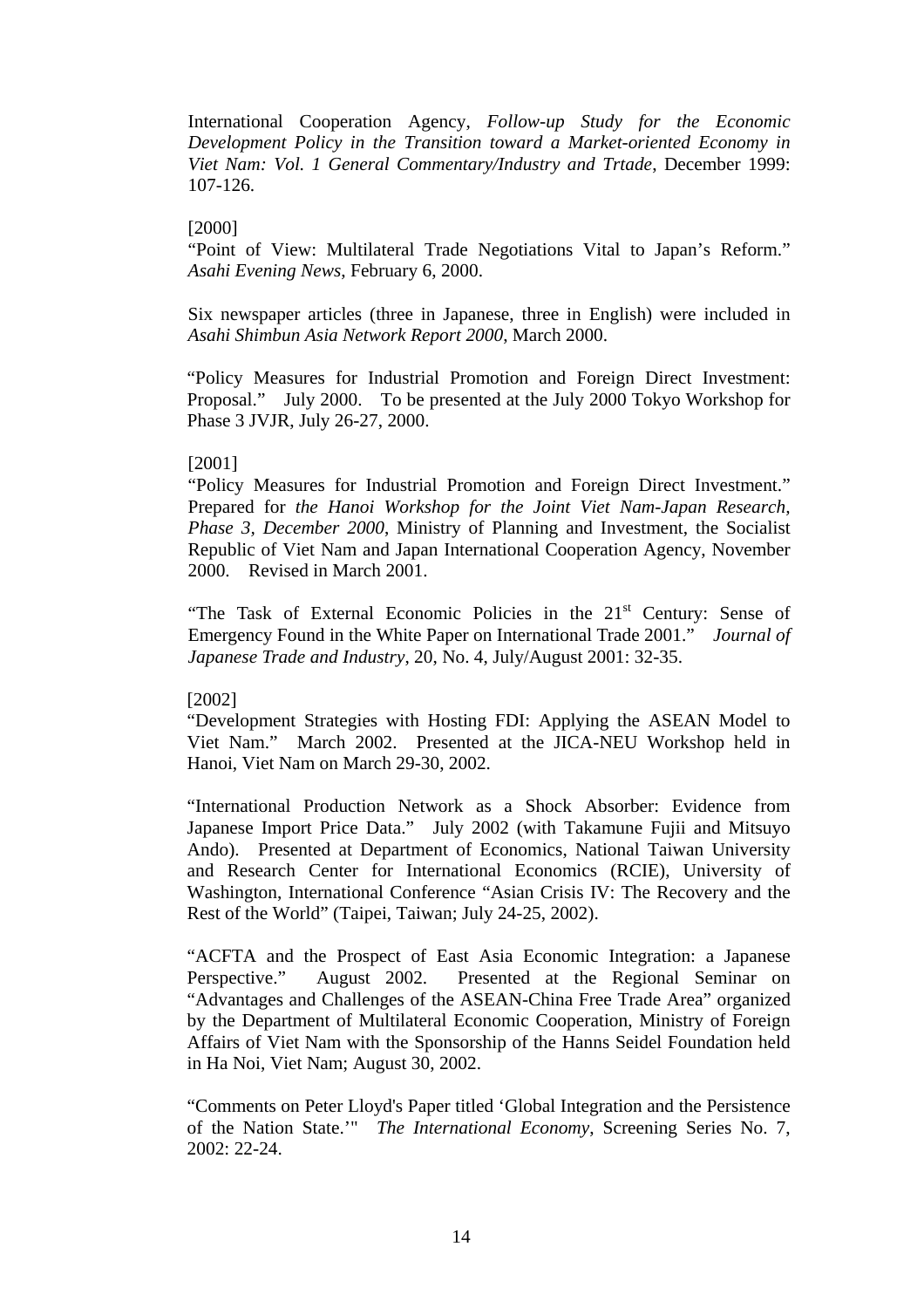"Strategies for East Asian FTA: A Japanese Perspective." December 2002 (with Mitsuyo Ando). To be presented at the Annual Convention of the Korea Society of International Economics held in Seoul, Korea; on December 6, 2002.

#### [2003]

"New Issues in the Global Trading System: Investment Issues in Latin America and Asia-Pacific." January 2003 (with Mitsuyo Ando). Presented at Latin America/Caribbean and Asia/Pacific Economics and Business Association (LAEBA) "Promises and Pitfalls of Globalization: Latin America and Asia in Comparative Perspective," An event of LAEBA organized by the Integration and Regional Programs Department (IDB) and the Asian Development Bank Institute, ADBI (ADB) in collaboration with the Brookings Institution and the World Trade Institute held in Washington, DC, U.S.A.; January 6, 2003.

"The Initiatives for the ASEAN-Japan CEP." Presented at the 2<sup>nd</sup> Japan-ASEAN Dialogue 'Japan and ASEAN: Cooperation for Peace and Prosperity in the Asia-Pacific Region' by the Global Forum of Japan (GFJ) and ASEAN ISIS held in Tokyo, Japan; January 16-17, 2003.

"Experience of FDI Source Countries: The Case of Japan. Tentative Outline." February 2003. Presented at the Kick-off Meeting for Foreign Direct Investment and Economic Development: Lessons from East Asian Experience, the World Bank Institute in Washington, DC, U.S.A. on February 10, 2003.

"Bilateralism in the Asia-Pacific: Economic Overview (Outline)." March 2003. To be presented at the first workshop of "Bilateralism in the Asia Pacific" Project held in Berkeley, U.S.A. on March 22-23, 2003.

"Comments on Keiko Ito and Kyoji Fukao, 'Foreign Direct Investment in Japan: Empirical Analysis Based on the Establishment and Enterprise Census.'" In Robert M. Stern, ed., *Japan's Economic Recovery: Commercial Policy, Monetary Policy, and Corporate Governance*, Cheltenham: Edward Elgar Publishing, 2003: 217-219.

"Comments on Inkyo Cheong, 'Korea's FTA Policy: Progress and Prospects." In Yangseon Kim and Chang Jae Lee, eds., *Northeast Asian Economic Integration: Prospects for a Northeast Asian FTA*, Seoul: Korea Institute for International Economic Policy, 2003: 136-137.

#### [2004]

"FTAs and Japan." *Japan Spotlight Bimonthly: Economy, Culture & History* Vol. 23, No. 3, May/June 2004: 6-9.

"New Dimensions of International Production Sharing in East Asia: Evidence from International Trade Data and Japanese Micro Data." June 2004 (with Mitsuyo Ando).

"Intra-industry Trade and the Potential Impacts of Free Trade Agreement between Japan and Taiwan." July 2004 (with Shih-Hsun Hsu and Kuo-I Chang).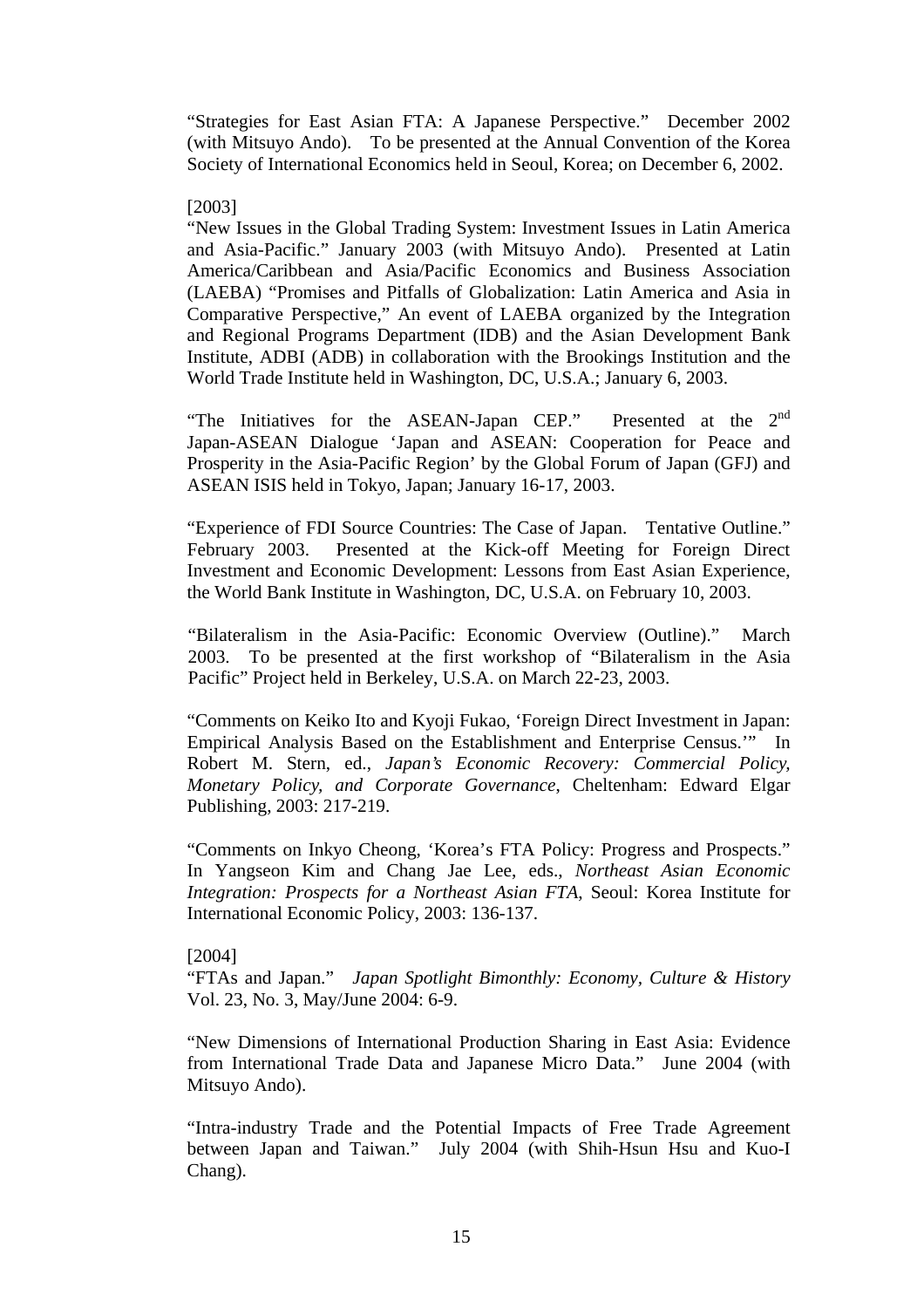Book Review: Kathie Krumm and Homi Kharas, eds., *East Asia Integrates: A Trade Policy Agenda for Shared Growth*. Washington, DC: The World Bank (2004). August 2004. Forthcoming in *Journal of Japanese and International Economies*.

"International Trade and FDI with Fragmentation: the Gravity Model Approach." September 2004 (with Yuya Takahashi).

"FTAs: the Foundation of an East Asian Community (compiled from an interview)." *Asia-Pacific Perspectives*, Vol. 2, No. 7, November 2004: 8-9.

#### [2005]

"Japanese Economic Policy Applied in East Asia's Development: Re-examining Popular Claims." A memo prepared for the Inter-American Development Bank, March 1, 2005.

"Off Balance: Can Japan Lead Asia While at Political Odds with Beijing?" in *Newsweek*, June 6/June 13, 2005, pp. 25-26. The contents of an interview over the phone are included.

"Global Supply Chains in Machinery Trade: Evidence from the Japanese Micro Data." June 2005 (with Mitsuyo Ando).

"Seniorage and Money Hoarding in Recoinages: Evidence from the Early 19th Century Daily Price Data in Japan." October 2005 (With Manabu Kakizaka, Ken'ichi Tomobe, and Kentaro Saito).

"Transport Infrastructure Development in Japan and Korea: Drawing Lessons from the Philippines." November 2005 (With Mitsuhiro Maeda).

"The Globalisation of Production Networks: A View from Asia." November 2005.

"ASEAN-Japan Symposium: Political Power Plays Cloud East Asian Economic Community Vision." *The Japan Times*, December 13, 2005. Presentation contents in the symposium are summarized.

"Interview/Fukunari Kimura: 'Disbanding JBIC May Hurt Economic Diplomacy' by Manabu Hara." *The Asahi Shinbun, International Herald Tribune*, December 22, 2005.

#### [2006]

"How Does Economic Freedom Affect International Trade in Services?" May 2006 (with Hyun-Hoon Lee).

"Level Uneven Terrain: Integration Strategies in East Asia." July 2006 (with Kazunobu Hayakawa).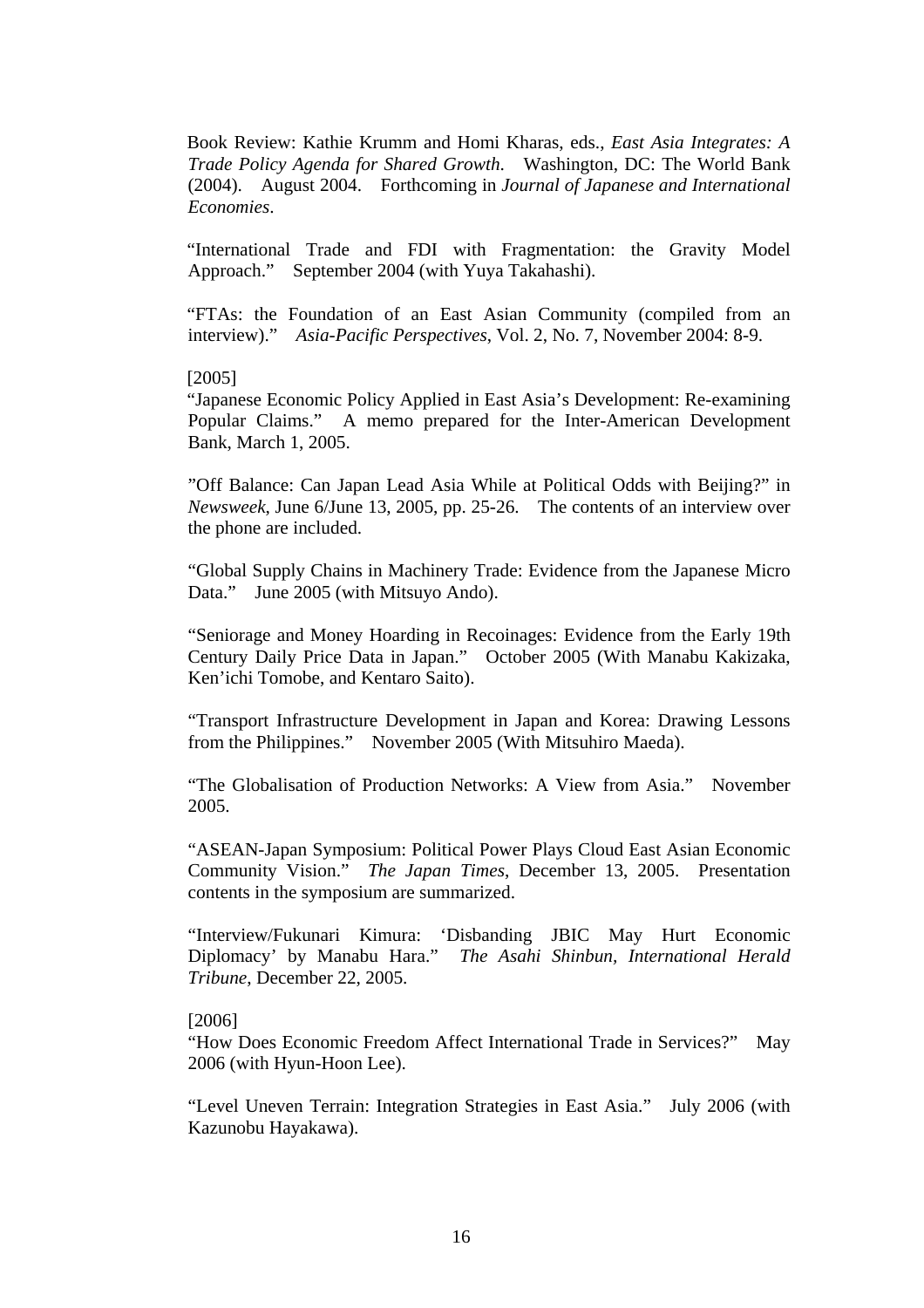"Obstacles and Variables of Northeast Asian FTA(s): Economic Obstacles." December 2006 (with Mitsuyo Ando).

"Does the Number of RTAs Matter? Empirical Analysis on Spaghetti Bowl Phenomenon." December 2006 (with Arata Kuno and Kazunobu Hayakawa).

#### [2007]

Comments on the paper titled "Made in China: From World Sweatshop to a Global Manufacturing Centre?" by Yun-Wing Sung. June 2007. Included in *Asian Economic Panel*.

#### [2008]

"Technology Transfers and Spillovers in International Production Networks: Old Fear and New Opportunities." October 2008. Prepared for the Conference on Investment, Technology Spillovers, and East Asian FTA in Fudan University (October 10-11, 2008).

"ERIA: A New Driver for Economic Integration in East Asia." *Highlighting Japan*, through articles, Vol. 2, No. 6 (October): 22-25.

"East Asian Production Networks and the Rise of China: Regional Diversity in Export Performance." October 2008. With Ayako Obashi. Prepared for The University of Nottingham Conference "China and the World Economy" in Ningbo (November 6-7, 2008). Revised in November 2008. Keio/Kyoto Global COE Discussion Paper Series DP2008-004. Posted in http://www.coe-econbus.keio.ac.jp/global/cgi-bin/newslist.cgi?page=koubo.

"Why Is ERIA Policy Research Needed?" *Japan Spotlight*, Volume 27, No. 6 (November/December): 14-15.

"The ERIA Report on Asian Food Strategy for Sustainable Economic Growth." December 2008. With Daisuke Hiratsuka, Kazunari Tsukada, and Ramesh Chand. ERIA.

"Australia and Japan – a Remarkable Commercial Relationship. Appendix." December 2008. With Kazu Hayakawa and Arata Kuno. Posted at http://www.dfat.gov.au/eau/aus\_jpn\_081205\_appendix.html.

#### [2009]

"International Production Networks: Comparison between China and ASEAN." With Ayako Obashi. January 2009. ERIA Discussion Paper Series ERIA-DP-2009-01 posted in http://www.eria.org.

"Why Is the East Asia Industrial Corridor Needed?" *ERIA Policy Brief*, No. 2009-01 (January). With Izuru Kobayashi.

"ERIA: The Region Expects." *The Japan Journal*, Vol. 5, No. 10 (February), 2009: 20-22.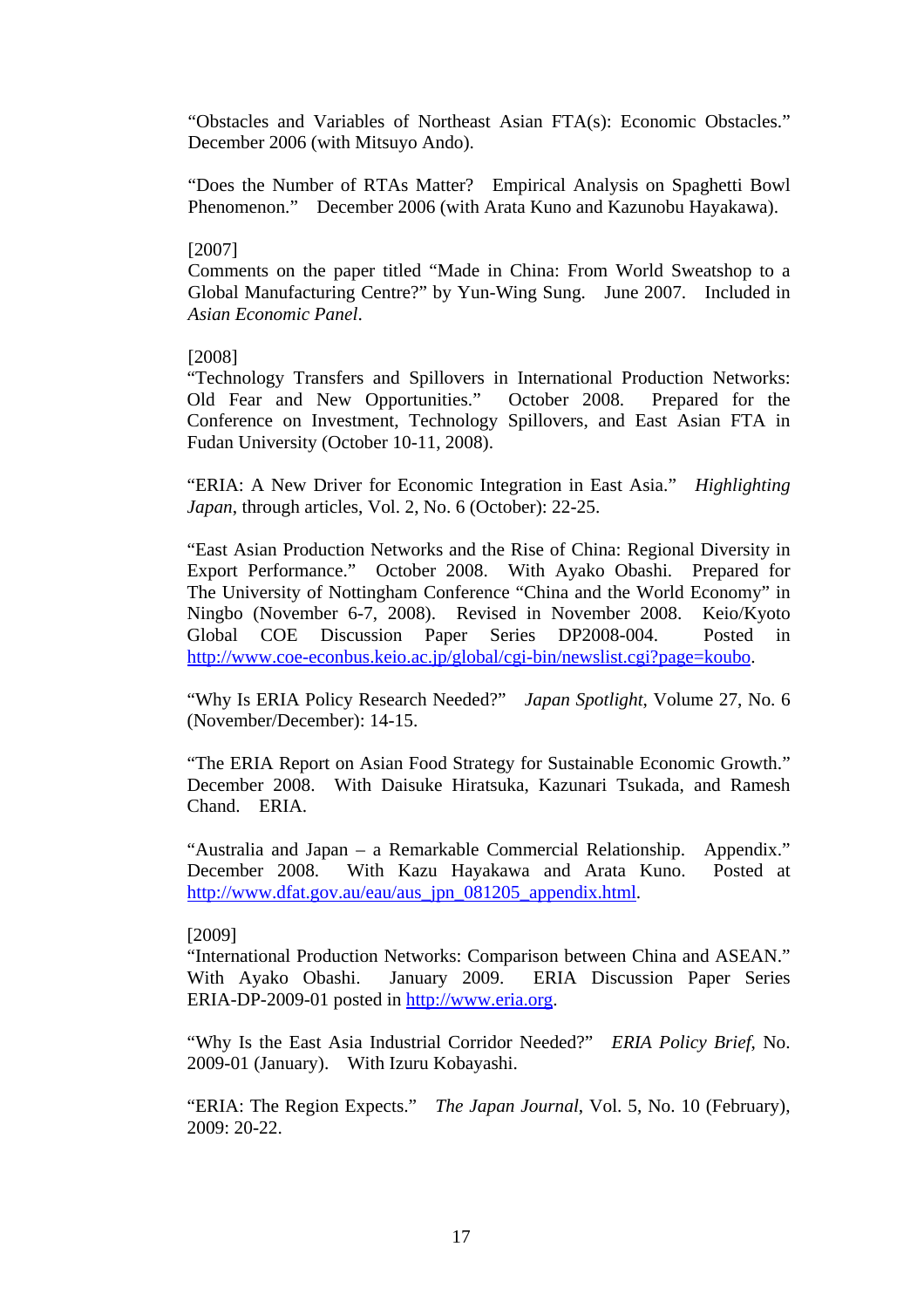"Food Issues and Regional Cooperation in Dynamic East Asia." *ERIA Policy Brief*, No. 2009-02 (February). With Daisuke Hiratsuka and Kazunari Tsukada.

"A Lot of Reasons Why We Should Invest More in East Asia." *ERIA Policy Brief*, No. 2009-03 (February). With Soji Samikawa.

"Development Strategies for Developing East Asia: Production Networks and Industrial Agglomerations." June 2009. Prepared for the World Bank, Annual Bank Conference on Development Economics (ABCDE) Korea 2009 (Seoul, Korea; Jun 22-24, 2009).

"Who's Serving You? A Gravity Model Approach to Services Trade." With Jenny Corbett and Kazunobu Hayakawa. June 2009. Presented at the NBER/CARF/CJEB/AJRC Japan Project Meeting supported by GRIPS and EIJS (Tokyo, Japan; June 30-July 1, 2009).

"Financial Crisis & East Asia: Implications of International Production Networks." *Japan Spotlight*, Volume 28, No. 4 (July/August), 2009: 12-15.

"International Production Networks in Machinery Industries: Structure and Its Evolution." ERIA Discussion Paper ERIA-DP-2010-09 (September) (http://www.eria.org/publications/discussion.html). With Ayako Obashi.

"The Nature and Characteristics of Production Networks in East Asia: Evidences from Micro/Panel Data Analyses." October 2009. Presented at Comparative Analysis of Enterprise Data 2009 Conference (Tokyo, Japan; October 2-4, 2009). Posted as Global COE HI-Stat Discussion Paper Series 093 at http://gcoe.ier.hit-u.ac.jp/research/discussion/2008/gd09-093.html.

# [2010]

"Comprehensive Asia Development Plan and Beyond: Growth Strategies for More Prosperous and Equitable East Asia." *ERIA Policy Brief*, No. 2010-02 (October). With Takeshi Fujimoto and Shoichiro Hara.

## [2011]

"Opinion: Infrastructural Development in Developing Countries – Significant in Multiple Ways: The industrialization of Developing Countries and Japan." *JBIC Today*, Vol. 8, February 2011: p. 7.

"Globalizing Corporate Activities in East Asia and Impact on Domestic Operations: Further Evidence from Japanese Manufacturing Firms." RIETI Discussion Paper Series 11-E-034 (March), 2011 (with Mitsuyo Ando (http://www.rieti.go.jp/jp/publications/act\_dp2010.html).

"Links with East Asia for a Recovery from the Great East Japan Earthquake: Geographical Simulation Analysis." *ERIA Policy Brief*, No. 2011-03 (August). With Ikumo Isono.

[2012]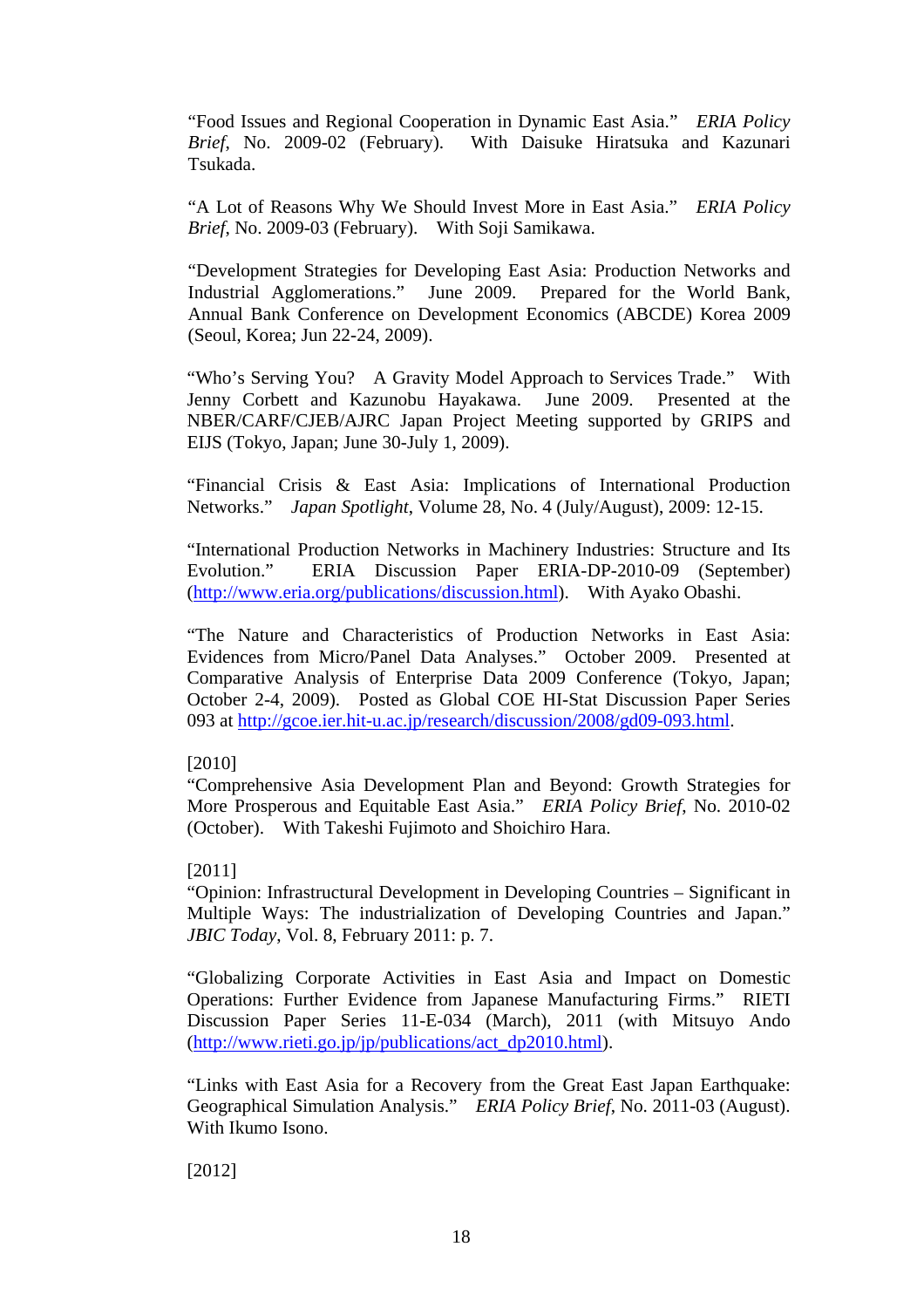"How Does Country Risk Matter for Foreign Direct Investment?" (with Kazunobu Hayakawa and Hyun-Hoon Lee). ERIA Discussion Paper Series ERIA-DP-2012-03, February 2012 (http://www.eria.org).

"Japan's Mission on Constructing a New International Economic Order." *Japan Economic Currents: A Commentary on Economic and Business Trends*. No. 81, March 2012: 1-6 (http://www.kkc.or.jp/english/activities/publications/economic-currents81.pdf).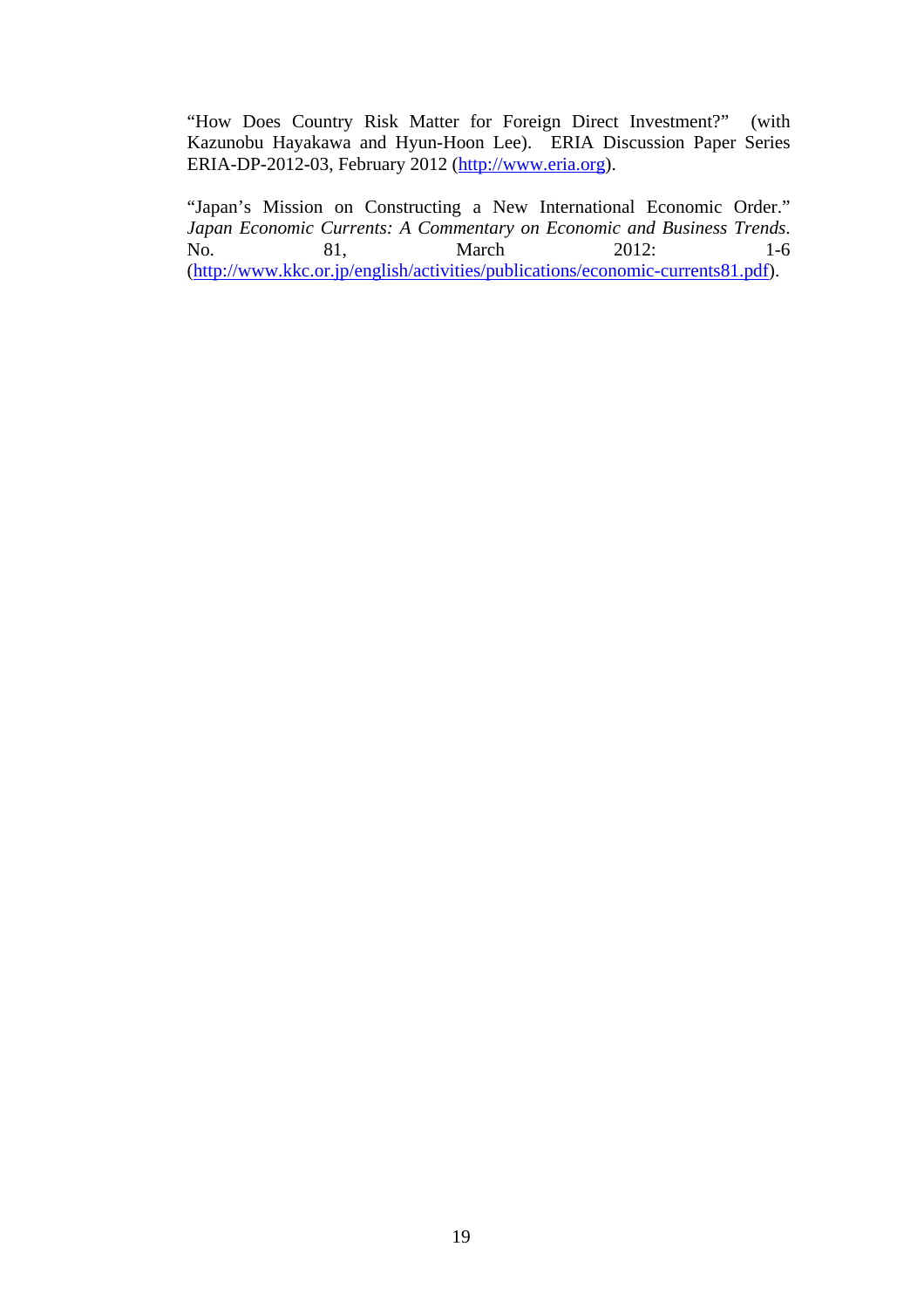2. Conferences and Workshops (International conferences and workshops only. For the complete list, please refer to my vita in the Japanese version)

(1) Academic and semi-academic conferences

### [1992]

The Eastern Economic Association, 18th Annual Convention (New York City, NY; March 27-29, 1992)

Presented two papers: (i) "Country-Specific Factors, Human Capital Accumulation, and Economic Growth" and (ii) "The Effects of International Factor Movements on a Large Country's Welfare: The Country-Specific Factor Approach."

The Midwest International Economics Conference (East Lansing, MI; May 29-31, 1992)

Presented two papers: (i) "Country-Specific Factors, Human Capital Accumulation, and Economic Growth" and (ii) "R&D Effort, Economic Integration, and Country Size." ((ii) is with Gabriel Talmain.)

The 1992 North American Summer Meeting of the Econometric Society (Seattle, WA; June 24-28, 1992)

Presented a paper titled "Country-Specific Factors, Human Capital Accumulation, and Economic Growth."

Discussion Meeting of "DE" and "Asian Miracle" Project of the World Bank (Tokyo, Japan; November 12-13, 1992)

Presented a paper titled "A Note on Natural Resource Endowments and Development Phasing."

## [1993]

The Allied Social Science Associations Meetings, Society for Economic Dynamics and Control (Anaheim, CA; January 5-7, 1993)

Presented a paper titled "R&D Effort, Economic Integration, and Country Size." (With Chien-fu Chou and Gabriel Talmain)

The Midwest International Trade Conference (Lexington, KY; May 14-16, 1993)

Presented a paper titled "Supplementing the Cross-Border Trade Account Framework: Transactions between Americans and Foreigners."

The 1993 Far East Meeting of the Econometric Society (Taipei, Taiwan; June 25-27, 1993)

Presented a paper titled "Domestic and International Scale Effects on R&D Effort." (With Gabriel Talmain)

The Midwest International Economics Conference (Madison, WI; September 10-12, 1993)

Presented a paper titled "The Optimal Economic Integration: The Multiple Circular Cities Approach."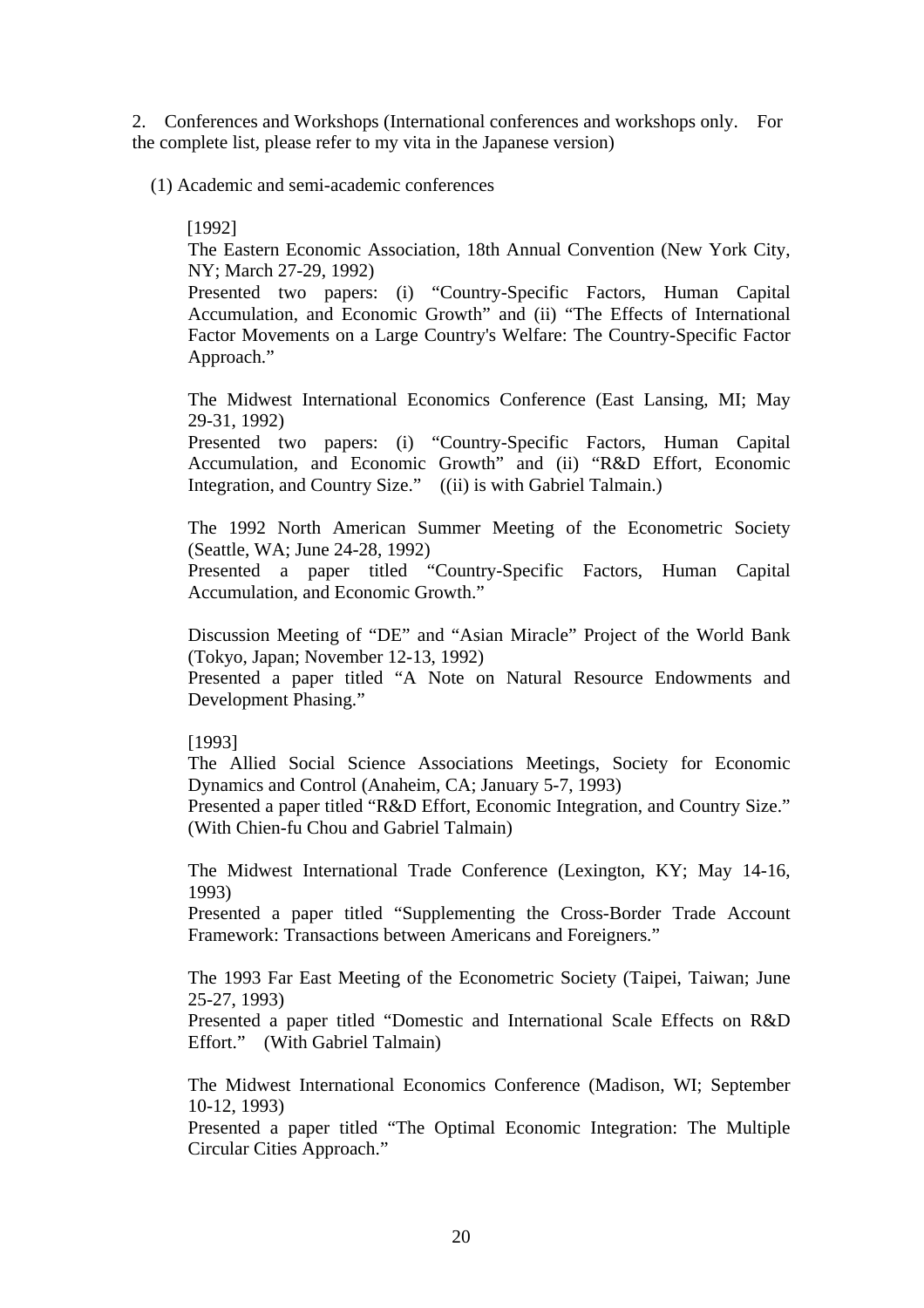[1994]

National Bureau of Economic Research: Conference on Research in Income and Wealth

Pre-Conference: Geography and Ownership as Bases for Economic Accounting (Cambridge, MA; December 2-3, 1994)

Presented two papers: (i) "Supplementing the Cross-Border Account Framework: Transactions Between Americans and Foreigners" and (ii) "Supplementing the Cross-Border Account Framework: Transactions Between Japanese and Foreigners." (With Robert E. Baldwin)

## [1995]

National Bureau of Economic Research: Conference on Research in Income and Wealth

Conference: Geography and Ownership as Bases for Economic Accounting (Washington, D.C.; May 19-20, 1995)

Presented two papers: (i) "Measuring U.S. International Goods and Services Transactions" and (ii) "Supplementing the Cross-Border Account Framework: Transactions Between Japanese and Foreigners." (With Robert E. Baldwin)

Keio-Brandeis-East West Center Joint Conference, "Making APEC Work: Economic Challenges and Policy Alternatives" (East-West Center, Hawaii; June 27-28, 1995)

Discussed with the joint research program of Keio University with Brandeis University and the East-West Center.

Econometric Society 7th World Congress (Tokyo, Japan; August 22-29, 1995) Presented a paper titled "R&D Effort, Domestic and International Scale Effects." (With Gabriel Talmain)

Pacific Rim Conference on Trade and Development (Tokyo and Hakone, Japan; August 29-September 1, 1995)

Presented a paper titled "Invisible Trade Barriers and Price Differentials: Evidence from Japanese Export, Import, and Domestic Price Data."

#### [1996]

The Allied Social Science Associations Meetings, International Economics and Finance Society (San Francisco, CA; January 5-7, 1996)

Presented a paper titled "International Commerce, Export Networks, and General Trading Companies." (With Gabriel Talmain)

The World Bank Seminar on "A Continent in Transition: Sub-Saharan Africa in the Mid-1990s" (Tokyo, Japan; April 18, 1996) Presented comments on the World Bank Report "A Continent in Transition."

Industrial Policy Seminar, The Royal Scientific Society, Hashemite Kingdom of Jordan (Amman, Jordan; June 12, 1996) Presented on "Industrial Policy in Development."

The Japan-Europe Symposium 1996, "Beyond Regionalism: European and Asian Multinationals in a Globalising Economy," jointly organized by Keio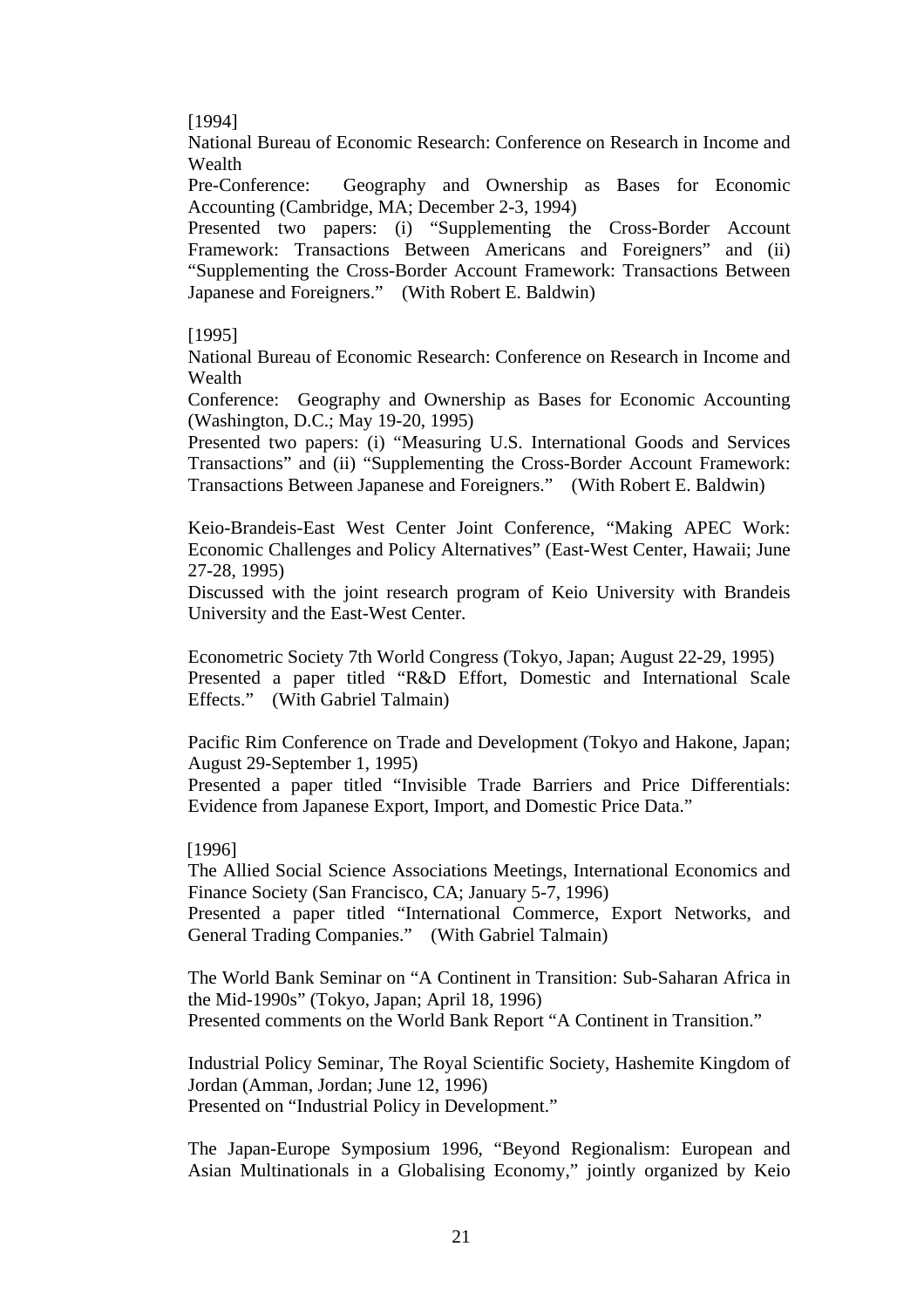University and OECD Development Center (OECD, Paris, France; October 8-9, 1996)

Presented a paper titled "East Asian Multinationals and Regional Integration in Asia."

The 10th Annual Trilateral (TCER-NBER-CEPR) Conference, "Purchasing Power Parity Revisited: The Exchange Rate and Price Movements, Theory and Evidence" (Tokyo, Japan; December 20-21, 1996)

Presented a paper titled "Sectoral Price Movements under the Yen Appreciation." (With Yoko Sazanami and Hiroki Kawai)

#### [1997]

Keio-Brandeis-East West Center Joint Conference, "Making APEC Work: Economic Challenges and Policy Alternatives" (Tokyo, Japan; March, 1997) Presented a paper titled "CGE Modeling Strategies with the Nationalities of Firms." (With Masahiko Tsutsumi)

Dynamics, Economic Growth, and International Trade: An International Conference (Shatin, Hong Kong; July 22-23, 1997)

Commented on the paper titled "The Visible Hand in Promoting Economic Growth" written by Haiying Zhao.

Industrial Policy Seminar/Workshop, The Royal Scientific Society, Hashemite Kingdom of Jordan, under the Patronage of HRH Crown Prince El Hassan (Amman, Jordan; August 30-31, 1997) Presented on "Industrial Policy and Free Competition."

#### [1998]

Asia Development Forum "East Asia: The Unfinished Agenda" (Manila, the Philippines; March 9-13, 1998)

Presented a paper titled "Trade and Investment Dimensions of East Asia's Global Integration."

The World Bank Workshop on Rethinking the East Asia Miracle (Washington, D.C.; June 3-4, 1998)

Presented a paper titled "Industrial Organization, Coordination, and Economic Performance: Preliminary Outline."

The World Bank Workshop on the Role of Small and Medium Enterprises in Development (San Francisco, CA; June 11-12, 1998) Presented a paper titled "SMEs in Japan: Subcontracting. Preliminary Note."

The National Bureau of Economic Research, Ninth Annual East Asian Seminar on Economics "Role of Foreign Direct Investment in Economic Development" (Osaka, Japan; June 25-27, 1998)

Presented a paper titled "Location and Internalization Decisions: Sector Switching in Japanese Outward Foreign Direct Investment."

Japan-Europe Symposium 1998: The Future of Asia-European Relationships (Kisarazu, Chiba, Japan; October 3-5, 1998)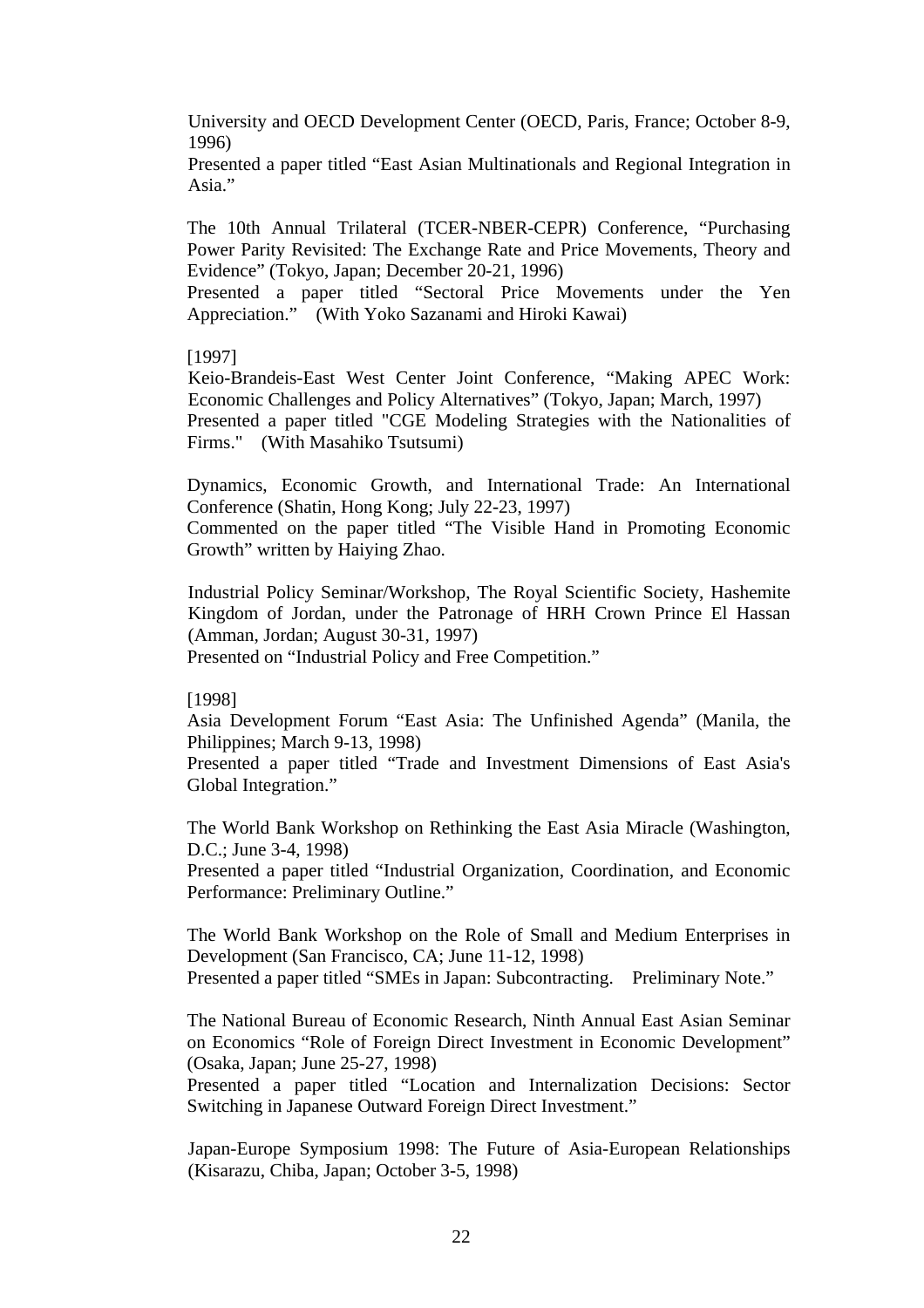Presented a paper titled "Manufacturing and Non-Manufacturing Activities by Japanese MNEs in Asia, Europe, and North America." (With Hideki Yamawaki)

The NBER-CEPR-TCER Conference on "Competition Policy, Deregulation and Re-regulation" (Tokyo, Japan; December 18-19, 1998)

Presented a paper titled "The Competitive Impact of International Trade: A Case of Import Liberalization of Oil Product Market in Japan." (With Sadao Nagaoka)

### [1999]

Pacific Economic Cooperation Council, Trade Policy Forum Conference (Auckland, New Zealand; 2-4 June, 1999)

Served as a panelist in the session titled "Services Trade Liberalization: Update on Impediments, Way forward in the WTO, How to Link APEC and WTO Approaches, the Contribution of the Competition Principles."

The 25th Pacific Trade and Development Conference (PAFTAD) "APEC: Its Challenges and Tasks in the 21st Century" (Osaka, Japan; June 16-18, 1999) Presented "Comments on the Paper Titled 'The Competition and Deregulation Policy Areas in APEC' by Kerrin M. Vautier and P. J. Lloyd: Let's Go with 'Competition Principles' If We Understand Them Correctly!"

The Industrial Policy Workshop for the Hashemite Kingdom of Jordan (Tokyo, Japan; June 24-26, 1999) Presented "A Note on the Jordan-Japan Cooperation on Industrial Development."

The Tokyo Foundation Australia-Japan New Initiative for APEC 1999 (Tokyo, Japan; July 3, 1999) Participated in the discussion on how to revitalize APEC.

The Institute of Policy Studies at Victoria University of Wellington, International Conference "Experiences of Economic Reform within APEC" (Wellington, New Zealand; July 12-14, 1999) Presented "Trade and FDI-related Policies in East Asian Countries: The Asian Crisis and Beyond."

Japan International Cooperation Agency, Japan and the Ministry of Planning and Investment, Vietnam, "Hanoi Workshop: Vietnam-Japan Joint Research Project" (Hanoi, Vietnam; July 20-21, 1999)

Presented "The Impact of Asian Crisis on Trade and FDI-related Policies: The Response of East Asian Countries and Its Implication for Vietnam."

The World Bank Institute, the World Bank Workshop on the Role of Small and Medium Enterprises in Development (Chiang Mai, Thailand; August 13-14, 1999)

Presented "Small and Medium Enterprises in Japan: Subcontracting."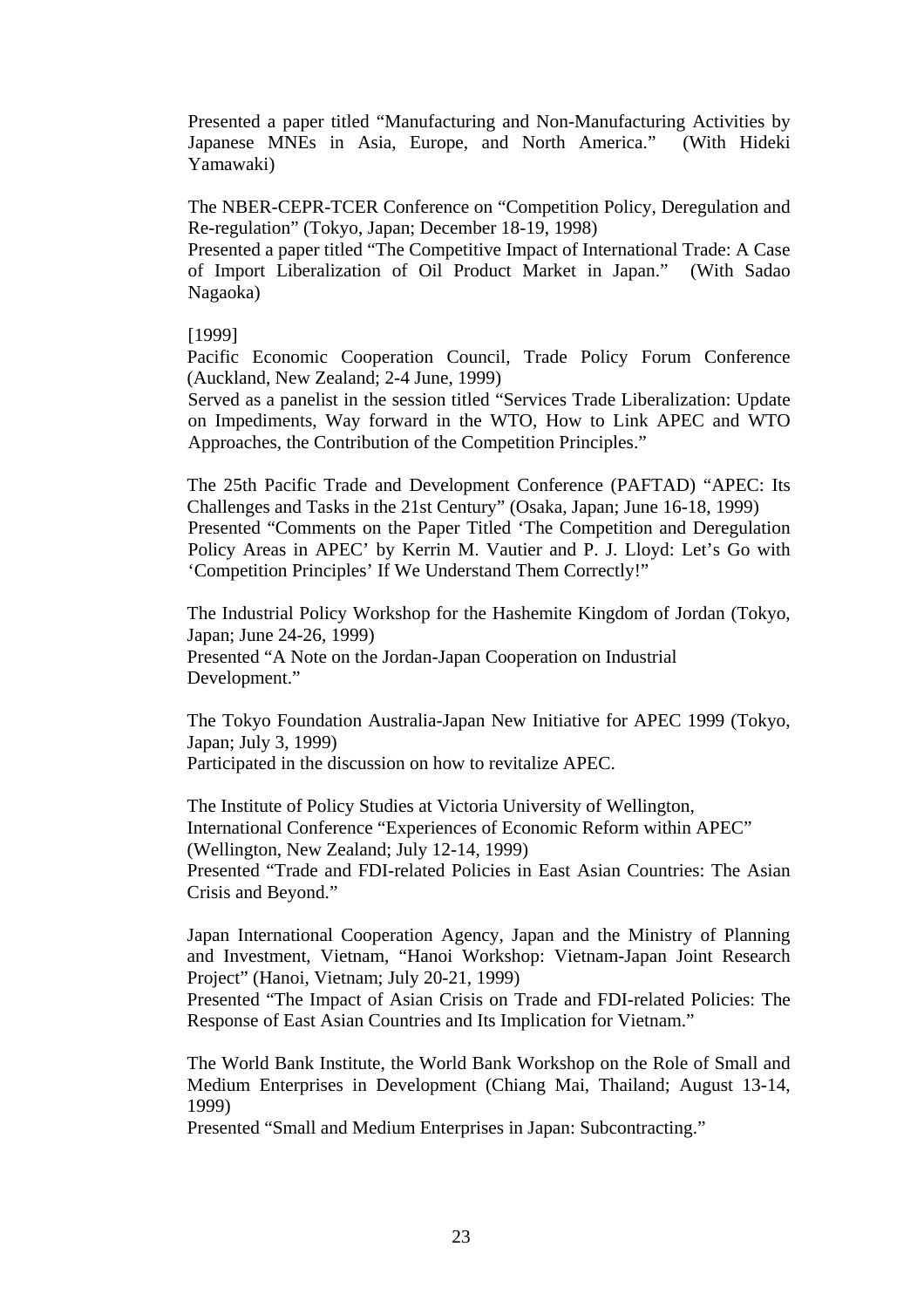Berkeley APEC Study Center (BASC), the "Asia Beckons America" Conference (Berkeley, U.S.A.; October 1, 1999) Presented "American Presence in Accounting Services: Outline."

Centre for Asian Pacific Studies, Lingnan University; Centre for Economic Development, Kong Kong University of Science & Technology; Graduate Institute of International Studies, Geneva; and Hong Kong Trade Development Council, International Conference on "Global Production: Specialization and Trade" (Hong Kong; October 25-27, 1999)

Presented "Fragmentation, Internalization, and Inter-firm Linkages: Evidence from the Micro Data of Japanese Manufacturing Firms."

[2000]

The Annual World Bank Conference on Development Economics (Washington, DC, U.S.A.; April 18-20, 2000)

Presented "Comments on the Paper Titled 'Development Strategies for the Next Century' by Dr. Dani Rodrik."

The Pre-conference Meeting of University of Michigan (Ann Arbor) and Keio University, 'Issues and Options for Multilateral, Regional, and Bilateral Trade Policies of the United States and Japan' (Tokyo, Japan; May 19-20, 2000) Presented "Prospects for Investment Negotiations in the WTO."

Open Symposium 'Toward a Korea-Japan FTA: Assessments and Prospects' (Seoul, Korea; May 24, 2000) Participated as a panelist.

The NBER Eleventh Annual East Asian Seminar on Economics, 'Trade in Services' (Seoul, Korea; June 22-24, 2000)

Presented "Globalization and Harmonization: The Case of Accountancy Services in Japan."

Japan International Cooperation Agency, Japan and the Ministry of Planning and Investment, Vietnam, "Tokyo Workshop for the Joint Viet Nam-Japan Research" (Tokyo, Japan; July 26-27, 2000)

Presented "Policy Measures for Industrial Promotion and Foreign Direct Investment: Proposal."

Conference on the Frontiers of Intra-industry Trade Research (The University of Colorado, Boulder, U.S.A.; August 24-26, 2000) Presented "Globalization and Intra-firm Trade: Further Evidence."

Berkeley APEC Study Center (BASC), the "Asia Beckons America" Conference (Berkeley, U.S.A.; September 22, 2000) Presented "American Presence in Accountancy Services in Japan."

The Conference Meeting of the University of Michigan (Ann Arbor), 'Issues and Options for Multilateral, Regional, and Bilateral Trade Policies of the United States and Japan' (Ann Arbor, MI, U.S.A.; October 5-6, 2000) Presented "Prospects for Investment Negotiations in the WTO."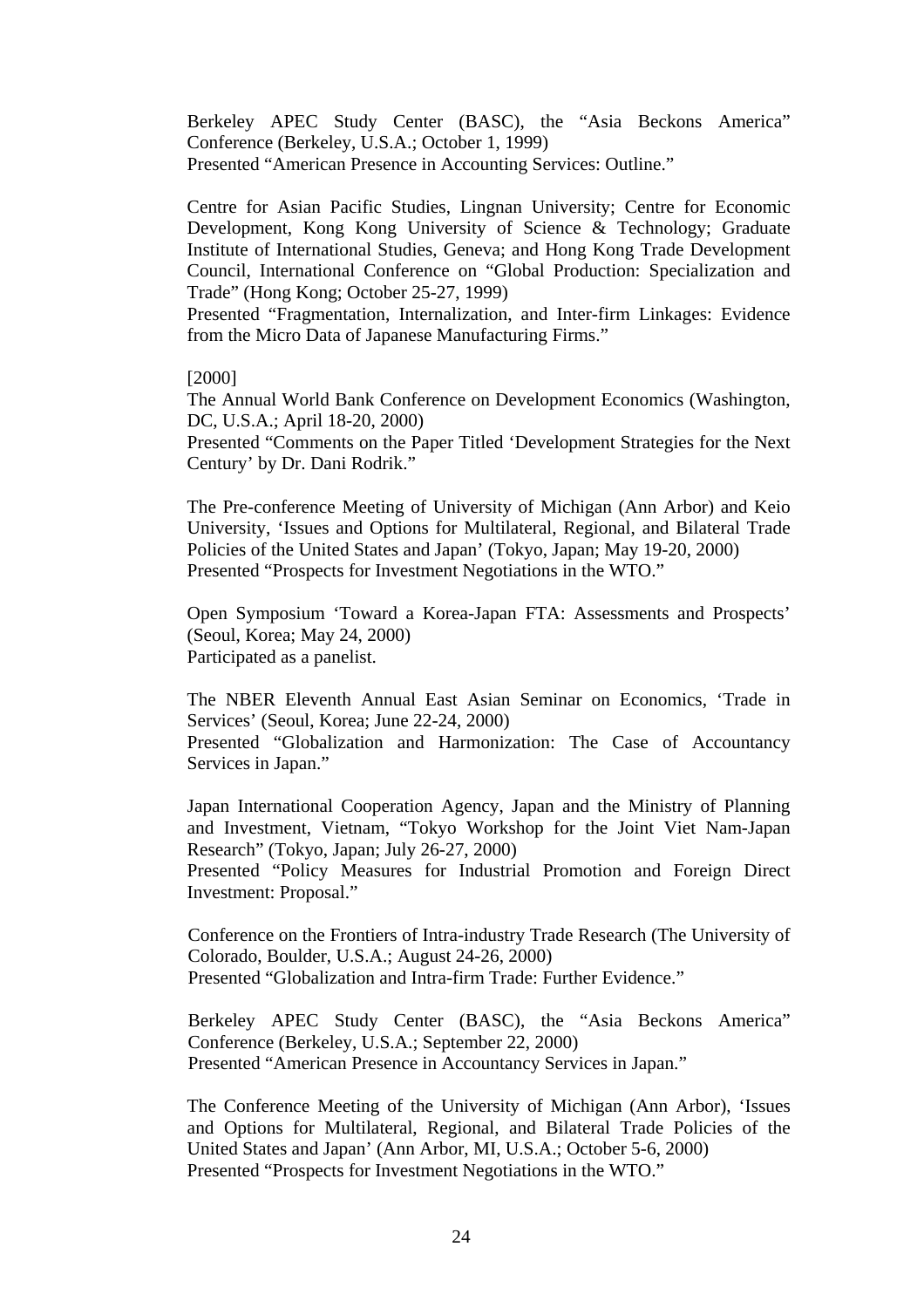The Pre-conference Meeting of the University of Michigan (Ann Arbor), "Analytical Issues in the Trade, Foreign Direct Investment, and Macro/Financial Relations of the United States and Japan' (Ann Arbor, MI, U.S.A.; October 7, 2000)

Presented "Exports and Foreign Direct Investment Accelerate Corporate Reforms: Evidence from the Japanese Micro Data" (with Kozo Kiyota).

The Japan Society of International Economics, the 50<sup>th</sup> Anniversary International Symposium "Globalization and the National Economy" (Tokyo, Japan; October 20, 2000)

Commented on the paper titled "Global Integration and the Persistence of the Nation State" by Peter Lloyd.

[2001]

Berkeley APEC Study Center (BASC), the "Asia Beckons the World" Conference (Berkeley, U.S.A.; March 16-17, 2001)

Presented "American Presence in Accountancy Services in Japan."

Sungkyunkwan University, Kangwon National University, Keio University, University of Wollongong, Conference on New Regionalism in East Asia (Seoul and Chunchon, Korea; May 11-12, 2001)

Participating as one of the organizers as well as a moderator of a session and a discussant.

University of Michigan and Keio University, Conference 'Analytical Issues in the Trade, Foreign Direct Investment, and Macro/financial Relations of the United States and Japan' (Tokyo, Japan; May 18-19, 2001)

Presented "Exports and Foreign Direct Investment Accelerate Corporate Reforms: Evidence from Japanese Micro Data" (with Kozo Kiyota).

International Conference The Asian Crisis III: The Crisis and the Recovery (Tokyo, Japan; July 17-18, 2001)

Presented "Why Did the Crisis Accelerate Liberalization? Consequences of Hosting FDI by the ASEAN Member Countries."

The 2001 KIEP/NEAFF Conference on Strengthening Economic Cooperation in Northeast Asia (Honolulu, U.S.A.; August 16-17, 2001)

Presented "Toward Formal Economic Integration in Northeast Asia: Beginning with a Bilateral FTA"

The International Conference Commemorating the Opening of Incheon International Airport and the Northeast Asia Intellectuals' Solidarity (NAIS) Movement "Agenda for the Northeast Asian Community: Its Ideal & Reality" (Incheon, Korea; November 28-29, 2001)

Presented "The Possibility and Prospects of Northeast Asian Integration."

The Internal Workshop of JICA-NEU Project (Hanoi, Viet Nam; December 27-28, 2001)

Presented "Development Strategies in the Globalization Era: Outline."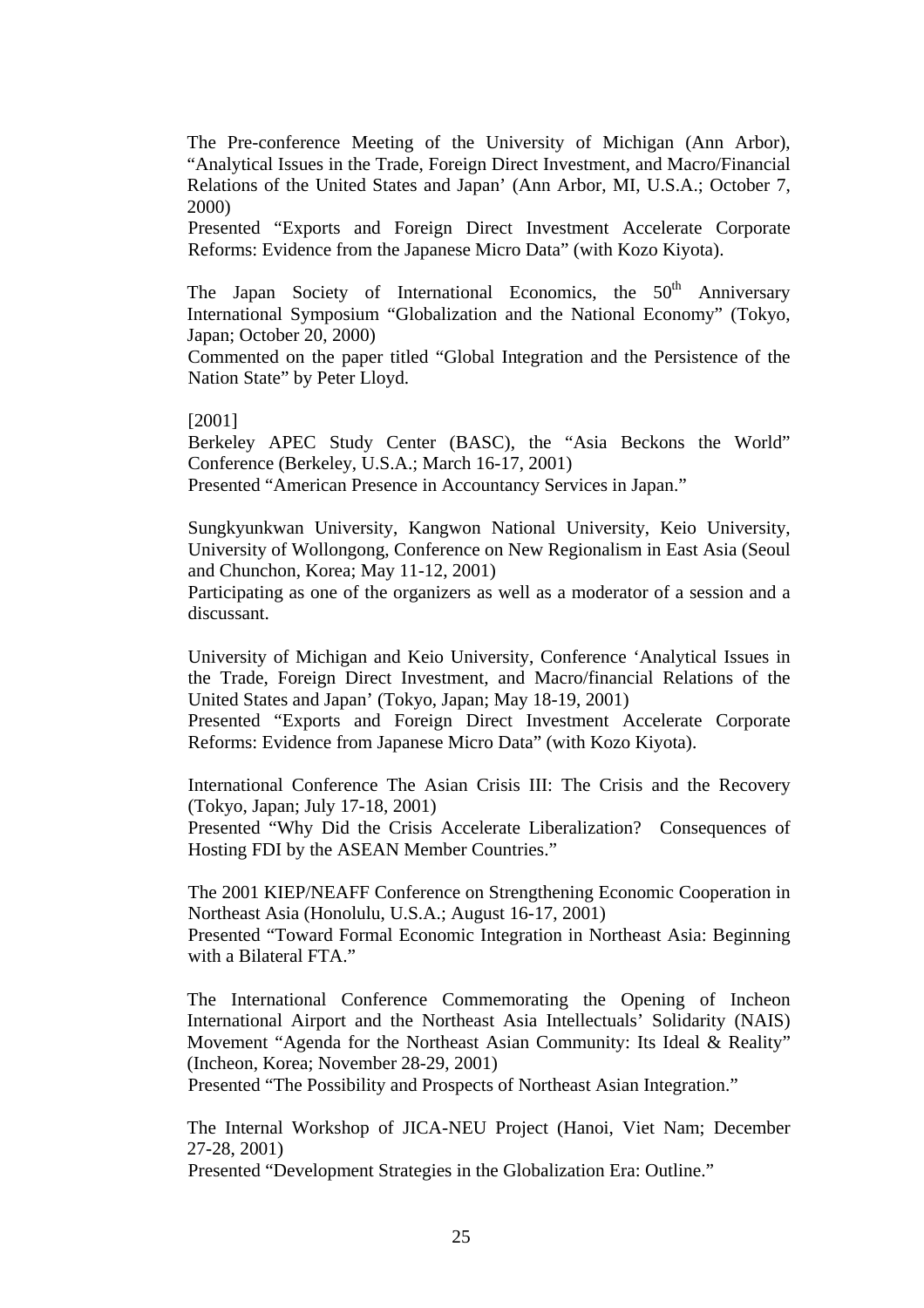#### [2002]

The IDE Workshop on 'Reexamination of Development Policies' (Tokyo, Japan; January 29, 2002)

Presented "Development Strategies for Economies under Globalization: Southeast Asia as a New Development Model."

Japan External Trade Organization, Institute of Development Economies, International Symposium 'Development Strategies toward the 21<sup>st</sup> Century: The Experiences and Perspectives of Developing Economies under Globalization' (Chiba, Japan; January 30, 2002)

Participated as a panelist of the Panel Discussion on "Development Strategies toward the  $21<sup>st</sup>$  Century."

The World Bank Institute (WBI), World Bank-Eastern Europe & Central Asia Region (ECA), Higher School of Economics in Moscow, and the Ministry for Antimonopoly Policy and Support of Entrepreneurship, Workshop on the Role of Small & Medium Enterprises (SMEs) in the Economy: International Experience & Future Policy Agenda for Russia (Moscow, Russia; June 10-11, 2002)

Presented "Subcontracting and the Performance of SMEs in Japan."

Asia-Pacific Economic Forum (APEF), International Conference on "Impact of Crises on Trade, Regionalism and Globalisation in Asia and Australia" (Wollongong, Australia; July 5-6, 2002)

Presented "Development Strategies for Economies under Globalization: Southeast Asia as a New Development Model."

A Joint Conference of Association of the Korean Economic Studies (AKES), Korea Development Institute (KDI), and Research Center for International Economics (RCIE), University of Washington, "Korea and the World Economy" (Seoul, Korea; July 21-22, 2002)

Presented "Development Strategies for Economies under Globalization: Southeast Asia as a New Development Model."

Department of Economics, National Taiwan University and Research Center for International Economics (RCIE), University of Washington, International Conference "Asian Crisis IV: The Recovery and the Rest of the World" (Taipei, Taiwan; July 24-25, 2002)

Presented "International Production Network as a Shock Absorber: Evidence from Japanese Import Price Data." (With Takamune Fujii and Mitsuyo Ando)

Kansai University, Mini Conference on International Economics (Osaka, Japan; July 30-31, 2002)

Presented "Exports and Foreign Direct Investment Accelerate Corporate Reforms: Evidence from Japanese Micro Data."

Regional Seminar on "Advantages and Challenges of the ASEAN-China Free Trade Area" organized by the Department of Multilateral Economic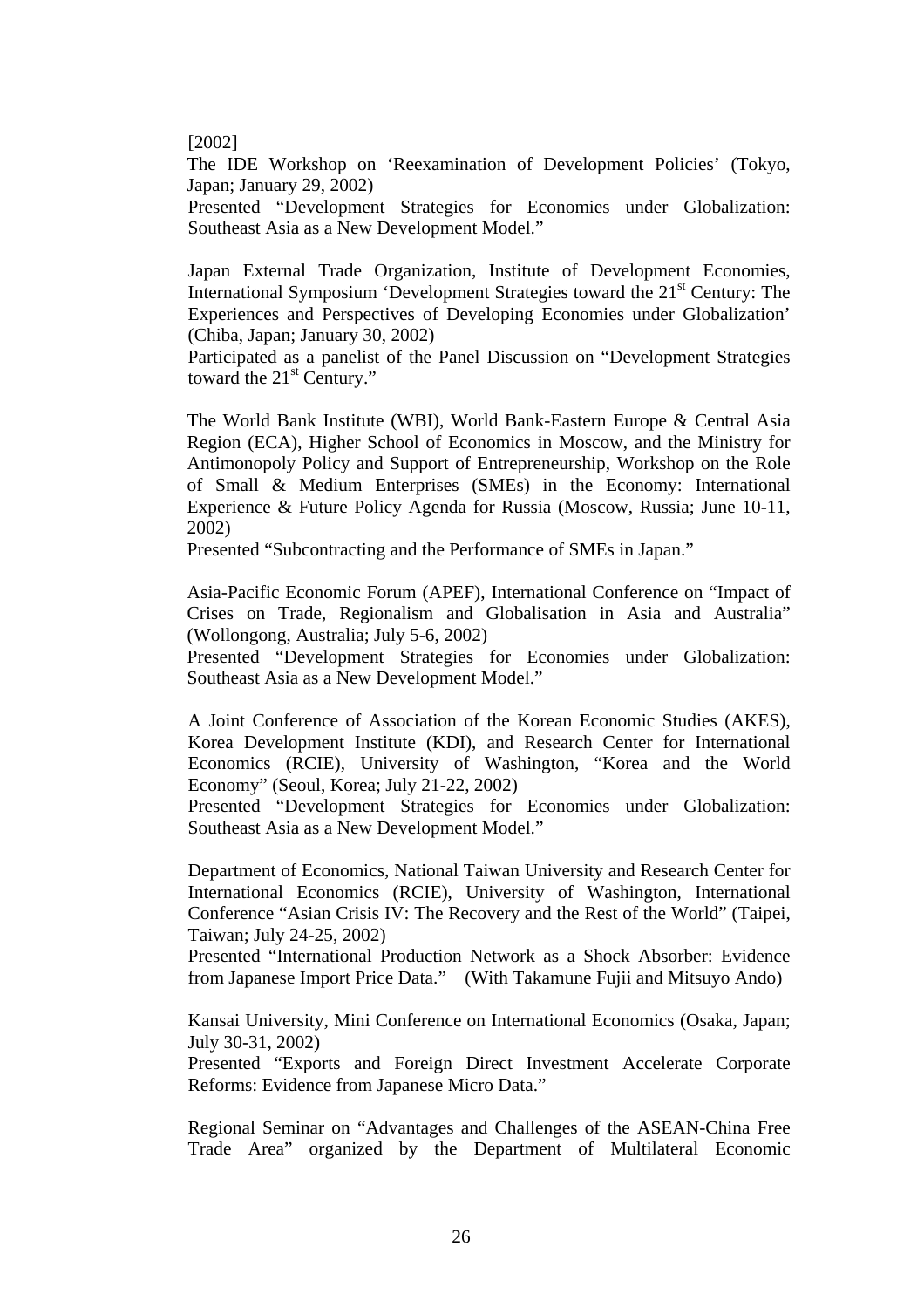Cooperation, Ministry of Foreign Affairs of Viet Nam with the Sponsorship of the Hanns Seidel Foundation (Ha Noi, Viet Nam; August 30, 2002)

"ACFTA and the Prospect of East Asia Economic Integration: a Japanese Perspective."

TRIO 2002 Pre-Conference: New Developments in Empirical International Trade (Tokyo, Japan; September 28, 2002).

Presented "Globalizing Activities and the Rate of Survival: Panel Data Analysis on Japanese Firms."(With Takamune Fujii)

The Eighth International Convention of the East Asian Economic Association "Where Are East Asia's Heading?" (Kuala Lumpur, Malaysia; November 4-5, 2002)

Presented "Development Strategies for Economies under Globalization: Southeast Asia as a New Development Model."

The Korea International Economic Association Winter Conference (Seoul, Korea; December 6, 2002)

Presented "Strategies for East Asian FTA: A Japanese Perspective."

The 15<sup>th</sup> Annual TRIO Conference "New Development in Empirical International Trade" supported by NBER-CEPR-TCER-RIETI (Tokyo, Japan; December 11-12, 2002)

Presented "Globalizing Activities and the Rate of Survival: Panel Data Analysis on Japanese Firms."(With Takamune Fujii)

## [2003]

Latin America/Caribbean and Asia/Pacific Economics and Business Association (LAEBA) "Promises and Pitfalls of Globalization: Latin America and Asia in Comparative Perspective," An event of LAEBA organized by the Integration and Regional Programs Department (IDB) and the Asian Development Bank Institute, ADBI (ADB) in collaboration with the Brookings Institution and the World Trade Institute (Washington, DC, U.S.A.; January 6, 2003)

Presented "New Issues in the Global Trading System: Investment Issues in Latin America and Asia-Pacific."(With Mitsuyo Ando)

The 2<sup>nd</sup> Japan-ASEAN Dialogue 'Japan and ASEAN: Cooperation for Peace and Prosperity in the Asia-Pacific Region' by the Global Forum of Japan (GFJ) and ASEAN ISIS (Tokyo, Japan; January 16-17, 2003) Presented "The Initiatives for the ASEAN-Japan CEP."

International Graduate School of Social Science, Yokohama National University, an International Conference "New Development in the Asia Pacific Region: Economic Analysis Using Micro Data" (Yokohama, Japan; February 15-16, 2003)

Presented "Foreign-owned versus Domestically-owned Firms: Economic Performance in Japan."(With Kozo Kiyota)

Joint Research on Japan-Korea FTA Plus (Seoul, Korea; May 10, 2003)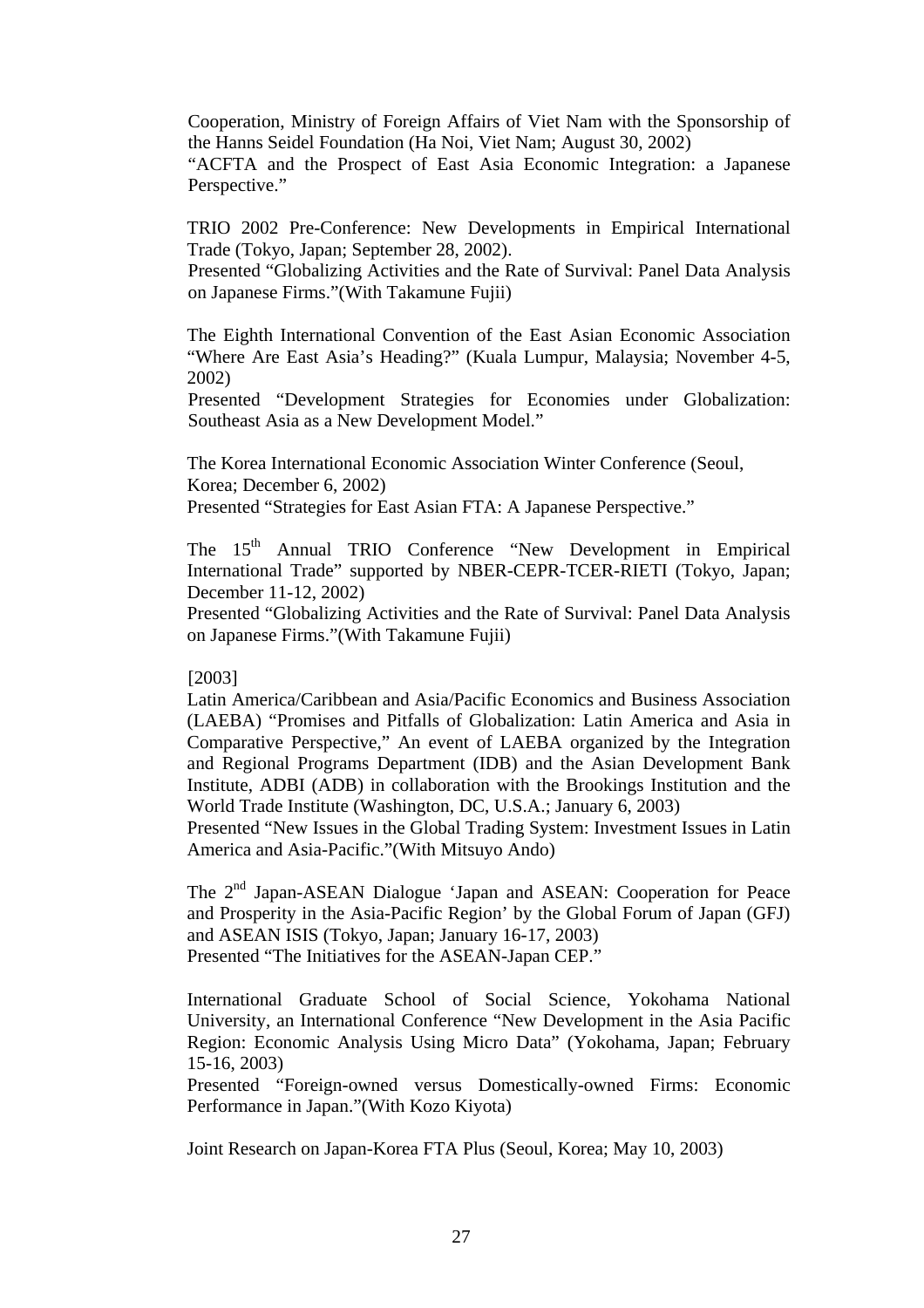Presented "Liberalization of Trade in Services and Investment Issues: Japanese Perspective. Tentative Outline."

World Bank Institute, "Project on Foreign Direct Investment and Economic Development: Lessons from East Asian Experience" Workshop (Fukuoka. Japan; June 18-19, 2003)

Participated as one of the co-director and presented "Experience of FDI Source Countries: the Case of Japan." (With Mitsuyo Ando)

The Academic Frontier Project of International Symposium "International Trade and Factor Mobility" sponsored by the Institute of Legal Studies, Kansai University, Japan, co-sponsored by RCIE, University of Washington, U.S.A. and IEFS, Japan (Osaka, Japan; July 1-2, 2003)

Presented "Foreign-owned versus Domestically-owned Firms: Economic Performance in Japan."

A Joint Conference of RCIE, AKES, and KDI "Korea and the World Economy, II" (Seattle, U.S.A.; August 1-2, 2003)

Presented "Fragmentation and Agglomeration Matter: Japanese Multinationals in Latin America and East Asia." (With Mitsuyo Ando)

The 2003 KIEP/NEAEF Conference on Northeast Asian Economic Integration "Prospects for a Northeast Asian FTA" (Honolulu, U.S.A.; August 5-7, 2003) Presented "Intra-regional Trade between China, Japan, and Korea: Intra-industry Trade of Major Industries." (With Mitsuyo Ando)

APEC Forum and Trade and Investment (Beijing, China; August 14-15, 2003) Presented "Positive Impact of FDI to Economic Growth: the East Asian Perspective."

The Third APEF International Conference on "New East Asian Regionalism: Perspectives from Individual Countries" (Tokyo, Japan; September 19-20, 2003)

Presented "International Production/Distribution Networks and FTA." (With Mitsuyo Ando)

The International Conference "Economic Analysis on the Japan-Korea FTA" (Sapporo, Japan; September 21-22, 2003)

Presented "Economic Analysis on Japan-Korea FTA: Service Trade (Progress Report)."

"Fragmentation and Services in the Modern Economy": North American Journal of Economics and Finance, Special Issue and Claremont McKenna College Workshop (Claremont, U.S.A.; September 26-27, 2003)

Served as assigned discussant on Matthew Slaughter's paper titled "Vertical Production Networks in Multinational Firms."

ASEAN-ISEAS/KKC Tokyo Meeting (Tokyo, Japan; October 31, 2003) Presented "The Formation of East Asian Economic Integration and the Role of Japan."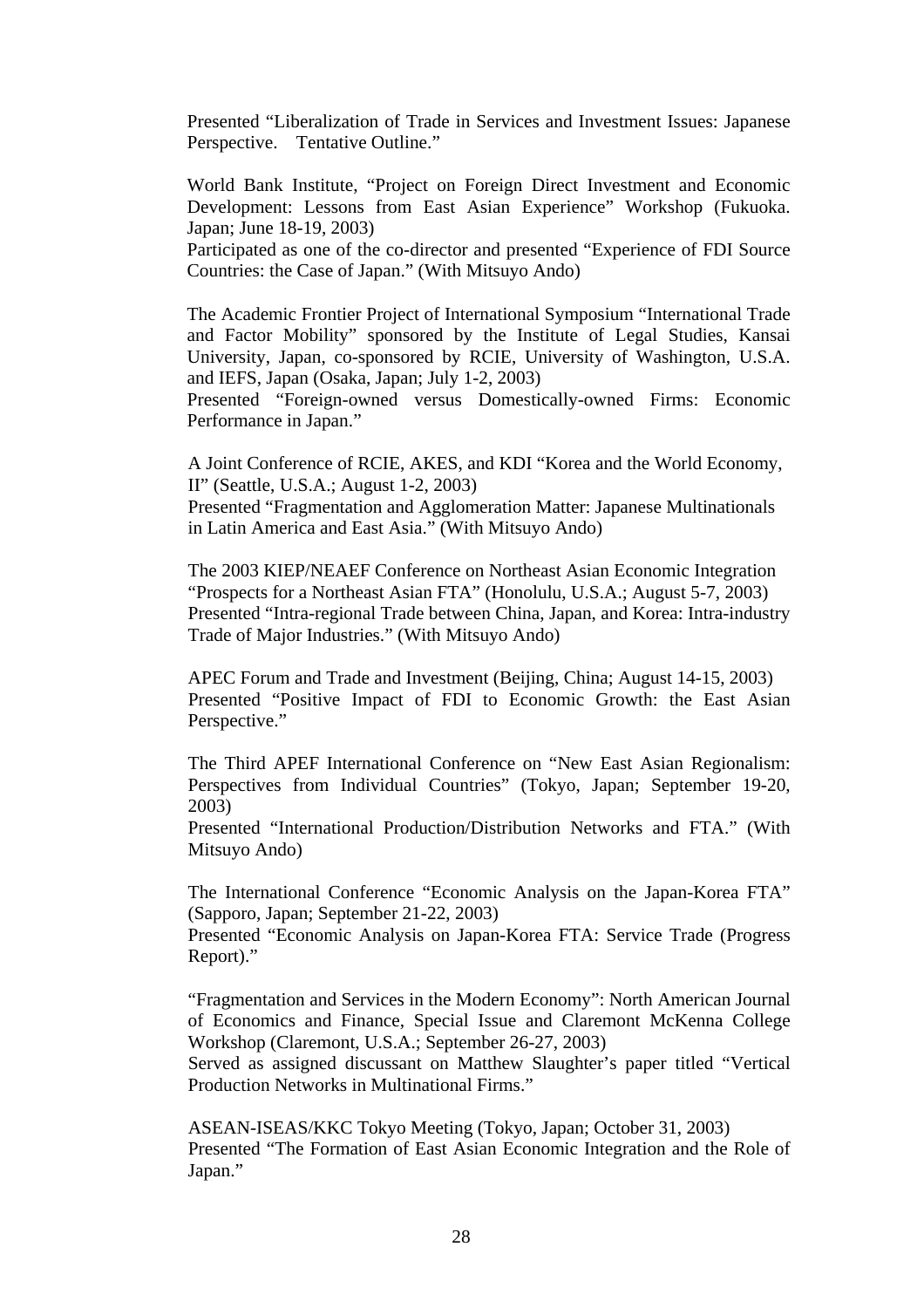Japan-China Economic Conference 2003 (Osaka, Japan; November 5-7, 2003) Presented "The Significance of East Asian FTA."

The Second Joint Industry-Academics-Government Meeting for Japan-Malaysia Closer Economic Partnership (Kuala Lumpur, Malaysia; November 20-21, 2003)

Participated as a representative of academics in Japan.

The Second Workshop on "Foreign Direct Investment and Economic Development: Lessons from East Asian Experience" sponsored by World Bank Institute (WBI) under the Brain Trust Program (Bali, Indonesia; November 30 and December 1, 2003)

Participated as one of the co-directors and presented "Japanese Manufacturing FDI and International Production/Distribution Networks in East Asia." (With Mitsuyo Ando)

Berkeley APEC Study Center (BASC), University of California and East West Center Research Program, Honolulu, Hawaii, "Bilateral Trade Arrangements in the Asia-Pacific: Origins, Evolution, and Implications" (Honolulu, U.S.A.; December 5-6, 2003)

Presented "Bilateralism in the Asia-Pacific: Economic Overview."

Integration and Regional Programs Department, Inter-American Development Bank (IADB) Research Project "Trans-Pacific Business Links and Integrating Markets in the Americas: Economics, Politics and Business" (Tokyo, Japan; December 10, 2003)

Presented "The Formation of International Production/Distribution Networks in East Asia and Latin America: What Can FTAA Do?" (With Mitsuyo Ando)

Hitotsubashi Conference on International Trade (Tokyo, Japan; December 12-14, 2003)

Presented "The Formation of International Production and Distribution Networks in East Asia."

#### [2004]

The 70<sup>th</sup> Anniversary of Thammasat University International Symposium "The Future Prospects of EAFTA" hosted by Japan Economic Foundation, Thammasat University, and Thai APEC Study Center (Bangkok, Thailand; January 29-30, 2004)

Presented "The Formation of International Production/Distribution Networks and Implication of EAFTA."

RIEB COE Workshop "New Era of FTA in the Pacific Rim" organized by Research Institute for Economics and Business Administration (RIEB), Kobe University (Kobe, Japan; February 6, 2004)

Presented "The Formation of International Production/Distribution Networks in East Asia and Latin America: What Can FTAA Do?" (With Mitsuyo Ando)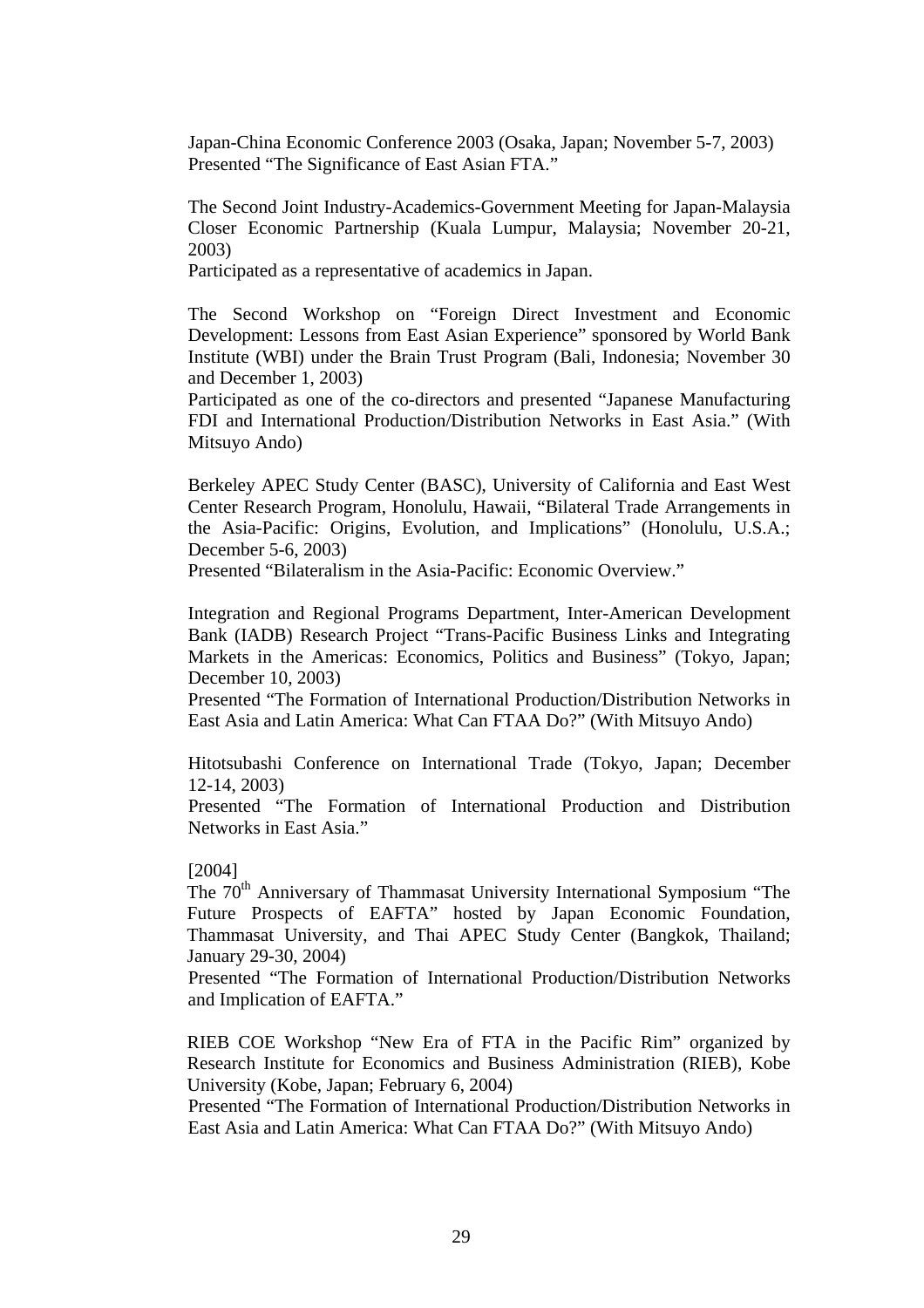"The Impact and Coherence of OECD Country Policies on Asian Developing Economies" Mid-term Review Workshop (Paris, France; April 19-20, 2004) Presented "Japan's Structural Reform, Liberalization, and Market Opening: Implications for East Asia."

The 2nd Meeting of the Joint Study Group on the Possible Modality of Trilateral Investment Arrangements among Korea, China and Japan (Seoul, Korea; May 17-18, 2004)

Presented "Economic Effects of Promoting Trilateral Investment."

International Conference "The Way Forward to Successful Doha Development Agenda Negotiations" organized by Fair Trade Center (Tokyo, Japan; May 24-25, 2004)

Presented "FTA and DDA: A Note."

'Evolution of Trade and Foreign Direct Investment in the Asia-Pacific.' A Dissemination Workshop for the Japan Foundation, Center for Global Partnership (CGP) Project, "China, Japan, and the United States: Emergent Trilateralism in the Pacific Economy" (Tokyo, Japan; May 31, 2004) Participated as one of the panelists in the Expert Panel Session.

"The Impact and Coherence of OECD Country Policies on Asian Developing Economies" Experts' Seminar organized by the Policy Research Institute of the Ministry of Finance, Japan and the OECD Secretariat, Paris (Paris, France; June 10-11, 2004)

Presented "Japan's Structural Reform, Liberalisation and Market Opening: Implications for East Asia."

RIETI Policy Symposium "Resolving New Global and Regional Imbalances in an Era of Asian Integration" (Tokyo, Japan; June 17-18, 2004)

Presented "The Economic Analysis of International Production/Distribution Networks in East Asia and Latin America: The Implication of Regional Trade Arrangements."

The Western Economic Association International 79th Annual Conference (Vancouver, Canada; June 29-July 3, 2004)

Presented "New Dimensions of International Production Sharing in East Asia: Evidence from International Trade Data and Japanese Micro Data" (with Mitsuyo Ando).

2004 Taipei International Conference on Growth and Development in Global Perspective organized by Institute of Economics, Academia Sinica (Taipei, Taiwan: July 23-24, 2004)

Presented "Intra-industry Trade and the Potential Impacts of Free Trade Agreement between Japan and Taiwan" (with Shih-Hsun Hsu and Kuo-I Chang).

LPEM-JBIC Workshop and Seminar on New Industrial Policy in Indonesia (Jakarta, Indonesia; September 2, 2004)

Presented "Indonesia and International Production/Distribution Networks."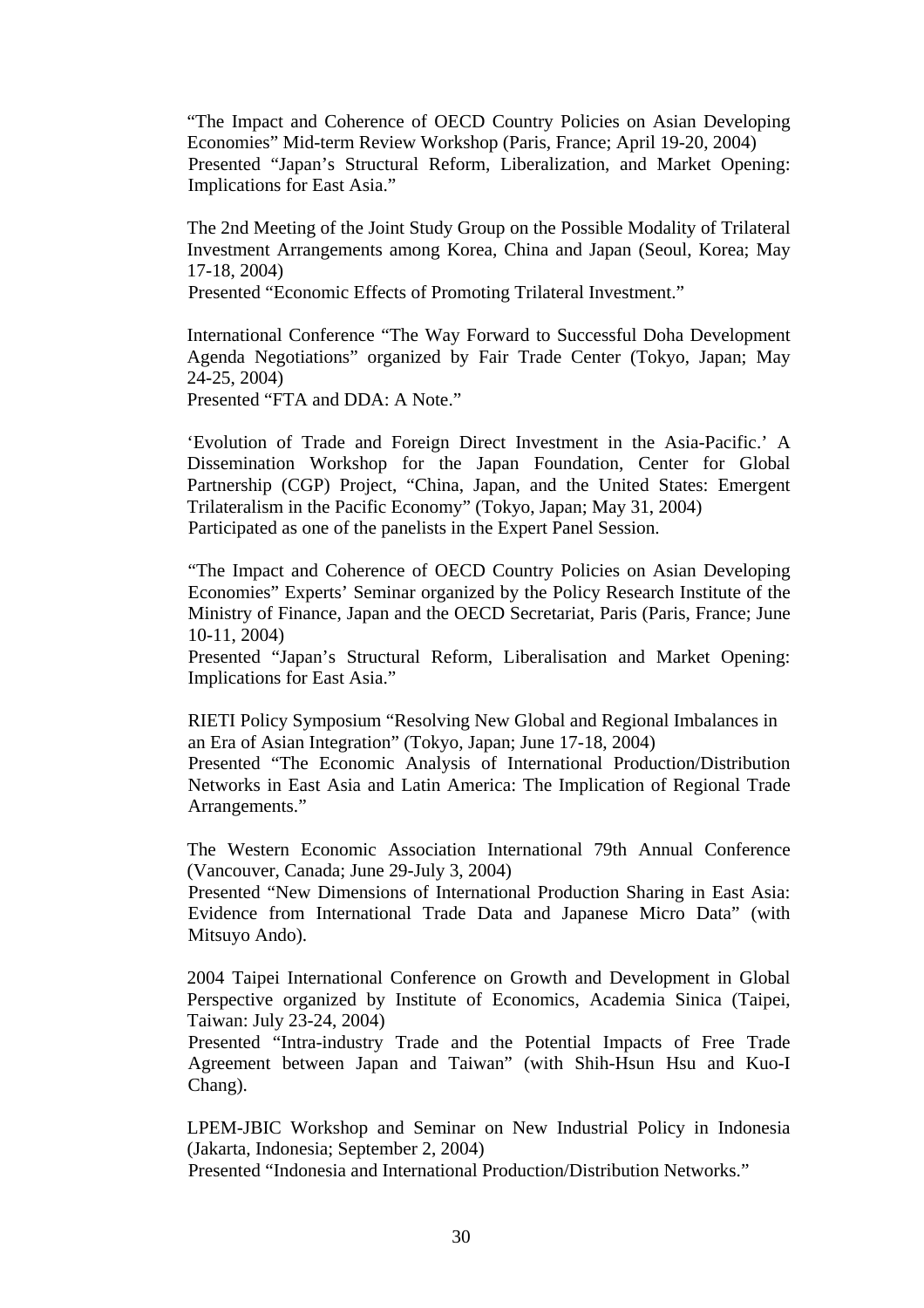4th APEF International Conference "New East Asian Competitiveness: Analysis and Perspectives from Individual Countries" (Beijing, China; September 5-6, 2004)

Presented "International Trade and FDI with Fragmentation: the Gravity Model Approach." (With Yuya Takahashi)

The 12th Korea-Japan Forum (Shimonoseki, Japan; September 13-15, 2004) Presented "The Development of East Asian Regional Integration and the Perspective of Japan-Korea Collaboration."

The 4th Meeting of the Joint Study Group on the Possible Modality of Trilateral Investment Arrangements among Korea, China and Japan (Tokyo, Japan; September 16-17, 2004)

Participated as a member of Japanese delegates.

A Roundtable Seminar on FDI in ASEAN-JAPAN Comprehensive Economic Partnership (CEP) (Tokyo, Japan; September 28-30, 2004)

Presented "International Production/Distribution Networks in East Asia and Their Policy Implication."

Hitotsubashi Conference on International Trade and FDI 2004 (Tokyo, Japan; October 1-3, 2004)

Presented "International Trade and FDI with Fragmentation: the Gravity Equation Approach."

Keio University, the Third Japan-Korea Millennium Forum "Building an East Asian Community: Toward Deeper Japan-Korea Cooperation" (Tokyo, Japan; October 27-28, 2004)

Presented "The Japan-Korea FTA and the East Asian Economy."

Nihon Keizai Shinbun and National Council for Promotion of Economic Partnerships, Forum for the Promotion of Economic Partnership Arrangements in East Asia (Tokyo, Japan; November 2, 2004)

Participated as coordinator for Session 1 "Agricultural Policy Reform and EPA Issues."

The Ninth International Convention of the East Asian Economic Association (Hong Kong; November 13-14, 2004)

Presented "Two-dimensional Fragmentation in East Asia: Conceptual Framework and Empirics." (With Mitsuyo Ando)

Research and Information System for Developing Countries (New Delhi), High-level Conference on Asian Economic Integration: Vision of a New Asia (Tokyo, Japan; November 18-19, 2004)

Participated as a distinguished panelist for the session "Relevance of an Asian Economic Community and Possible Approaches."

International Conference "East Asian Economic Linkages: Trade, Innovation, and Growth" organized by Joint Committee: Faculty of Economics, Keio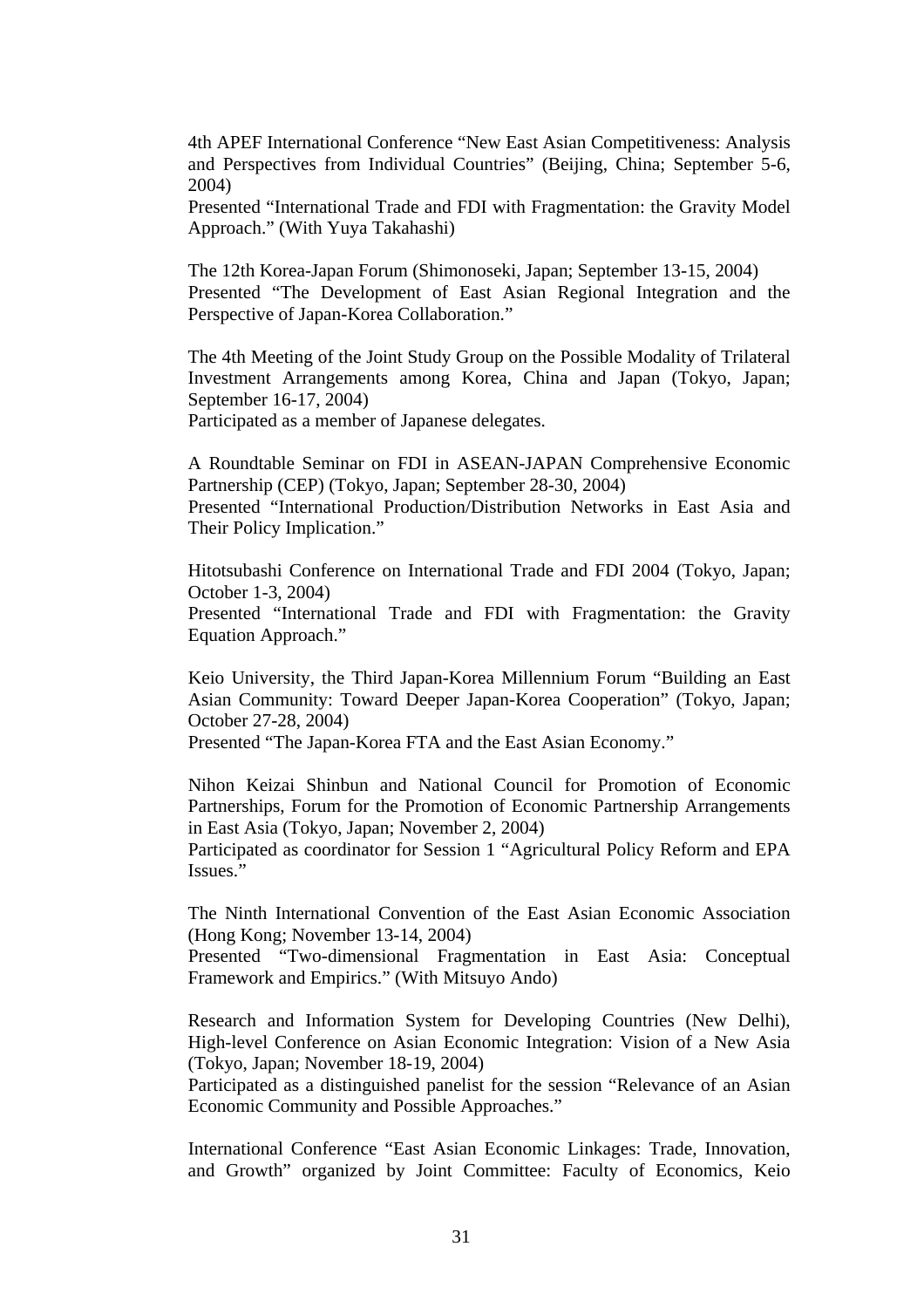University and International Graduate School of Social Sciences, Yokohama National University (Yokohama, Japan; December 14-15, 2004)

Presented "Exports, FDI, and Productivity of Firm: Cause and Effect." (With Kozo Kiyota)

### [2005]

JETRO-IDE International Workshop on East Asia's De Facto Economic Integration (Chiba, Japan; January 19, 2005)

Presented "Development of Fragmentation in East Asia: Two-dimensional Framework and Empirics."

Thailand-Japan Partnership Bangkok Forum, co-organized by National Council for Promotion of Economic Partnerships and Committee for the Study of PPP in Asian Countries, sponsored by Ministry of Economy, Trade and Industry (METI) (Bangkok, Thailand; March 7, 2005)

Participated as co-chairman of Group 2: Public-Private Partnership (PPP). Talks on PPP at the post-forum press interviews were in The Nation, March 8, 2005.

Meeting of Heads of National Economic Research Organization (NERO) (Paris, France; June 6, 2005)

Participated as a representative of Tokyo Center for Economic Research (TCER).

The KIET International Symposium "Changes in East Asian Production Network and the Future of Korean Manufacturing Industries" (Seoul, Korea; July 1, 2005)

Presented "Production Networks and de facto Integration in East Asia."

Western Economic Association International (WEAI) 80th Annual Conference (San Francisco, U.S.A.; July 4-8, 2005)

Presented "Global Supply Chains in Machinery Trade: Evidence from the Japanese Micro Data." (With Mitsuyo Ando)

OECD Tokyo Forum (Tokyo, Japan; July 14-15, 2005)

Presented "Breakout Session B: Enhancing the Performance of the Services Sector. Short Presentation."

APEA 2005 International Conference Asia-Pacific Economic Association (Tokyo, Japan; July 30-31, 2005)

Presented "Fragmentation and Parts and Components Trade: Comparison between East Asia and Europe." (With Yuya Takahashi and Kazunobu Hayakawa)

Asia Pacific Trade Seminars (APTS) Meeting 2005 (Tokyo, Japan; July 30-31, 2005)

Presented "Global Supply Chains in Machinery Trade and the Sophisticated Nature of Production/Distribution Networks in East Asia." (With Mitsuyo Ando)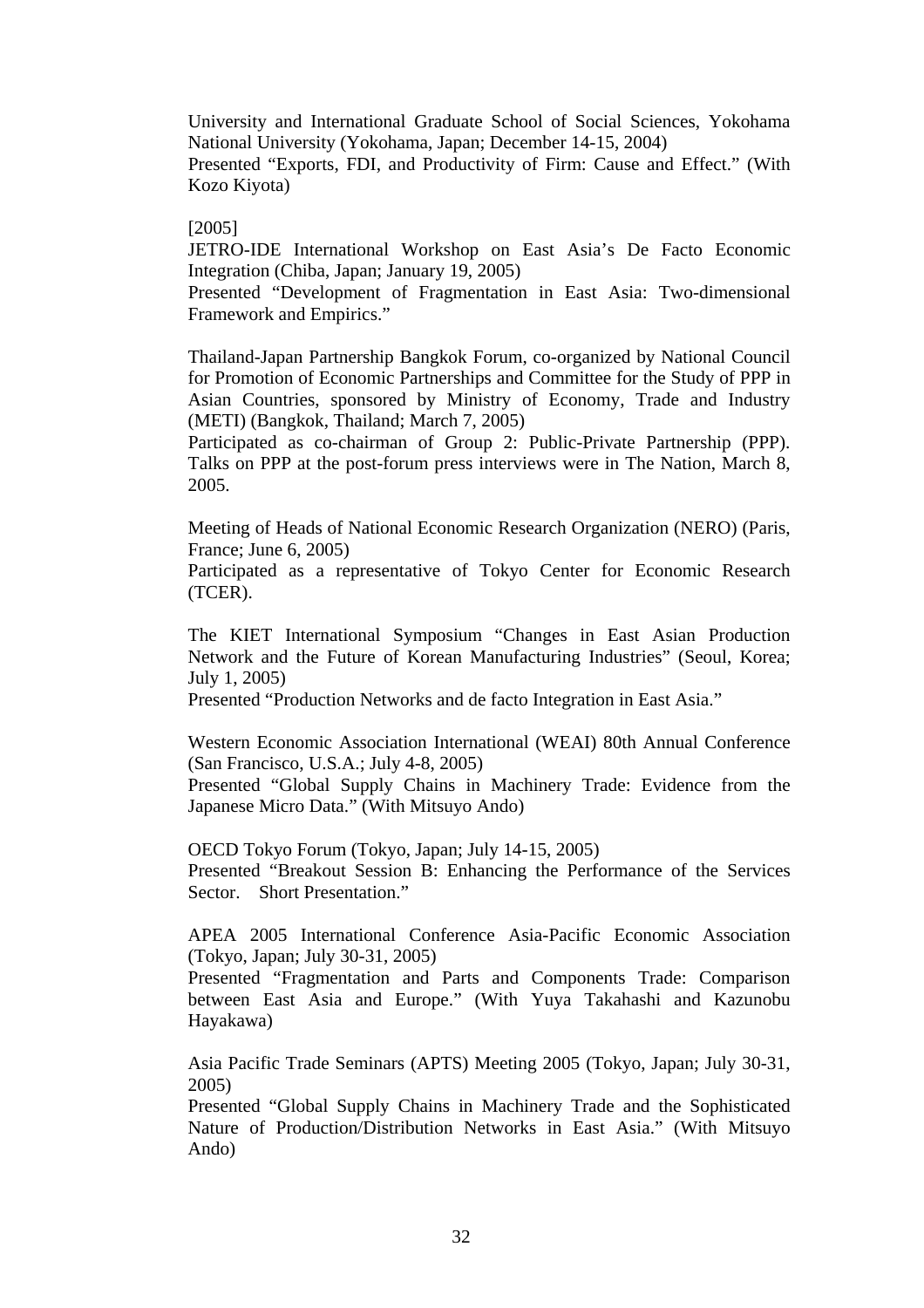The JBICI and LPEM-UI Seminar on "Enhancing Indonesia's Competitiveness: Meeting the Challenges for Industrial Development" (Jakarta, Indonesia; September 12, 2005) Presented "Fragmentation is the Key!"

The Social Science History Association Annual Meeting (Portland, Oregon; November 3-6, 2005)

Presented "Seniorage and Money Hoarding in Recoinages: Evidence from the Early 19th Century Daily Price Data in Japan." (With Manabu Kakizaka, Ken'ichi Tomobe, and Kentaro Saito).

The OECD Workshop on "Globalisation of Production: Impacts on Employment, Productivity, and Economic Growth" (Paris, France; November 15-16, 2005)

Presented "The Globalisation of Production Networks; A View from Asia."

The World Bank Regional Conference on Investment Climate and Competitiveness in East Asia (Kuala Lumpur, Malaysia; November 21-23, 2005)

Presented "Transport Infrastructure Development in Japan and Korea: Drawing Lessons for the Philippines."

Keizai Koho Center Symposium "The Importance of ASEAN-Japan Cooperation in East Asia" (Tokyo, Japan; December 2, 2005)

Presented "Economic and Political Challenges of Creating an East Asian Economic Community." Also served as a moderator and a discussant.

Hong Kong Institute of Economics and Business Strategy, the University of Hong Kong, "Economics of the Doha Round and the World Trade Organization (WTO)" Conference (Hong Kong; December 16-17, 2005)

Commented on (i) Robert E. Baldwin, "Political Economy Factors in the Doha Round Negotiations" and (ii) Gregory Shaffer, "The WTO Dispute Settlement System: Proposals on Reforming Remedies and their Tradeoffs."

LAEBA Workshop Program "Strengthening Partnership between Latin America and the Caribbean and Asia: The Role of Free Trade Agreements (FTAs) (Tokyo, Japan; December 19, 2005)

Presented "Perspectives from Japan on Transpacific FTAs."

The Keio Economic Society Conference "Trade, Investment, and Environment in Japan and East Asia: Current Issues" (Hakone, Kanagawa, Japan; December 26-27, 2005)

Organized the conference and presented "Pursuing the Best Form of the Plurilateral Regional Trade Arrangements in East Asia." (with Hyun-Hoon Lee and Hyeon-seung Huh).

## [2006]

Centre for Japan Studies, Institute of Strategic & International Studies (ISIS) and the Japanese Chamber of Trade & Industry, Malaysia (JACTIM) Workshop (Kuala Lumpur, Malaysia; March 2, 2006)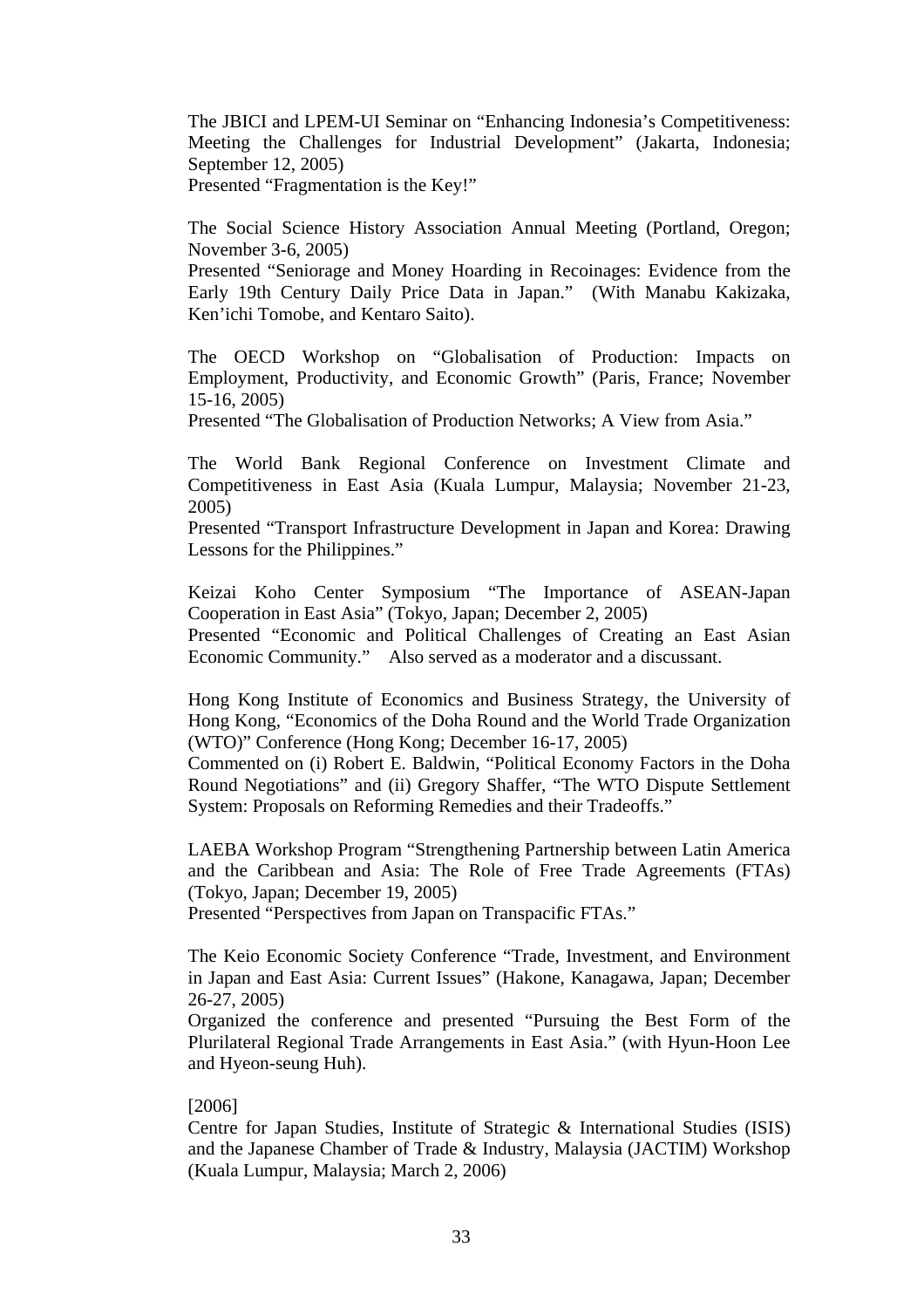Presented "Production Networking and FDI in East Asia."

Japan-Indonesia Partnership Jakarta Seminar: Economic Partnership and Public Private Partnership organized by National Council for Promotion of Economic Partnership, Asia PPP Promotion Conference, and Indonesia-Japan Economic Committee, KADIN (Jakarta, Indonesia; March 6, 2006) Chaired for the Economic Partnership Agreement Working Group.

Australia-Japan Trade and Economic Framework, Joint Consultative Committee Meeting No. 3 (Tokyo, Japan; March 28-30, 2006) Presented "Why Is the Japan-Australia FTA Needed?"

Tokyo Center for Economic Research Asian Economic Policy Review (Tokyo, Japan; April 15, 2006)

Presented "International Production and Distribution Networks in East Asia: 18 Facts, Mechanics, and Policy Implication."

OECD Forum 2006 "Balancing Globalization" (Paris, France; May 22-23, 2006)

Presented "International Production and Distribution Networks in East Asia: 18 Facts, Mechanics, and Policy Implication."

JCER Workshop on "Multinational Firms' Strategies in East Asia: A Comparison of Japanese, U.S., European, and Korean Firms" (Tokyo, Japan; June 1, 2006)

Presented "Sales and Purchases Strategies in East Asia: A Comparison between Japanese Firms and the U.S. Firms." (With Sven W. Arndt and Mitsuyo Ando)

Symposium "Multinational Firms' Strategies in East Asia: A Comparison of Japanese, U.S., European, and Korean Firms" organized by Japan Center for Economic Research (JCER) (Tokyo, Japan; June 2, 2006) Presented "Sales and Purchases Strategies in East Asia: A Comparison between Japanese Firms and the U.S. Firms."

Roundtable Discussion on "Infrastructure Development for Small Economies through Public Private Partnerships: The Case of Botswana" organized by The World Bank Tokyo Office (Tokyo, Japan; June 7, 2006)

Presented "Transport Infrastructure Development in Japan and Korea: Drawing Lessons for the Philippines."

Meeting of National Economic Research Organisations (NERO), OECD, "The Political Economy of Structural Policy Reform" (Paris, France; June 12, 2006) Participated as a representative of Tokyo Center for Economic Research (TCER).

World Economic Forum, Global Risk Network Workshop - Tokyo (Tokyo, Japan; June 14, 2006) Participated as one of the moderators/rapporteurs.

The Fourth Australia-Japan Conference (Tokyo, Japan; June 23, 2006)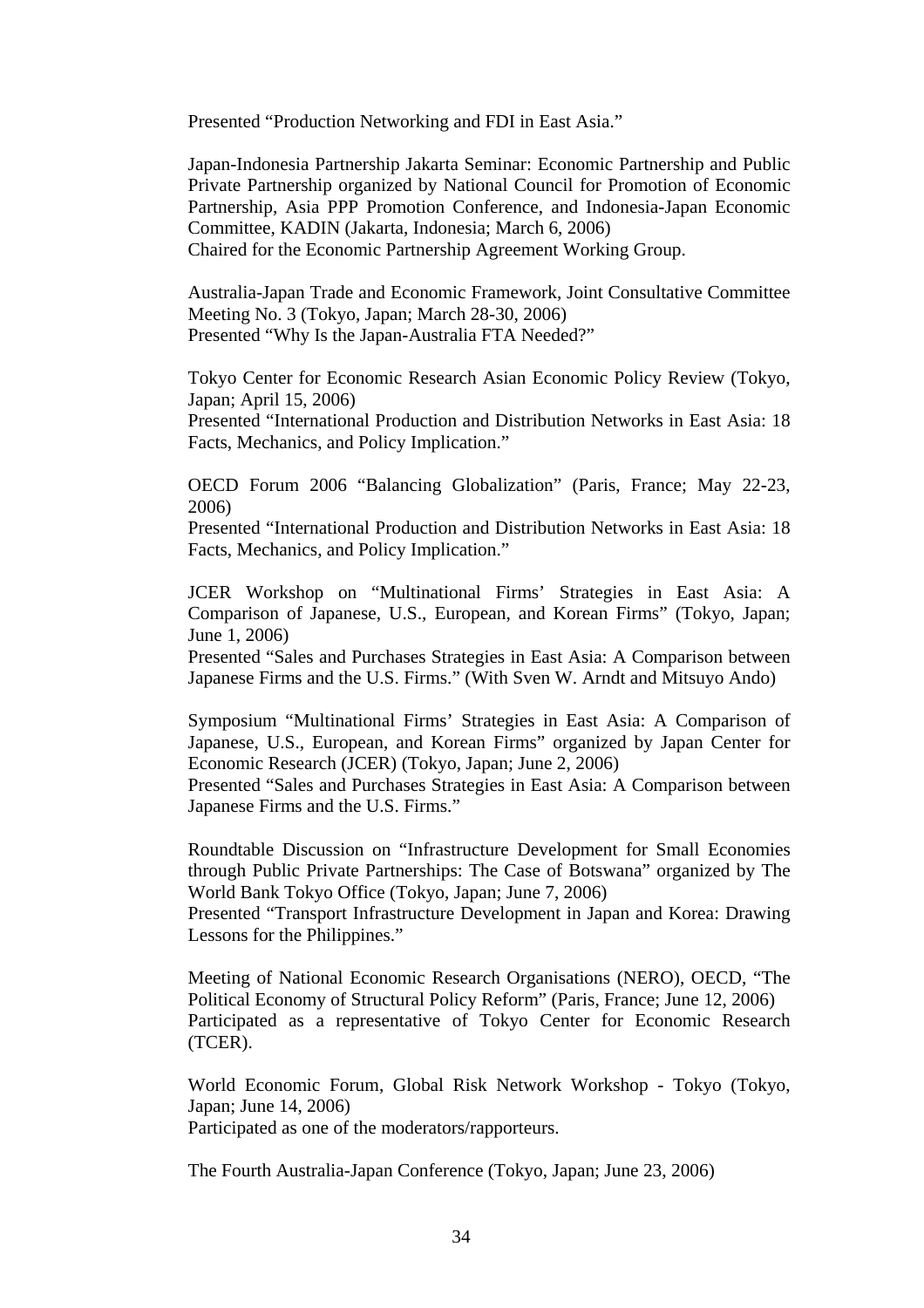Participated as a facilitator on the Japanese side for the economic/trade session.

"Accelerating Development in the Mekong Region: the Role of Economic Integration." A seminar organized by the International Monetary Fund, the ASEAN Secretariat, and the Royal Government of Cambodia (Siem Reap, Cambodia; June 26-27, 2006)

Presented "The Implication of FTAs for the Mekong: How to Participate in International Production/Distribution Networks."

The 5th APEF International Conference "Asian Regionalism: New Developments, Opportunities and Challenges" (Chuncheon, Korea; July 5-6, 2006)

Participated as a program committee member and presented "Level Uneven Terrain: Integration Strategies in East Asia." (With Kazunobu Hayakawa).

Korea and the World Economy, V: Korea and the FTA (Seoul, Korea; July 7-8, 2006)

Participated as a program committee member and presented "Are Korean Firms Doing Well? Evidence from Shandong Province in China." (With Kazunobu Hayakawa and Zheng Ji).

Asia Pacific Trade Seminars (APTS) Meeting 2006 (Kobe, Japan; July 15-16, 2006)

Presented "Production Networks in East Asia: Strategic Behavior by Japanese and U.S. Firms." (With Mitsuyo Ando).

Asia-Pacific Economic Association (APEA) 2006 (Seattle, Washington, the U.S.A.; July 29-30, 2006)

Presented (i) "How Does Economic Freedom Affect International Trade in Services" (with Hyun-Hoon Lee) and (ii) "Fragmentation in Europe and East Asia: Evidences from International Trade and FDI Data" (with Mitsuyo Ando).

JBIC and LPEM-FEUI, Seminar "Indonesia's Competitiveness in an Era of Globalization and Regional Integration: Connecting Business Opportunities and Financing Sources" (Jakarta, Indonesia; August 30, 2006)

Presented "International Production and Distribution Networks in East Asia: Facts, Mechanics, and the Implication for Indonesia."

APEC Official Symposium "Impact of Regional Economic Integration in East Asia on APEC Trade Liberalization" (Tokyo, Japan; September 27-28, 2006) Presented "Points to Be Discussed from the East Asian Perspective" as a lead speaker for panel discussion.

The 14th Osaka City University (OCU) International Academic Symposium Co-organized by the Delegation of the European Commission to Japan (Osaka; October 27-29, 2006)

Presented "The Formation of Production/Distribution Networks and Economic Integration in East Asia."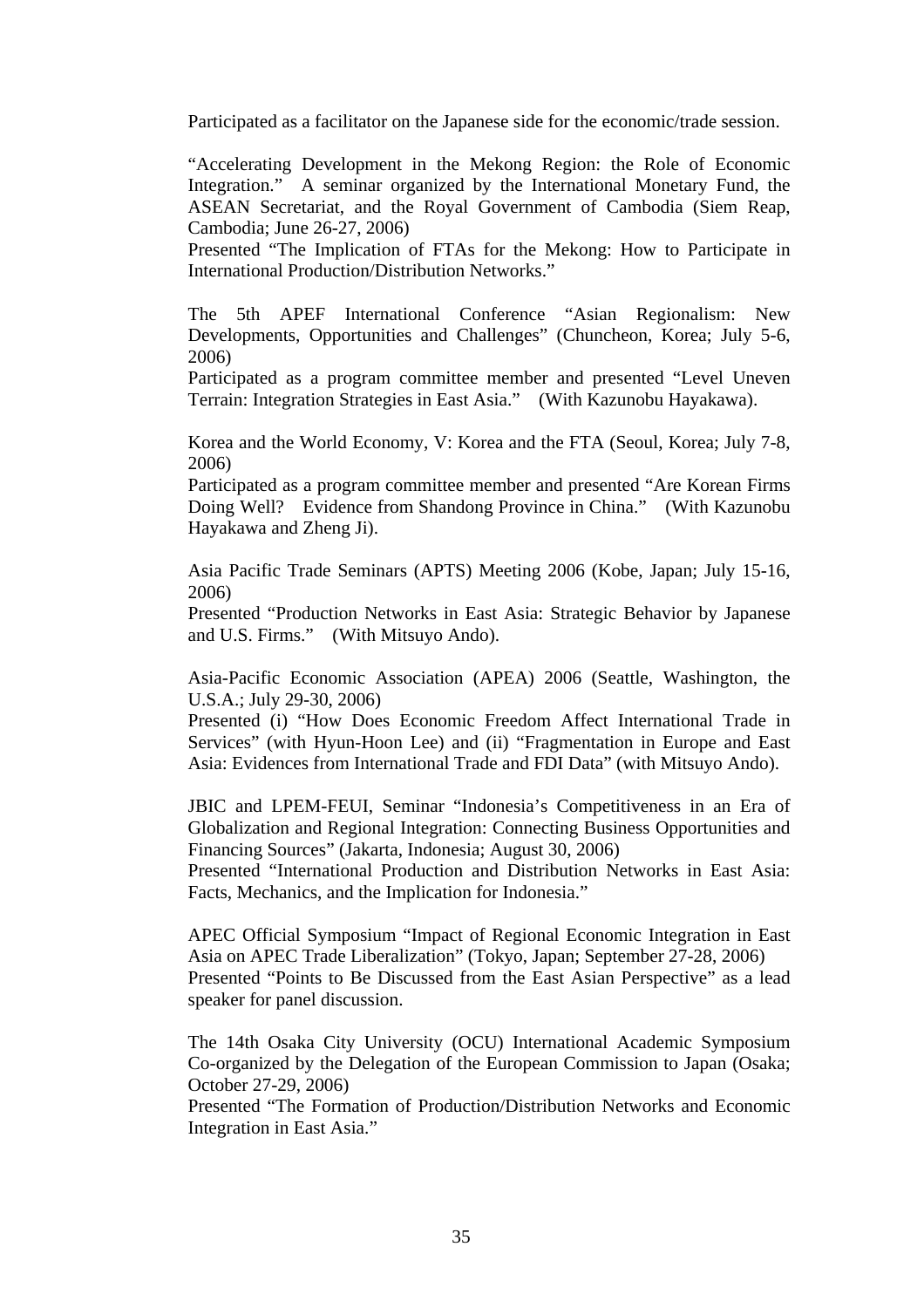Japan Bank for International Cooperation, Symposium by the Asian EXIM Banks Forum (Tokyo; November 10,2006) Participated as a moderator of panel discussion.

The Tenth International Convention of the East Asian Economic Association (Beijing, China; November 18-19, 2006)

Presented (i) "Does International Fragmentation Occur in Sectors Other Than Machinery?" (With Kazunobu Hayakawa and Zheng Ji) and (ii) Japanese FTA/EPA Strategies and Agricultural Protection." (With Mitsuyo Ando)

Tokyo American Center Lecture/Discussion by Dr. Dennis McNamara on "Outlook for Establishing an East Asian Community" (Tokyo, Japan; November 28, 2006)

Served as a moderator and a discussant.

Japan Economic Policy Association, 5th International Conference (Tokyo, Japan; December 2-3. 2006)

Presented "De facto and de jure Economic Integration in East Asia" as one of the presenters in Plenary Session II.

The KIEP-NAEAK International Conference "Prospects for Regional FTA(s): Economic Obstacles" (Seoul, Korea; December 14, 2006) Presented "Obstacles and Variables of Northeast Asian FTA(s): Economic Obstacles."

2006 International Conference "Globalization and the Regional Economic Development" organized by Korea Economics and Business Association (KEBA) and Research Center for International Economics (RCIE) of University of Washington (Gyeongju, Korea; December 15-16, 2006)

Presented "Does the Number of RTAs Matter? Empirical Analysis on Spaghetti Bowl Phenomenon." (With Arata Kuno and Kazunobu Hayakawa)

The second meeting of the Japan-China Study on the medium and long-run view in Economic Integration (Tokyo, Japan; December 21, 2006) Participated in discussing papers.

[2007] WEAI Pacific Rim Conference (Beijing, China; January 12-14, 2007) Presented "Fragmentation in East Asia: Further Evidence." (With Mitsuyo Ando)

2007 Northeast Asia International Conference for Economic Development in Niigata (Niigata, Japan; February 5-7, 2007)

Served as a coordinator for a session titled "FTA Strategy in Northeast Asia in the Era of the East Asian Community" and presented "Current Status of FTAs in Northeast Asia and Beyond."

21<sup>st</sup> Century Center of Excellence Program, Graduate School of Economics and Graduate School of Business and Commerce, Keio University, "Empirical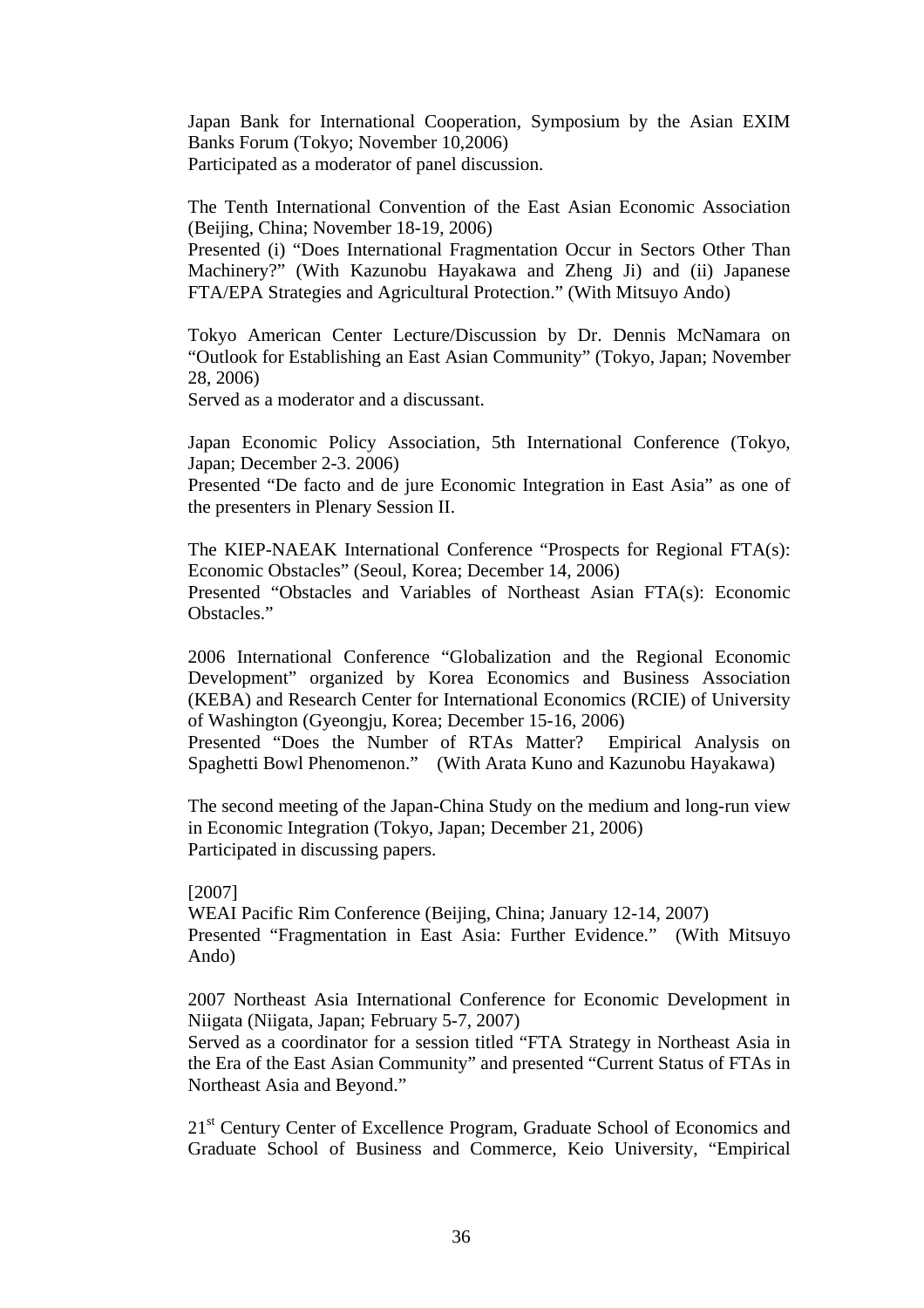Investigations in International Economics" Conference (Tokyo, Japan; February 8-10, 2007)

Organizer with Jon Haveman, Beacon Economics.

Japan-Viet Nam Forum for Public-Private Partnership in Hanoi (Hanoi, Viet Nam; March 20, 2007)

Made kick-off presentation titled "The Role of PPP on Improving Efficiency of Public Services and Provision of Infrastructure Facilities." Also served as session chair.

Workshop on Production Networks and Industrial Clusters in Integrating Southeast Asia (Singapore; May 7, 2007)

Presented "The Mechanics of Production Networks in Southeast Asia: the Fragmentation Theory Approach."

APEC Symposium on Investment Liberalization and Facilitation (Tokyo, Japan; May 29, 2007)

Served as a panelist of Session 2: Policy Recommendations for Investment Liberalization and Facilitation and Improvement of Business Environment.

Empirical Investigations in International Economics, 4<sup>th</sup> Annual Conference (Ljubljana, Slovenia; June 14-16, 2007)

Presented "Fragmentation in East Asia: Further Evidence."

The 6<sup>th</sup> APEF International Conference "Asian Regionalism: Issues, Opportunities, Challenges and Outcomes" (Wollongong, Australia; June 30-July 1, 2007)

Presented "New Export Varieties and Production Networks in East Asia." (With Ayako Obashi)

15th Biennial JSAA Conference (Canberra, Australia; July 1-4, 2007) Presented "The Economic Relationship between Australia and Japan and the FTA Negotiation" and participated as a panelist in the Plenary Forum on the Future of Australia-Japan Relations.

The Third Beijing-Tokyo Forum (Beijing, China; August 27-29, 2007) Participated as a panelist in the economy group.

International Symposium "Promoting Regional Partnerships to Enhance Asia's Competitiveness" (Jakarta, Indonesia; August 30-31, 2007) Participated as a moderator of a session, a discussant, and a presenter of the summary of discussions.

World Knowledge Forum 2007 (Seoul, Korea; October 18, 2007) Participated as a panelist in the session titled "The Future of the Dollar & Asia Currency" and presented "The Logical Basis of the Asian Currency Basket."

The ERIA Symposium "Opportunities and Challenges towards Regional Integration in East Asia" (Singapore; November 6, 2007)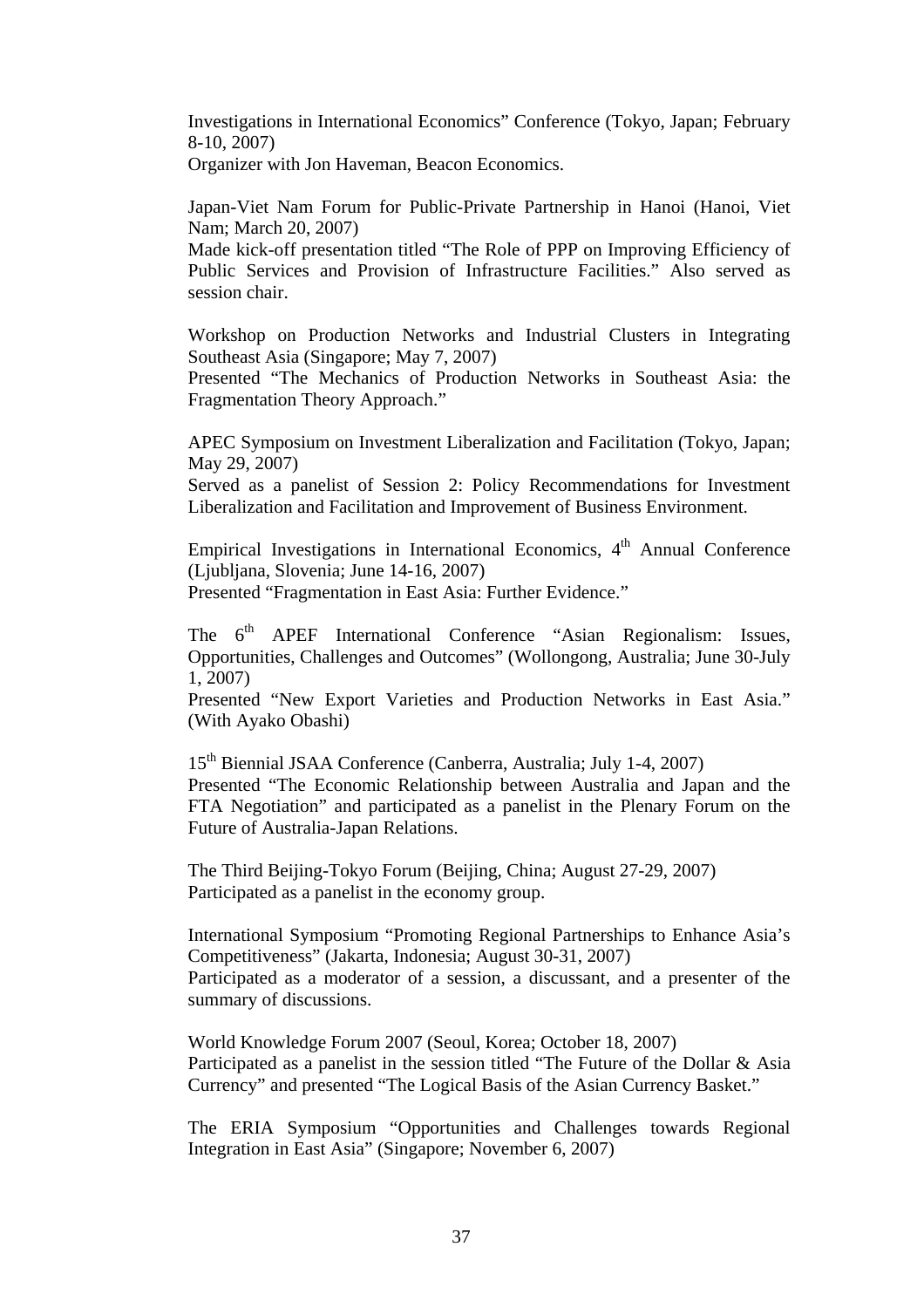Participated as a panelist and presented "Developing a Roadmap toward East Asian Economic Integration: Nature and Characteristics of the East Asian Economy."

The ERIA Project No, 1 'Deepening Economic Integration" Workshop (Bangkok, Thailand; November 24-25, 2007) Presented "Strategic Framework for Deepening Integration: Tentative Outline."

#### [2008]

The 2nd Joint Economics Symposium of Five Leading East Asian Universities (Tokyo, Japan; January 11, 2008) Organizer as a representative of Keio University.

ERIA Project No. 1 'Deepening Economic Integration' Workshop (Bangkok, Thailand; January 19-20, 2008)

Presented "Strategic Framework for Deepening Integration (first draft, outline)."

2008 Northeast Asia International Conference for Economic Development in Niigata (Niigata, Japan; January 21-22, 2008)

Moderator, Session A: Northeast Asia & FTAs. Joint paper with Arata Kuno ("Northeast Asia and Free Trade Agreements: Issues and Perspective") was also presented.

Ninth Annual Global Development Network Conference, Research Workshop: Emerging Trends and Patterns of Trade and Investment in Asia (Brisbane, Australia; February 1-2, 2008)

Presented "Production Fragmentation and Trade Patterns in East Asia: Further Evidence."

21<sup>st</sup> Century Center of Excellence Program, Graduate School of Economics and Graduate School of Business and Commerce, Keio University,  $2<sup>nd</sup>$  "Empirical Investigations in International Economics" Conference (Tokyo, Japan; February 7-9, 2008)

Organizer with Jon Haveman, Beacon Economics.

Japan-India Public Private Partnership Seminar: Infrastructure in the Eleventh Plan, Engaging the Private Sector (Delhi, India; February 14, 2008)

As a panelist in the session "India New Age," presented India's possible participation in production networks in East Asia and logistics infrastructure development.

Japan Institute of International Affairs Workshop "Bridging Strategic Asia: The United States, Japan, and India" (Tokyo, Japan; February 18-19, 2008) Presented "New Open Regionalism? Current Trend and Perspectives in Asia-Pacific."

Inception Workshop, ADBI's Flagship Study on "Infrastructure and Regional Cooperation" (Tokyo, Japan; February 18-20, 2008)

Presented "Trends in Technology and Logistics, and Their Likely Impact on Future Trade Patterns and Infrastructure Demand (tentative title): Outline."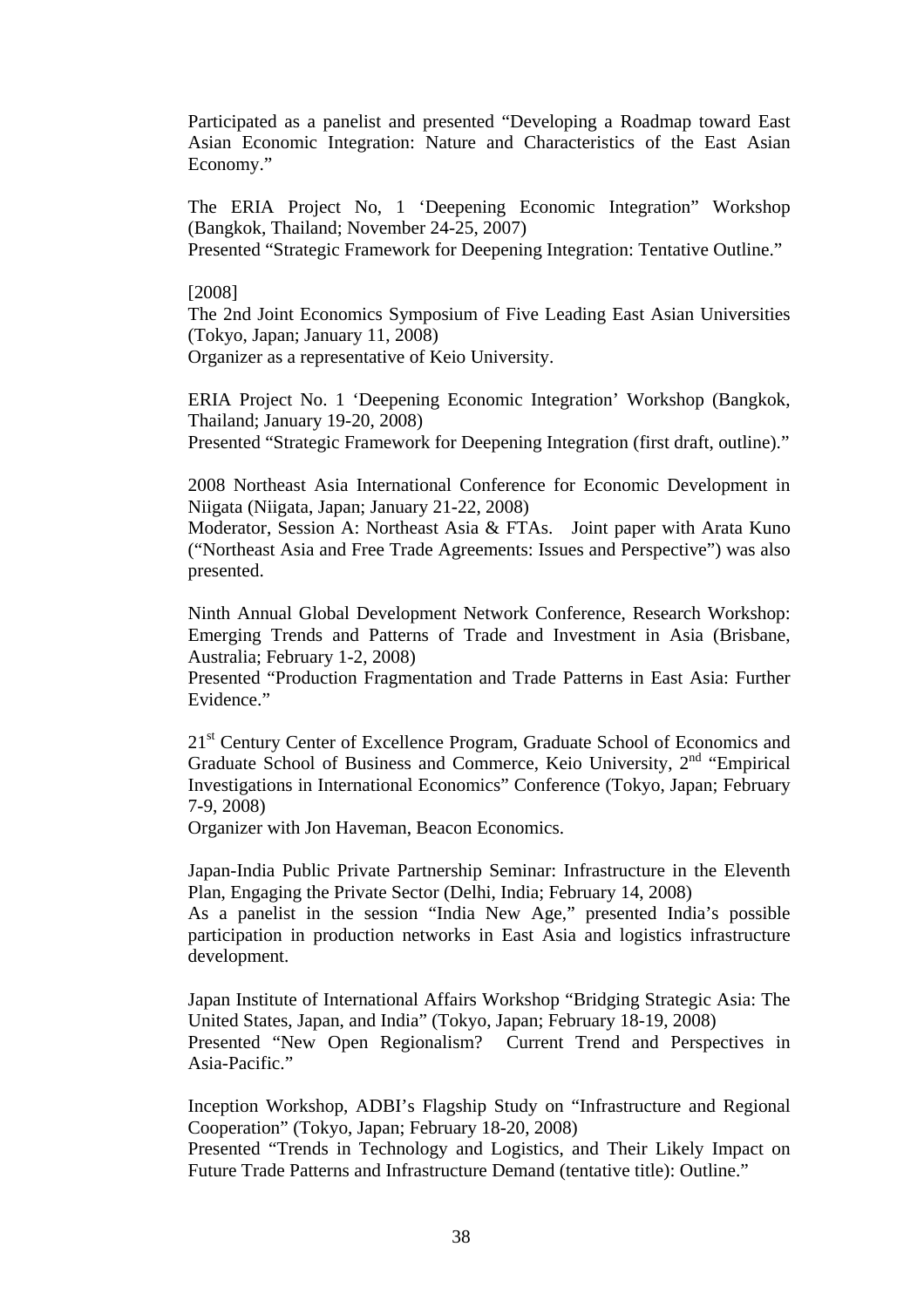The Economic Research Institute for ASEAN and East Asia (ERIA), the Crawford School of the Australian National University, JETRO, Sydney Seminar, "The Roadmap towards Economic Integration in East Asia: the Future Roles for Australia and Japan" (Sydney, Australia; February 25, 2008) Participated as a panelist.

ERIA Tokyo Forum "Creation of the World's Largest Business Space" (Tokyo, Japan; March 4, 2008)

Participated as a panelist in Session 2 "Roadmap toward Economic Integration in East Asia: Setting Policy Agenda" and presented "Policy Framework of Deepening Economic Integration and Narrowing Development Gaps."

Keizai Koho Center (Japan Institute for Social and Economic Affairs), Symposium "Can the Dynamism of Asia Be Sustained? (Tokyo, Japan; March 24, 2008)

Presented "What Would Be the Impediments to Asian Economic Integration?"

JETRO-UNCTAD Workshop "South-South Trade and Role of Free Trade Agreements in Asia" (Tokyo, Japan; March 25, 2008)

Participated as a panelist and presented "Why Has the South-South Trade Developed in East Asia?"

The Third Expert Meeting on EAFTA Study Phase II (Hanoi, Vietnam; May 30, 2008)

Presented "Economic Effects of EAFTA on Services and Investment."

Chatham House Breakfast Briefing "Drivers of East Asian Economic Integration (London, UK; June 10, 2008)

Presented "Economic Integration in East Asia and the Role of Japan."

UNU-WIDER Conference on Country Role Models for Development Success (Helsinki, Finland; June 13-14, 2008)

Presented "Japan Models for Economic Development: Relevant and Non-relevant Elements for Today's Developing Economies."

A Joint Conference of AKES, KIPF, KDI, APCA, and RCIE, "Korea and the World Economy, VII" (Seoul, Korea; June 20-21, 2008)

Participated as one of the Program Committee members and a moderator of Session 1: Economic Integration I and presented "International Production/Distribution Networks in East Asia and Domestic Operations: Evidences from Japanese Firms." (With Mitsuyo Ando)

ADB/ADBI's Flagship Study "Infrastructure and Regional Cooperation" Second Workshop (Technical) on Trade & Logistics and Transnational Infrastructure Networks (Bangkok, Thailand; July 3-4, 2008)

Presented "Transactions in Production/Distribution Networks and Infrastructure Demand."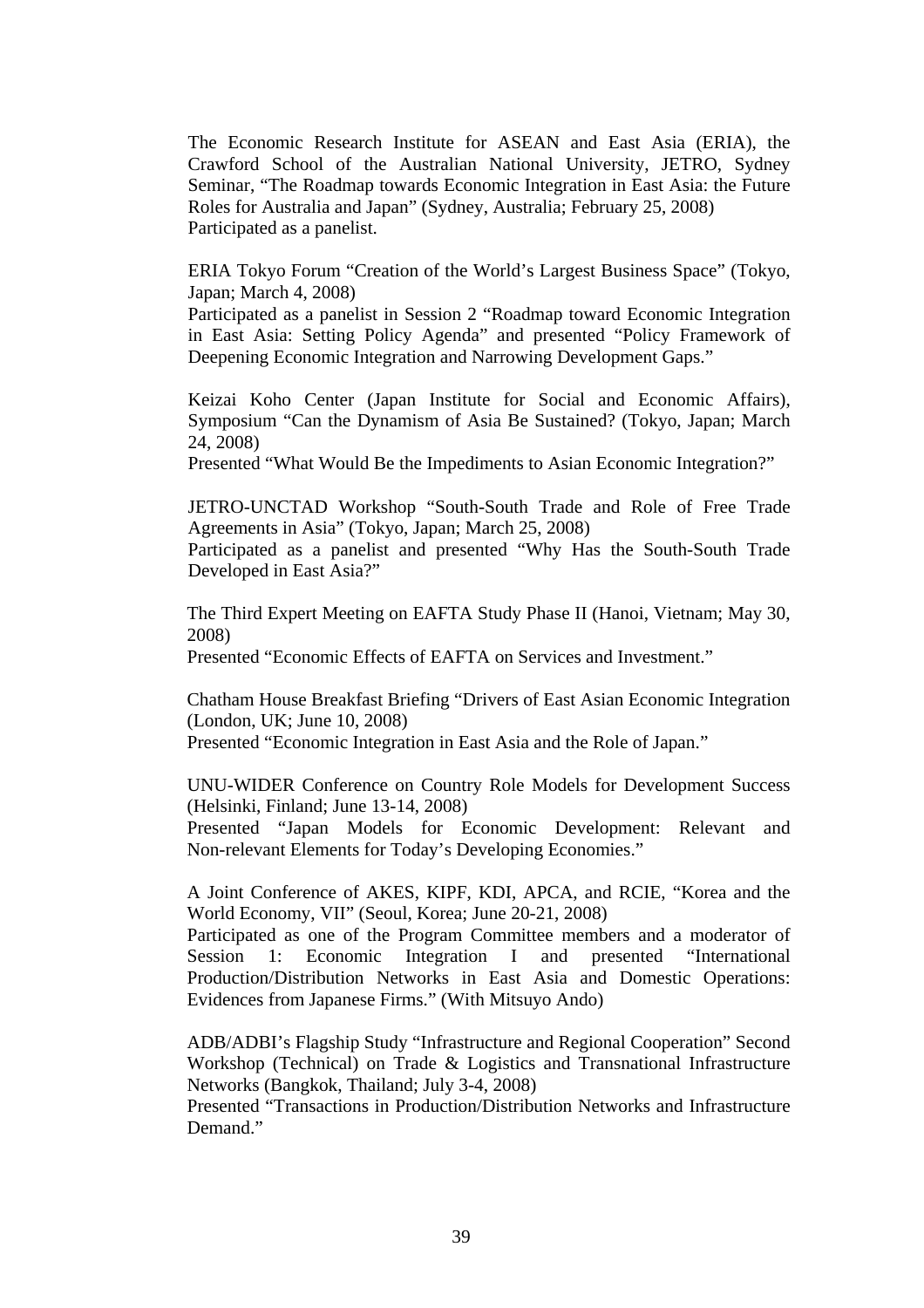Asian "Noodle Bowl" Conference and Technical Workshop on Impacts of FTAs on Business Activity in East Asia co-organized by Asian Development Bank (ADB), Asian Development Bank Institute (ADBI), and Economic Research Institute for ASEAN and East Asia (ERIA) (Tokyo, Japan; July 17-18. 2008) Participated as a moderator for Part II Technical Workshop on Country-level FTA Strategies and the Case for an East Asian FTA.

2008 KDI Conference on Growth and Structural Changes of Korea Economy after the Crisis: Coping with the Rise of China (Seoul, Korea; July 21-22, 2008) Presented "East Asian Production Networks and the Rise of China."

ADBI Conference on Multilateralizing Asian Regionalism (Tokyo, Japan; September 18-19, 2008)

Participated as a discussant on Patrick Low's paper titled "Regionalism: Challenges for the WTO."

Australia-Japan Research Centre, "Comparative Experience in Competition Policy Reform: Australia, Japan, and East Asia (Canberra, Australia; September 22-23, 2008)

Participated as a panelist in "Panel Discussion on Competition and Trade Policy Issues."

Bond University, Globalisation & Development Centre, "How Globalisation Is Shaping the Asia-Pacific: Multi-disciplinary Perspectives (Gold Coast, Australia; September 26-27, 2008)

Presented "Economic Integration in Extended East Asia."

The International Conference on Investments, Technology Spillovers, and East Asian FTA Proceeding organized by Fudan University and Brandeis University (Shanghai, China; October 10-11, 2008)

Presented "Technology Transfers and Spillovers in International Production Networks: Old Fear and New Opportunities."

JBIC-LPEM FEUI Workshop "Competitiveness in Indonesian Manufacturing: Issues and Prospects" (Jakarta, Indonesia; November 3, 2008) Participated as a lead discussant.

Indonesia-Japan Seminar on the Occasion of the  $50<sup>th</sup>$  Anniversary of Japan-Indonesia Diplomatic Relationship organized by the Embassy of Japan in Indonesia in cooperation with PPIJ, Persada, CSIS, and CIDES (Jakarta, Indonesia; November 3-4, 2008)

Presented "Japan-Indonesia Partnership in the Era of Asian Integration."

China and the World Economy, Leverhulme Centre for Research on Globalisation and Economic Policy (GEP), University of Nottingham (Ningbo, China; November 6-7, 2008)

Presented "East Asian Production Networks and the Rise of China: Regional Diversity in Export Performance." (With Ayako Obashi)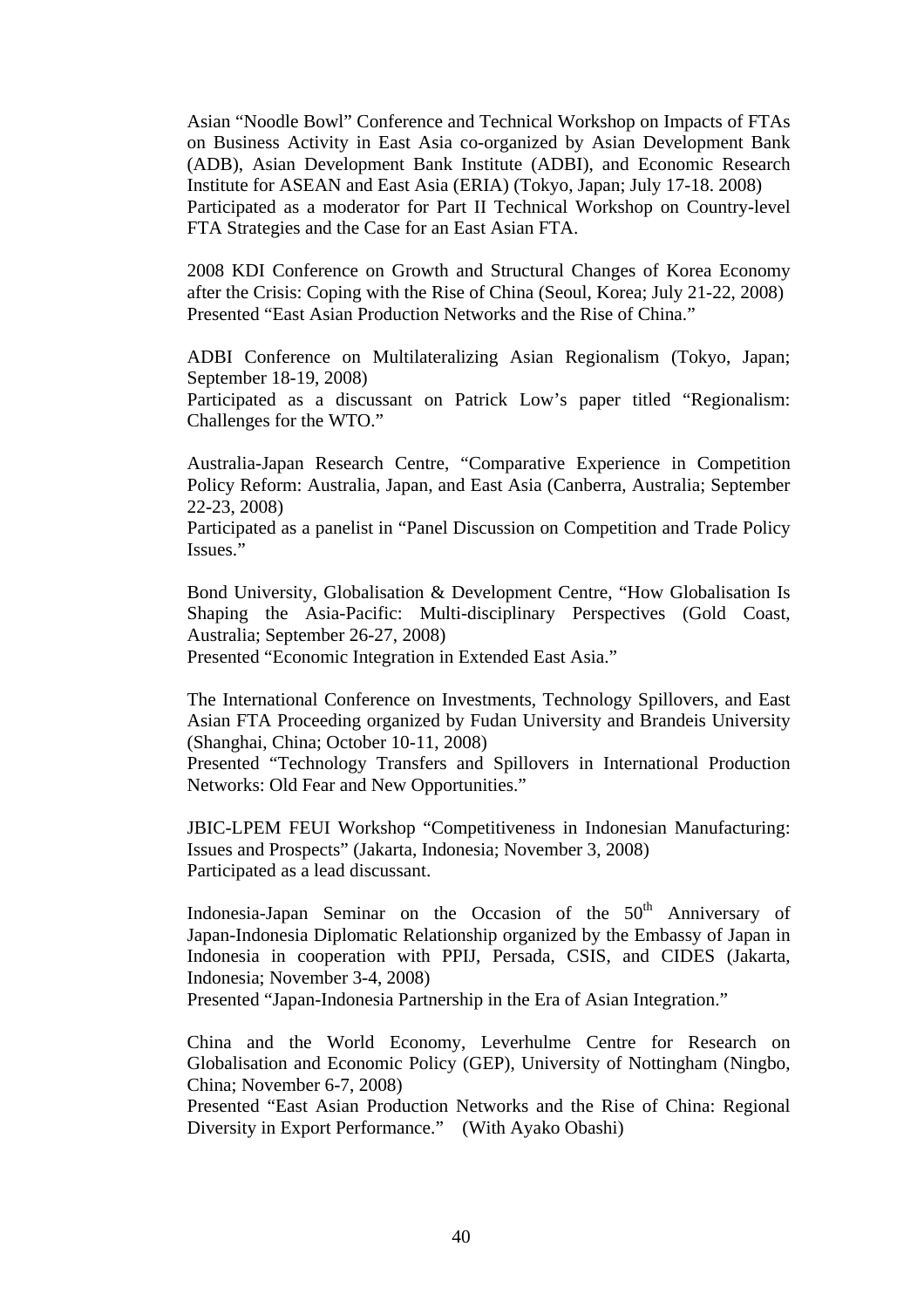The ERIA Food Meeting on Asian Food Strategy for Sustainable Economic Growth (Jakarta, Indonesia; November 10, 2008)

Hosted the meeting with welcome remarks, session chair, and concluding remarks.

The Eleventh International Convention of the East Asian Economic Association (Manila, the Philippines; November 15-16, 2008) Coordinated and moderated two ERIA sessions.

4<sup>th</sup> Experts' Meeting on EAFTA Study Phase II (Manila, the Philippines; November 17-18, 2008)

Presented "Economic Effects of EAFTA on Services and Investment." (With Shujiro Urata)

Seminar on East Asia Industrial Corridor Development "Industrial Development of Mekong Region through Connection with East and South Asia" (Phnom Penh, Cambodia; November 19, 2008)

Presented "The Concept of East Asia Industrial Corridor and Its Implication to Mekong Development."

International Conference on "The Future of Economic Integration in ASIA" by Thammasat University, JBIC, and JFC (Bangkok, Thailand; November 20-21, 2008)

Participated as a moderator of a concurrent session and a panelist in the panel titled "Sharing the Benefits of Asian Economic Integration" presenting "What the Fragmentation Theory and New Economic Geography Tell Us."

ERIA Symposium "Energy and Food Strategy for Sustainable Economic Growth in East Asia" (Tokyo, Japan; December 5, 2008) Presented "The Wrap-up."

ERIA Meeting of Experts for "Sustainable Automobile Society" in East Asia (Jakarta, Indonesia; December 15-16, 2008) Presented "Economic Interpretation of Sustainable Automobile Society."

[2009]

The University of Tokyo Workshop "Relationship between Japan and ASEAN's New Members & Cooperation and Development of East-West Economic Corridor (Danang, Vietnam; January 4, 2009) Presented "Fragmentation and Agglomeration."

Workshop on Quantifying the Costs and Benefits of Regional Economic Integration in Asia Co-hosted by ADB and the Hong Kong Institute for Monetary Research (HKIMR) (Hong Kong; January 19-20, 2009)

Participated as a discussant for the paper titled "The ASEAN Free Trade Agreement: Impact of Intra-Bloc Liberalization on External Trade Flows and External Trade Barriers" by Emanual Omelas, Caroline Freund, and Hector Calvo Pardo.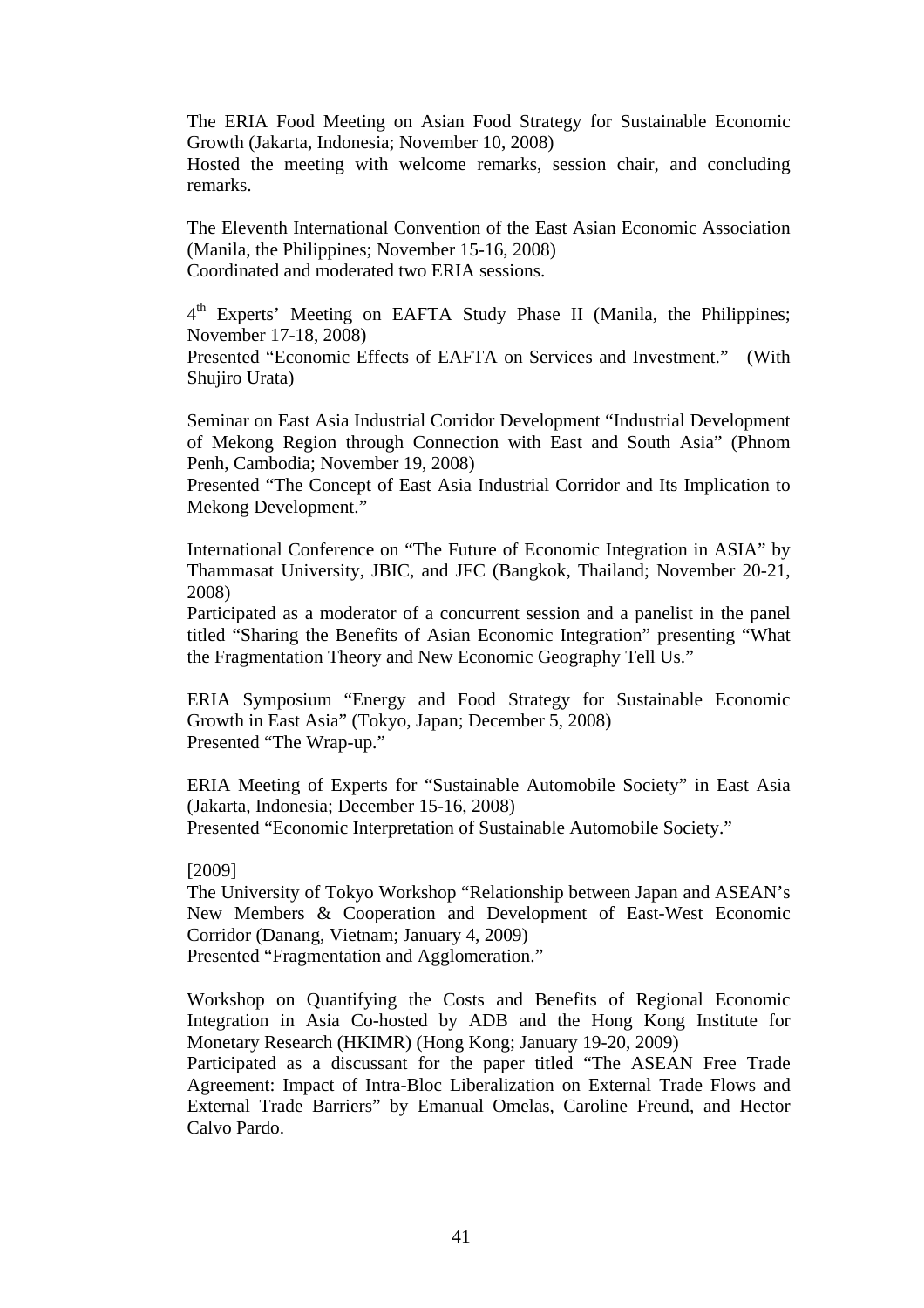SOAS-OSIPP JSPS Workshop on Spillover Effects and Cycle Effects of Regional Integration: East Asia and Enlarged EU" (London, UK; January 23-24, 2009)

Presented "East Asian Production Networks and the Rise of China: Regional Diversity in Export Performance."

ERIA 1<sup>st</sup> Working Group Meeting of "Mekong-India Economic Corridor Development" (Siem Reap, Cambodia; February 1-2, 2009)

Presented "Regional Economic Integration and the Prospect of Mekong-India Economic Corridor Development."

2008 ASEAN Business and Investment Summit (Bangkok, Thailand; February 25-27, 2009)

Presented "The Financial Crisis, ASEAN Economic Community, and the Role of ASEAN BAC."

UNESCAP Emerging Trade Issues for Policymakers in Developing Countries of Asia and Pacific: New Era for Trade Governance (Manila, the Philippines; March 4-6, 2009)

Presented "Trade Facilitation and Supply Chains: Mechanics of Production Networks and Its Policy Implication."

Hanoi Seminar on the Current Economic Crisis and the Importance of Investment organized by ERIA and CIEM (Hanoi, Vietnam; March 17, 2009) Presented "Investing in Asia: Infrastructure Development and Long-term Solution for Future Growth."

3<sup>rd</sup> "Empirical Investigations in International Economics" Conference (Tokyo, Japan; March 19-21, 2009) Organizer with Jon Haveman, Beacon Economics.

APEC Supply-chain Connectivity Symposium (Singapore; May 16-17, 2009) Presented " A "New Economic Geography" and Implications for Logistics."

The Fifth Joint Expert Group Meeting on EAFTA Study Phase II (Seoul, Korea; June 6-7, 2009) Participated as one of the Japanese representatives.

The World Bank, Annual Bank Conference on Development Economics (ABCDE) Korea 2009 (Seoul, Korea; Jun 22-24, 2009) Presented "Development Strategies for Developing East Asia: Production Networks and Industrial Agglomerations."

The NBER/CARF/CJEB/AJRC Japan Project Meeting supported by GRIPS and EIJS (Tokyo, Japan; June 30-July 1, 2009) Presented "Who's Serving You? A Gravity Model Approach to Services Trade." (With Jenny Corbett and Kazunobu Hayakawa).

Japan-Korea New Era Joint Research Project Joint Committee (Cheju, Korea; July 10-11, 2009)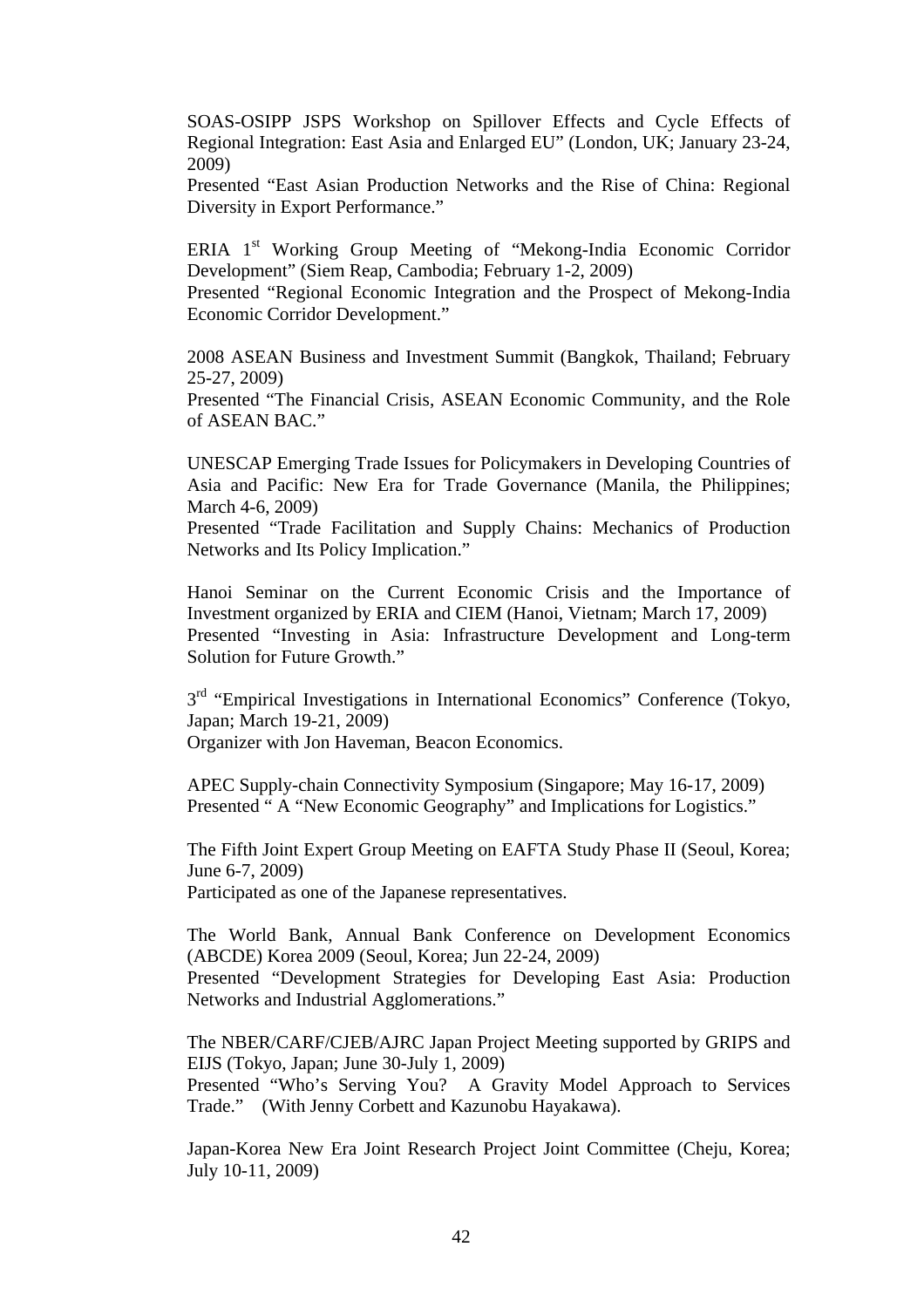Presented "The Formation of New International Commercial Policies Order and the Relationship between Japan and Korea."

ADB Flagship Study "Institutions for Regionalism (IFR) Mid-term Review Workshop: Governance Issues and Regional Comparisons" (Honolulu, the U.S.A.; August 10-12, 2009)

Presented "How Far Can Regionalism Work for Production Networks in East Asia?"

2009 Development Research Forum: Symposium on "The Contribution of Research to National Development Strategies and Policies" (Phnom Penh, Cambodia; September 9-10, 2009)

Presented "The Contribution of Research to Regional Development Strategies and Policies: A Regional Perspective."

East Asia Summit (EAS) Workshop on Trade Finance (Bangkok, Thailand; September 30-October 2, 2009)

Presented "Trade Finance and Insurance: from the East Asian Perspective."

Comparative Analysis of Enterprise Data 2009 Conference (Tokyo, Japan; October 2-4, 2009)

Presented "The Nature and Characteristics of Production Networks in East Asia: Evidences from Micro/Panel Data Analyses."

Japanese Economic Association 75<sup>th</sup> Anniversary Symposium "Future of the East Asian and World Economies" (Tokyo, Japan; October 9, 2009) Presented "International Production Networks in East Asia: Presenting a New Model of Development."

ARTNeT 5<sup>th</sup> Anniversary Conference "Trade-led Growth in Times of Crisis (Bangkok, Thailand; November 2-3, 2009)

Participated as a moderator of Session 1 "Trade-led Recovery and Production Networks."

The  $7<sup>th</sup>$  Economix Asian Youth Empowerment: Challenging Asia to Become the World Trade Leader Seminar (Jakarta, Indonesia: November 3, 2009) Presented "Economic Analysis of Fragmented Production Networks."

Mexico-Japon 400 anos: El Colegio de Mexico and Keio University Symposium "Mexico and Japan: Opportunities to Enhance Regional Competitiveness in Asia Pacific" (Tokyo, Japan; November 5-6, 2009)

Presented "How Far Can Regionalism Work for Production Networks in East Asia?"

Indonesia-Japan Joint Industry Outreach Seminar on Export Controls in Jakarta (Jakarta, Indonesia; November 24, 2009)

Presented "The Importance of Export Control from the Viewpoint of Economics."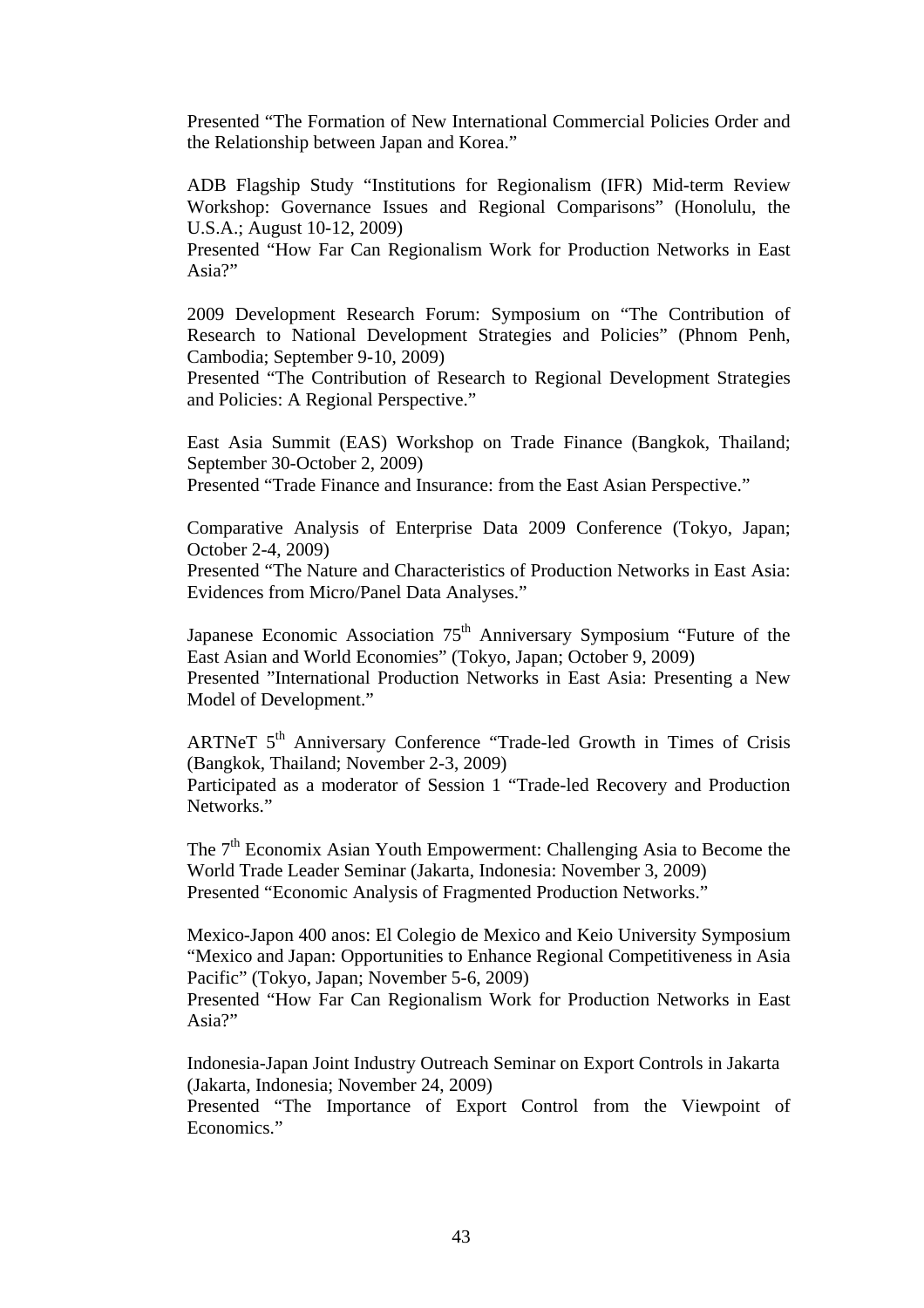The 8<sup>th</sup> APEF International Conference on "Economic Integration in Asia: Global Financial Crisis and Beyond" (Tokyo, Japan; November 28-29, 2009) Presented "International Production/Distribution Networks in East Asia and Domestic Operations: Evidences from Japanese Firms." (With Mitsuyo Ando)

IDE-JETRO ERIA International Conference "Global Financial Crisis and the Reconstruction of East Asian Economies" (Tokyo, Japan; December 1, 2009) Presented "Invigorating Regional Production Networks: Comprehensive Asian Development Plan."

Waseda University Global COE Program: Global Institute for Asian Regional Integration (GIARI) (Tokyo, Japan; December 4, 2009) Presented "The New Wave of Regional Integration and East Asia."

Japan-Korea New Era Joint Research Project International Economy Committee (Hakone, Japan; December 5-6, 2009)

Presented "The Formation of New International Commercial Policies Order and the Relationship between Japan and Korea."

APEC Japan 2010 Symposium (Tokyo, Japan; December 9-10, 2009) Participated as a moderator of Session 2: Regional Economic Integration I (Roadmap to FTAAP)

### [2010]

Delhi Dialogue II: Regional Security and Cooperation Dialogue (Delhi, India; January 21-22, 2010)

Presented "Enhancing India's Connectivity with ASEAN: Challenges and Opportunities."

RIS-ERIA Brainstorming Symposium "Economic Integration in East Asia: Emerging Landscape (Delhi, India; January 22, 2010) Presented "Comprehensive Asian Development Plan."

The 17<sup>th</sup> ASEAN High Level Task Force (HLTF) Meeting (Brunei Darussalam; February 6, 2010)

Presented "Implementation Strategy for the ERIA Study (First Round) to Further Improve the ASEAN Economic Community (AEC) Scorecard." (With Ponciano Intal)

4th "Empirical Investigations in International Economics" Conference (Tokyo, Japan; March 11-13, 2010) Organizer with Jon Haveman, Beacon Economics.

36<sup>th</sup> Initiative for ASEAN Integration (IAI) Task Force Meeting (Jakarta, Indonesia; March 15, 2010)

Presented "Comprehensive Asia Development Plan (CADP) and Its Implications for the Initiatives for ASEAN Integration (IAI)."

Conference on Asia-Pacific Regional Economic Integration and Architecture (Auckland, New Zealand; March 25, 2010)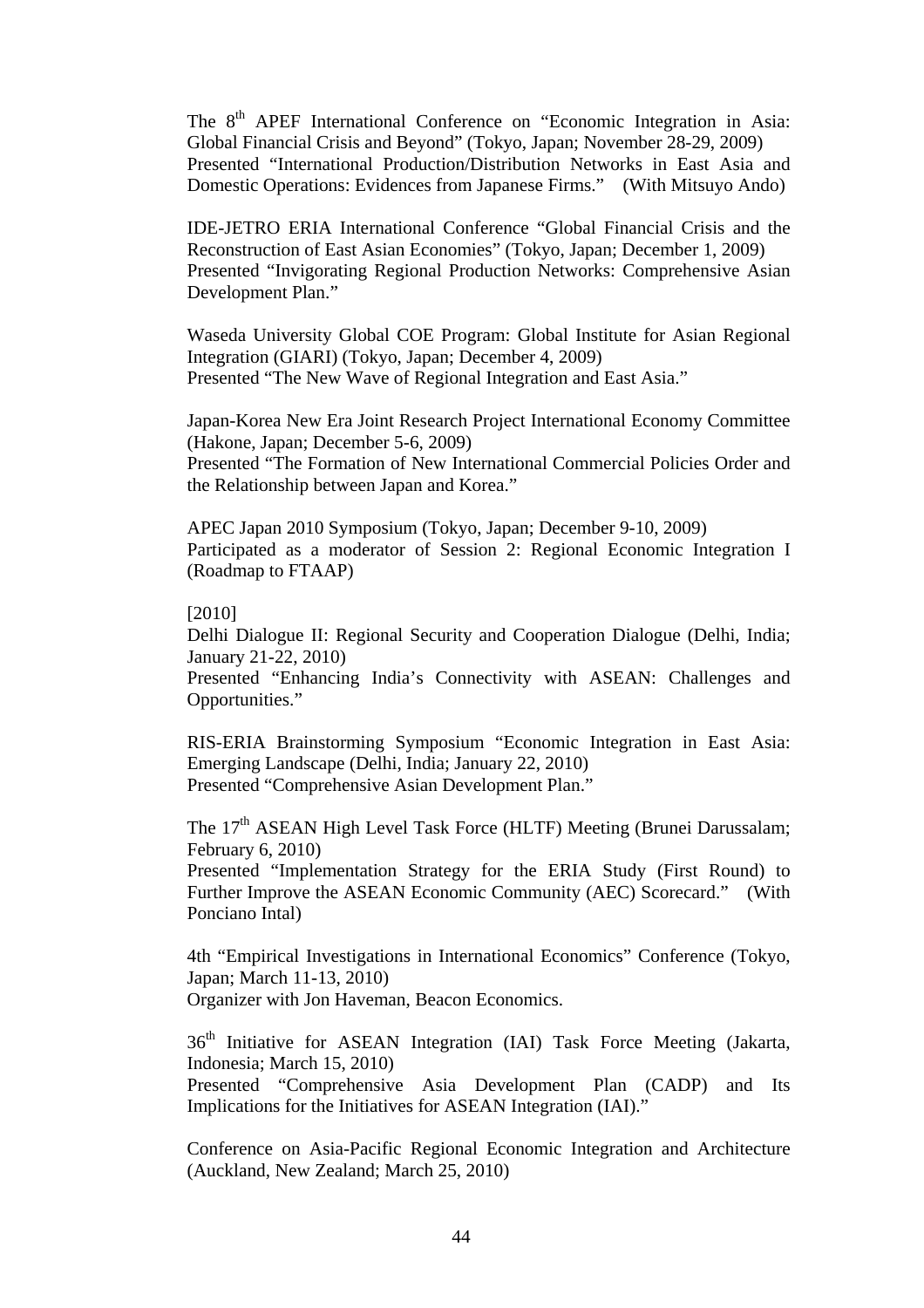Presented "The Assessment of Asian Economic Integration and Perspectives for Greater Economic Integration."

ADBI-OECD Roundtable on Asia's Policy Framework for Investment: Investing in a Stronger, Cleaner, and Fairer Asian Economy (Tokyo, Japan; April 6-8, 2010)

Presented "A Number of Reasons Why We Need to Invest Further in Asia."

Conference on Asian Economic Policy Review (Vol. 5, No. 2) Theme: Asia Reshaping the Global Economic Order: Trade and Finance (Tokyo, Japan; April 10, 2010)

Participated as a discussant for the paper titled "The 2008-2009 Financial Crisis and "New" Industrial Policy" by Vinod K. Aggarwal and Simon J. Evenett.

Panel Discussion: Advancing ASEAN-India Partnership, ASEAN Secretariat (Jakarta, Indonesia; May 4, 2010)

Presented "Comprehensive Asia Development Plan: Extension to ASEAN-India Connectivity."

24<sup>th</sup> Asia-Pacific Roundtable (Kuala Lumpur, Malaysia; June 7-9, 2010) Presented "Enhancing Connectivity: Comprehensive Asia Development Plan."

NTM-Impact Annual and Technical Meetings (Paris, France; June 23-25, 2010) Presented a proposal for a case study (with Tunehiro Otsuki).

ERIA Regional Network Forum 2010 (Nara, Japan; July 4, 2010) Presented "Comprehensive Asia Development Plan."

2010 APEC Study Centers Consortium (ASCC) Conference "Achieving the Bogol Goal and Beyond (Tokyo, Japan; July 8-9, 2010) Presented "Comprehensive Asia Development Plan (CADP)."

East Asian Regional Cooperation Forum (Beijing, China; July 11, 2010) Presented "Comprehensive Asia Development Plan."

ERIA Day for H.E.Dr. Surin Pitsuwan Camelot Brainstorm Meeting (Jakarta, Indonesia; July 13, 2010) Presented "Comprehensive Asia Development Plan."

ADBI-WIIW Conference "Comparative Analysis of Production Networks in Asia and Europe" (Vienna, Austria; July 15-16, 2010) Presented "Production Networks in East Asia: What We Know So Far."

The 2<sup>nd</sup> Workshop on Rules of Origin in the East Asia Economic Integration (Jakarta, Indonesia; August 5-6, 2010) Presented "Effect of Tariff Reduction to Trade Flows by Sectors."

10<sup>th</sup> SAET (Society for the Advancement of Economic Theory) Conference on Current Trends in Economics (Singapore, Singapore; August 13-15, 2010)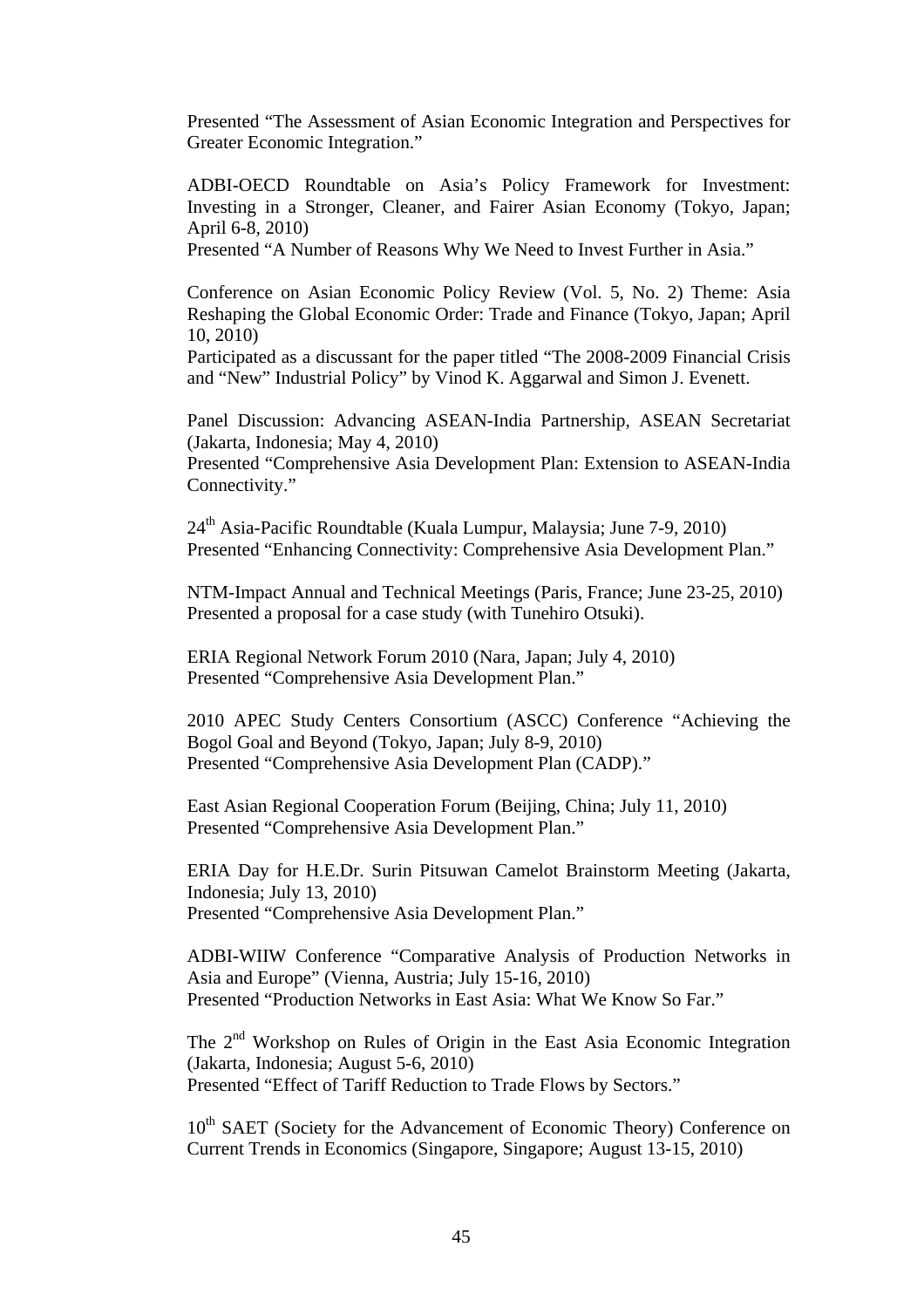Presented "Impacts of Regional Trade Agreements on Trade: Services versus Goods."

Symposium on the Implementation of the ASEAN Roadmap for Logistics Services Integration (Danang, Vietnam; August 22, 2010) Presented "Comprehensive Asia Development Plan."

India-East Asia Economic Integration: Role of Economic Corridors and the Emerging Architecture (New Delhi, India; September 10, 2010) Presented "Comprehensive Asia Development Plan."

Group on Services, APEC (Sendai, Japan; September 16-17, 2010) Participated as panelist and presented "Comments on the Shepherd, et al. Paper and Some Additional Information."

JICA Jakarta Seminar on Indonesia (Jakarta, Indonesia; September 28-29, 2010) Presented "Regional Integration and Bilateral Relationship between Indonesia and Japan."

The 12<sup>th</sup> International Convention of the East Asian Economic Association (Seoul, Korea; October 2-3, 2010) Presented "ERIA Introduction" at ERIA Luncheon and served as chair for two ERIA Sessions.

Third Initiative for ASEAN Integration Development Cooperation Forum (IDCF-3) "Building Strategic Partnership towards Narrowing the Development Gap in CLMV" (Jakarta, Indonesia; October 19, 2010)

Presented "Development Strategies for CLMV Countries."

Symposium on Evolving ASEAN Society and Establishing Sustainable Social Security Net: Joint Program between ERIA, Harvard University Asia Vision 21, and CIEM (Hanoi, Vietnam; October 25-26, 2010)

Presented "Production Networks in East Asia and Intra-/Extra-regional Demand" and served as a moderator.

World Trade Organization (WTO) Workshop on PTAs and the WTO: A New Era (Geneva, Switzerland; November 4, 2010)

Commented on the paper "Economic Determinants of PTAs" by Caroline Freund.

Symposium on the Role of ERIA and Kansai-Japan towards the Establishment of Low-Carbon Society in the Growing Asia (Osaka, Japan; November 9, 2010) Presented "Policy Research in ERIA and East Asia: How Can Kansai-Japan Contribute?"

Latin Business Forum 2010 (Bangkok, Thailand; November 18, 2010) Participated as one of the panelists in Plenary Session 1: Economic Partnership.

SciencesPo and Keio University, "Japan and Europe after the Crisis: Where Are They Going?" (Brussels, Belgium; November 22, 2010)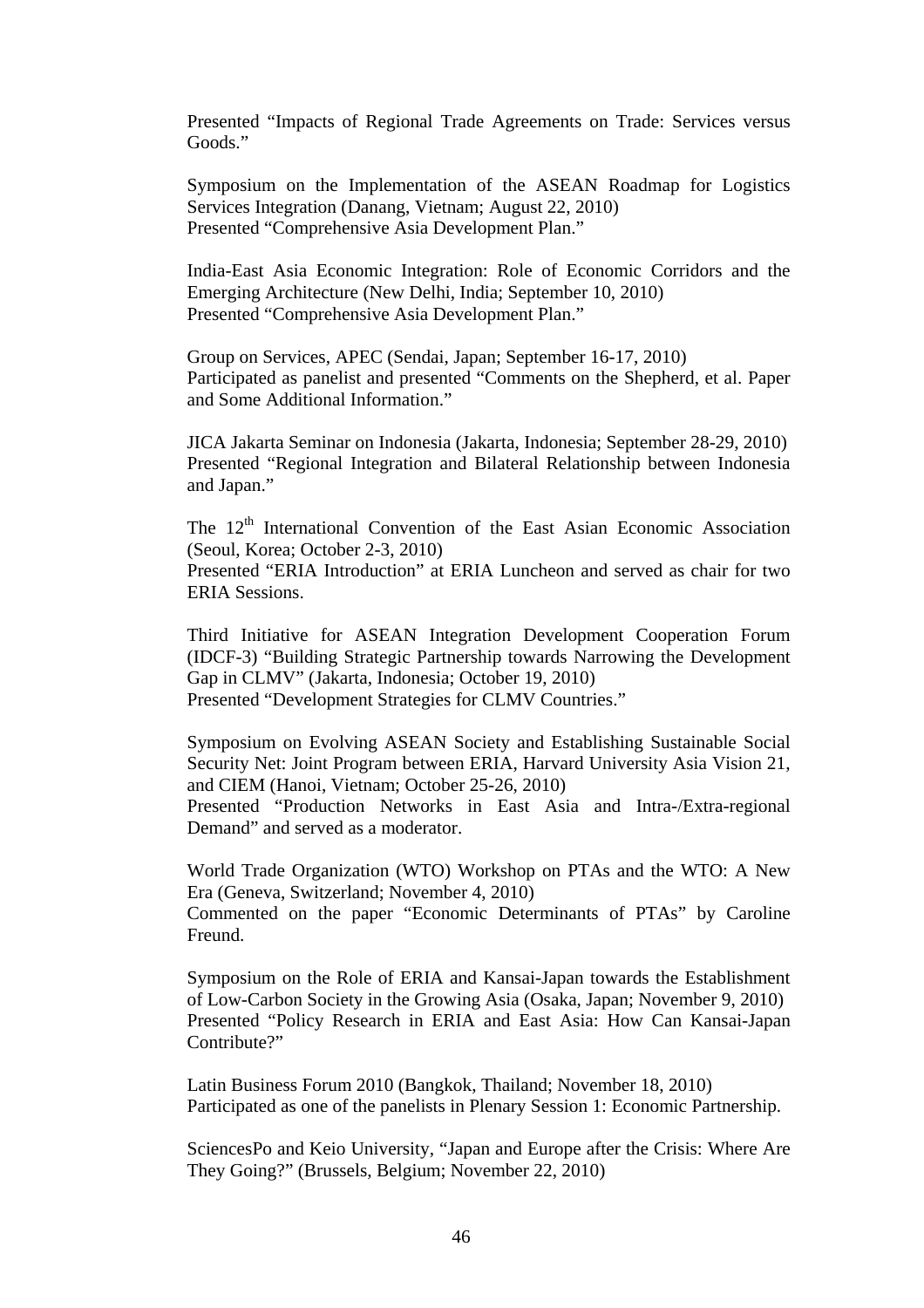Presented "FTA Networking in East Asia and Asia-Pacific: Where Are We Going?"

ASIA Centre, SciencesPo and European Centre for International Political Economy (ECIPE), a seminar on "The Economic Rise of Asia and the Future and EU-Taiwan Relations" (Paris, France; November 23, 2010)

Presented "FTA Networking in East Asia and Asia-Pacific: Where Are We Going?"

ASEAN Economic Congress 2010 "Envision ASEAN Economic Insights" (Bangkok, Thailand; November 24, 2010)

Presented "ASEAN Economic Community and Its Effect to the Global Economy."

OSIPP Symposium "Crisis and Regional Integration in East Asia and EU" (Osaka, Japan; November 29, 2010)

Commented on the paper by Charles Wyplosz titled "What Does the European Crisis Mean for Financial Integration in East Asia?"

Korea International Economic Association Annual Meeting (Seoul, Korea; December 11, 2010)

Attended as the President of the Japan Society of International Economics.

The World Bank Jakarta Office, Evidence Based Policy Dialogue on Growth and Investment in the Manufacturing Sector: Expert Group Roundtable Discussion (Jakarta, Indonesia; December 13, 2010)

Participated as a discussant on "Challenges for Indonesian Manufacturing in an Intensified Global Competition."

The Socialist Republic of Viet Nam Ministry of Foreign Affairs and ERIA, A Symposium: Socialising the Master Plan on ASEAN Connectivity (Ho Chi Minh City, Viet Nam; December 17, 2010)

Presented "Identification of Missing Links and Other Regional Connectivity Efforts."

[2011]

The Fifth Joint Economics Symposium of Five Leading East Asian Universities (Shanghai, China; January 21, 2011)

Presented "Production Networks in East Asia: What We Know So Far," served as a discussant and session chair, and provided a closing remark.

Seminar on East Asia Free Trade Area (Ma'anshan, Anhui, China; March 1, 2011)

Presented "Trade in Services."

5th "Empirical Investigations in International Economics" Conference (Tokyo, Japan; March 10-12, 2011) Organizer with Jon Haveman, Compas Economics.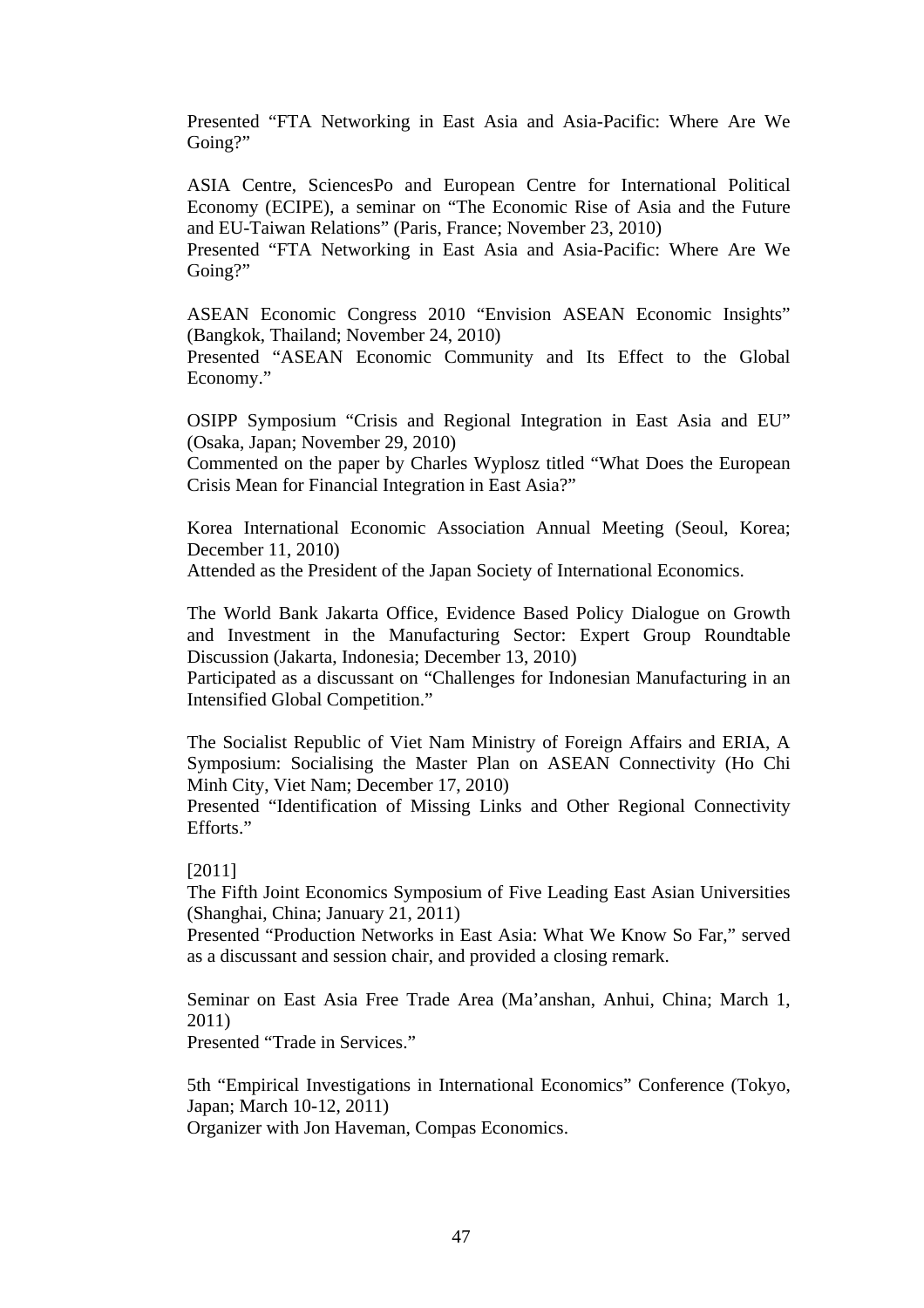Asian Development Bank Institute (ADBI) and Economic Research Institute for ASEAN and East Asia (ERIA) Joint Workshop "Realizing the ASEAN Economic Community: Aspirations and Challenges" (Jakarta, Indonesia; April 4, 2011)

Presented "Changing East Asia's Production Networks: Implications for the AEC and Beyond."

The Government of Indonesia and Economic Research Institute for ASEAN and East Asia (ERIA) "Towards a People-Centered ASEAN Community: Strengthening SMEs in ASEAN" (Jakarta, Indonesia; May 2, 2011) Presented "East Asia's Production Networks and ASEAN SMEs."

Institute of Southeast Asian Studies, ASEAN Roundtable 2011 "Enhancing ASEAN's Connectivity" (Singapore, Singapore; May 5, 2011) Presented "The Development of Logistics Infrastructure in ASEAN: The Comprehensive Asia Development Plan and the Post-AEC Initiative."

Manipur University, Interaction with Foreign Delegates: School of Social Sciences (Imphal, India; May 10, 2011) Participated in discussion on the ASEAN-India connectivity.

25<sup>th</sup> Asia-Pacific Roundtable (Kuala Lumpur, Malaysia; May 30-June 1, 2011) Presented "Physical Connectivity and the East Asian Economy."

Second Asian Development Forum (Tokyo, Japan; June 1, 2011) Presented "The Dynamic East Asian Economy and Economic Cooperation Policy."

PECC-ADBI Conference "Services Trade: New Approaches for the 21<sup>st</sup> Century" (Shatin, Hong Kong; June 1-3, 2011) Commented on the paper titled "China's Services Policy Reform: Pre- and Post-Global Financial Crisis" by Ying Fan.

Japan Society of International Economics, the  $60<sup>th</sup>$  Anniversary Symposium "New Phases of the Asian Economy: Three Years after the Global Financial Crisis" (Kyoto, Japan; June 11, 2011) Participated as an organizer and a moderator.

Brain Storming Session at the Ministry of Trade, Government of Indonesia (Jakarta, Indonesia; July 15, 2011)

Presented "ERIA Research Project on Comprehensive Mapping of FTAs in ASEAN and East Asia"

Preparatory Meeting for ERIA-IDE-UNIDO Joint Research Project on Green Growth (Vienna, Austria; July 18-19, 2011) Presented "Inputs from ERIA."

The Twentieth Meeting of the High Level Tast Force on ASEAN Economic Integration  $(20<sup>th</sup> HLTF-EI)$  (Jakarta, Indonesia; July 27-28, 2011)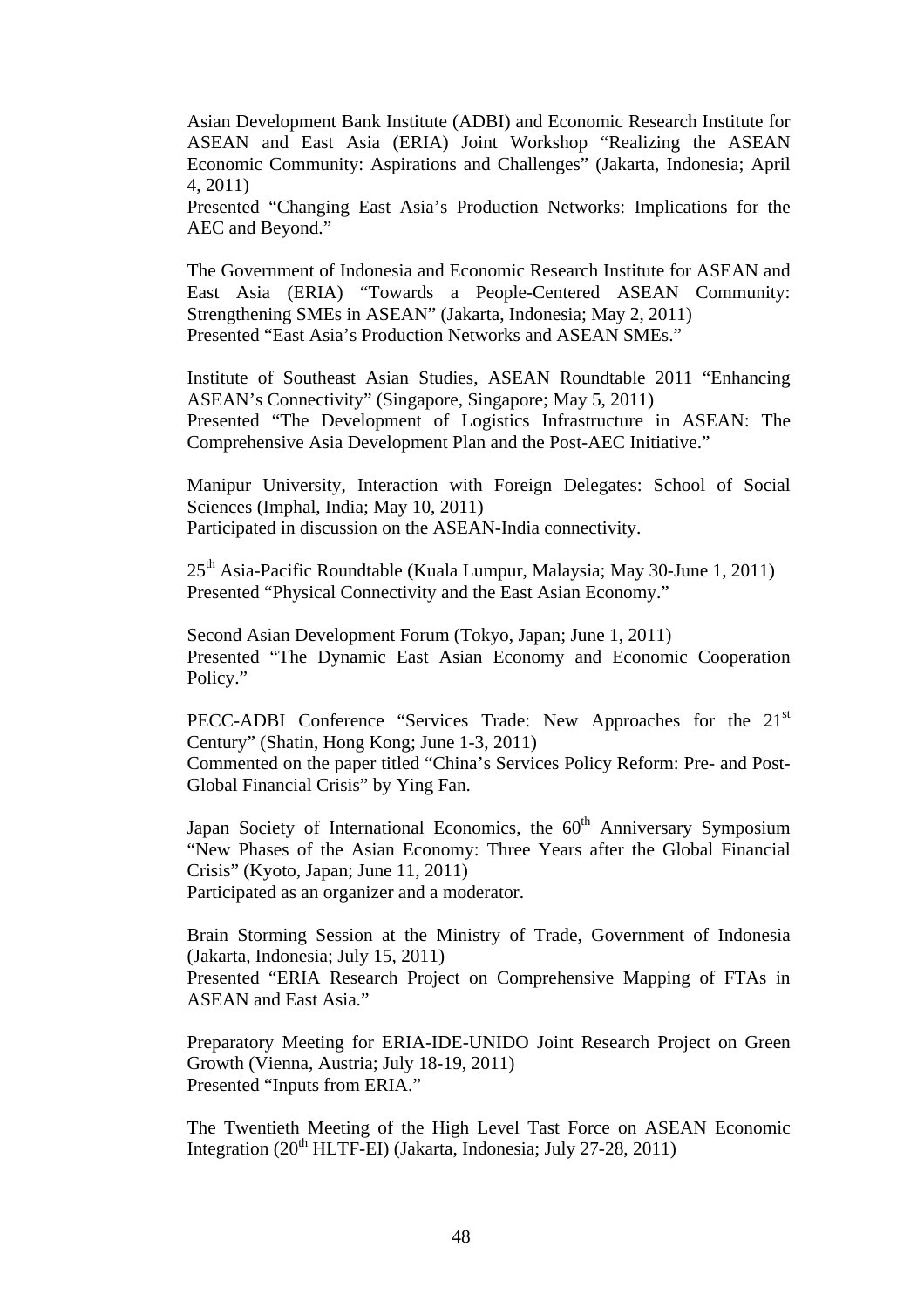Presented "ERIA Research Project on Comprehensive Mapping of FTAs in ASEAN and East Asia" at Working Dinner.

Korea and the World Economy X: Challenges after the Recent Global Turbulences (Claremont, CA, U.S.A.; August 12-13, 2011)

Presented "How Did the Japanese Exports Respond? The Global Financial Crisis and the East Japan Earthquake" (with Mitsuyo Ando) and served as a discussant, moderator, and panelist in the Plenary Session II: Economic Developments Since the Crisis."

ERIA, Ministry of Energy and Mines, Lao PDR, and ASEAN Secretariat, 1<sup>st</sup> EAS Energy Efficiency Conference (Vientiane, Lao PDR; August 24, 2011) Served as a moderator of Session 1: Challenges and Opportunities in Energy Efficiency and Session 4: Closing Session.

16<sup>th</sup> EAS ECTF Meeting (Vientiane, Lao PDR; August 25, 2011) Presented "Deepen Understanding and Move Forward: Energy Market Integration in East Asia."

APEC Seminar on Infrastructure Investment (San Francisco, U.S.A.; September 17, 2011)

Presented "Comprehensive Asia Development Plan."

Conference on Asian Economic Policy Review (Vol. 7, No. 1) Theme: Korea (Tokyo, Japan; October 8, 2011)

Participated as a discussant for the paper titled "Korea's External Economic Relations: History and Challenges" by Soogil Young.

IMF-JICA Conference "Sustaining Development in Low-Income Asia: Infrastructure Investment and Financial Sector Development" (Tokyo, Japan; October 11-12, 2011)

Commented on the paper titled "Policy Challenges for Infrastructure Development in Asian LICs: Lesson Learned from the Region" by Yasuo Fujita.

EU Studies Institute (EUSI), EU and Japan Asia Day "The Uneasy Regionalism under the Uncertainty in Globalisation: The Relations between the EU and the Asia-Pacific Area" (Tokyo, Japan; October 15, 2011)

Presented "Recent Development of Economic Integration in Asia-Pacific: Its Implication for the Japan-EU Relationship."

GOI-ERIA-Harvard Symposium "Moving ASEAN Community Forward into 2015 and Beyond" (Jakarta, Indonesia; October 31-November 1, 2011)

Presented "Moving the ASEAN Economic Community Forward into 2015 and Beyond: Engendering a Competitive, Equitable, Innovative and Sustainable ASEAN."

ASEAN Connectivity Symposium "Enhancing ASEAN Connectivity to Support ASEAN Community 2015" organized by the Government of Indonesia, KEMLU, ASEAN Secretariat, and ERIA (Bali, Indonesia; November 8-9, 2011)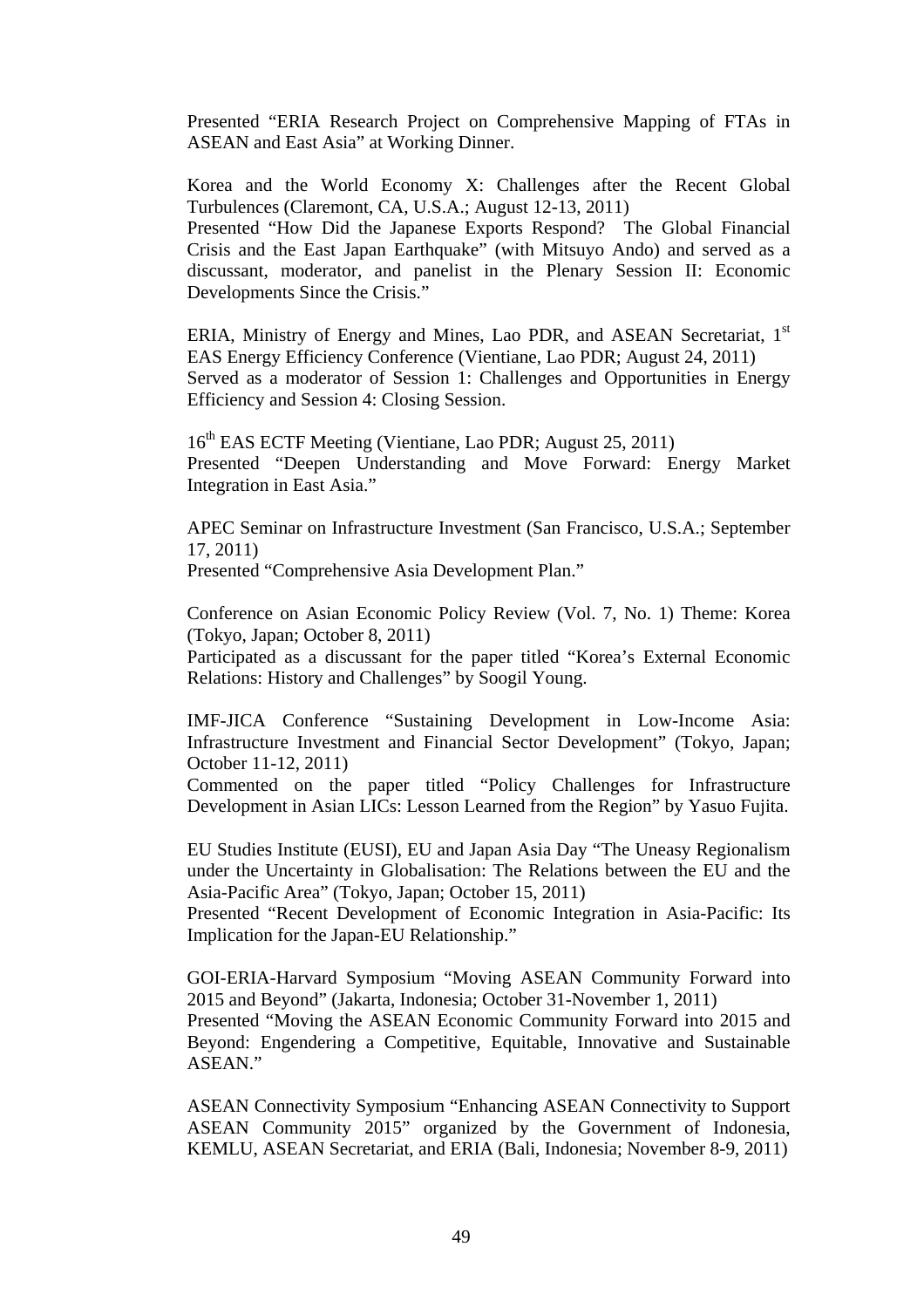Presented a luncheon address titled "Connectivity as a Platform for Deeper East Asia Community Building Efforts."

International Conference on ASEAN-India Connectivity: Towards Deepening Asian Integration organized by RIS, ERIA, and CII (Chennai, India; November 12, 2011)

Provided a special remark.

The Second Joint Annual Conference of National Collegiate Center for Japan Studies and the 2011 International Conference on East Asian Regional Development (Taichun, Taiwan; November 21, 2011)

Povided a Keynote Speech titled "East Asian Economic Integration: Can It Lead the  $21<sup>st</sup>$  Century Regionalism?"

Korea International Economic Association Annual Meeting (Seoul, Korea; December 10, 2011) Attended as the President of the Japan Society of International Economics.

Center for a New American Security and the U.S.-Japan Research Institute, "The Future of Economic and Trade Power: Challenges and Opportunities for the U.S.-Japan Alliance" (Tokyo, Japan; December 15, 2011)

Presented "The Changing Economic Landscape in the Asia-Pacific: U.S. and Japan Roles in Creating a Regional Economic Architecture."

[2012]

The Sixth Joint Economics Symposium of Five Leading East Asian Universities "A New Era of Economic Development in East Asia: Issues and Challenges" (Tokyo, Japan; January 29-30, 2012)

Served as a session chair and a discussant.

ERIA Regional Network Forum in Fukuoka "Economic Integration in East Asia and Strategy in SME Development" (Fukuoka, Japan; February 1, 2012) Presented "Necessity of the Economic Integration in East Asia."

ERIA Asia Cosmopolitan Awards Commemorative Forum in Nara "Moving towards Economic and Cultural Integration in East Asia" (Nara, Japan; February 3, 2012)

Presented "The Asian Economy and Connectivity."

International Conference on Asian Regional Cooperation: Mega-infrastructure Investment in Asia amid Global Uncertainties (Bangkok, Thailand; February 6-7, 2012)

Presented "Progress and Challenges on Trade and Investment Cooperation" and serve as a panelist in the panel discussion.

The University of Nottingham GEP International Conference on Trade, Investment and Production Networks in Asia (Kuala Lumpur, Malaysia; February 15-16, 2012)

Presented "How Did the Japanese Exports Respond? The Global Financial Crisis and the East Japan Earthquake."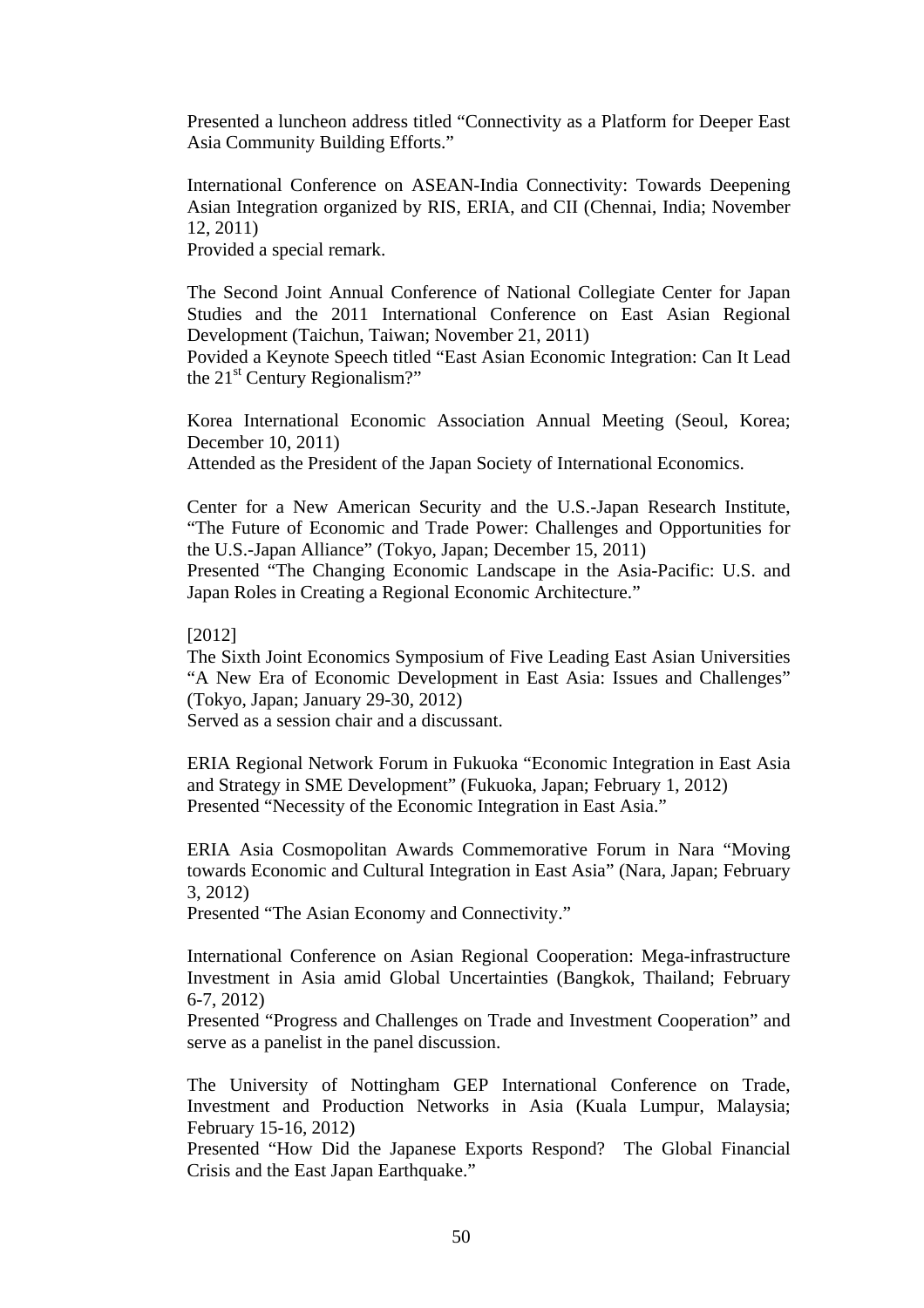Workshop on "Implementing Master Plan on ASEAN Connectivity: Enhancing Institutional Connectivity in Cambodia" co-organized by the Supreme National Economic Council (SNEC), Ministry of Commerce, and Economic Research Institute for ASEAN and East Asia (ERIA) (Phnom Penh, Cambodia; February 16-17, 2012)

Presented "Master Plan on ASEAN Connectivity (MPAC): Why Does ASEAN Need It?"

The Japan-U.S.-China Dialogue "The Asia-Pacific Region in Transition and the Japan-U.S.-China Relations" organized by the Global Forum of Japan (Tokyo, Japan; February 23-24, 2012)

Presented "Opportunities for Deeper Economic Partnership in East Asia and Asia-Pacific: Trade and Investment" and served as a chairperson.

JSPS EU-Japan Joint Seminar on Rethinking Regional Integration in the Light of the Current Crisis: East Asia and Europe (Vienna, Austria; March 9, 2012) Presented "How Did the Japanese Exports Respond to Two Crises in the International Production Networks?"

6th "Empirical Investigations in International Economics" Conference (Tokyo, Japan; March 15-17, 2012) Organizer with Jon Haveman, Bay Area Council Economic Institute.

CEEP-BIT and ERIA Joint Workshop on Energy & Environmental Modeling for Policy Development (Beijing, China; March 27, 2012) Presented "Keynote Speech: Energy Issues from the East Asian Perspective."

(2) Other Major Presentations in Workshops or Seminars

A seminar at Tulane University, LA, on May 22, 1992. Presented a paper titled "R&D Effort, Economic Integration, and Country Size."

A departmental seminar, SUNY at Albany on December 4, 1992. Presented a paper titled "R&D Effort, Economic Integration, and Country Size."

A departmental seminar, SUNY at Albany on October 8, 1993. Presented a paper titled "The Optimal Economic Integration: The Multiple Circular Cities Approach."

The World Bank -Japan Research Fair, Tokyo, Japan on December 12, 1995. Presented research results titled "Invisible Trade Barriers and Price Differentials: Evidence from Japanese Export, Import, and Domestic Price Data."

A seminar at the World Bank, Washington, D.C., U.S.A. on May 6, 1997. Presented a paper titled "East Asian Multinationals and Regional Integration in Asia."

The World Bank -Japan Research Fair, Tokyo, Japan on December 11, 1997.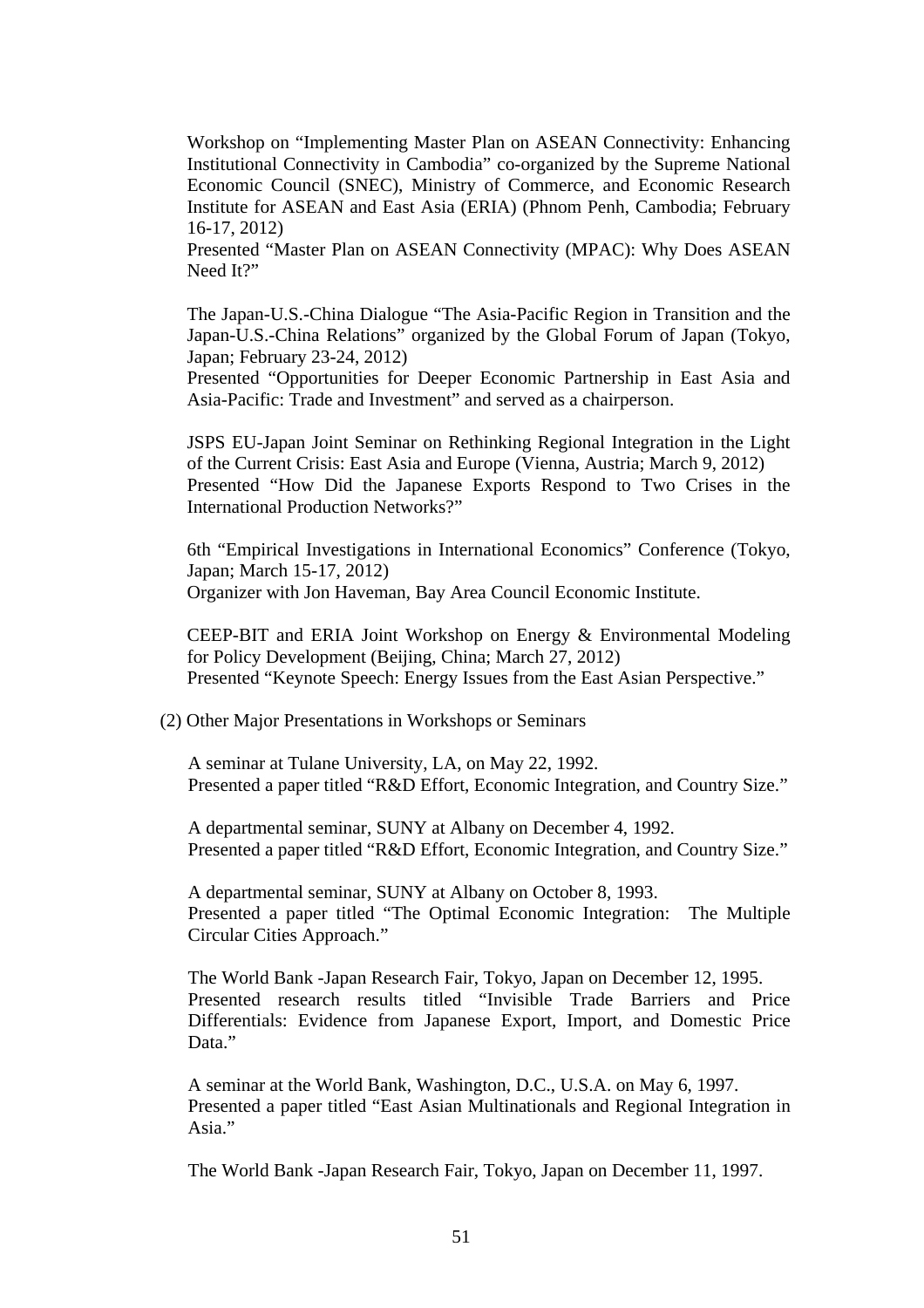Present a paper titled "The Estimation of Tariff Equivalents of NTBs: A Proposal."

A public lecture organized by the Embassy of Japan and the Institute of Policy Studies at Victoria University of Wellington, Wellington, New Zealand on July 15, 1999.

Providing a lecture on "Longer-term Economic Prospects for Japan and Its Relations with Asia-Pacific."

A public lecture organized by the Embassy of Japan and the Business School of the University of Auckland, Auckland, New Zealand on July 16, 1999.

Providing a lecture on "Longer-term Economic Prospects for Japan and Its Relations with Asia-Pacific."

BAPPENAS-JICA Policy Lecture/Discussion Series: 2000-4, Jakarta, Indonesia on September 7, 2000.

Providing lectures on "World Trading Environment and Trade & FDI-related Policies in Asia."

BAPPENAS-JICA Policy Lecture/Discussion Series: 2001/02-6, Jakarta, Indonesia on March 5, 2002.

Providing lectures on "Development Strategies for Economies under Globalization: Southeast Asia as a New Development Model."

METI-U.S. Embassy-JETRO "US-Japan Investment Initiative Regional Seminar in Kobe and Fukuoka, Japan on March 18 and 20, 2002. Serving as a moderator of panel discussion.

The International Centre for the Study of East Asian Development, Kitakyushu (ICSEAD), the Final Workshop of "Foreign Multinational Corporations and Host-Country Labor Markets in Asia" in Kitakyushu, Japan on March 22-23, 2002.

Participated as a discussant.

Japan-ASEAN CEP Expert Group (Singapore; April 24, 2002) Briefing on econometric analysis on free trade agreements. Related article is in *The Business Times* ("Top Stories: Asean's historic opportunity" by Patrick Daniel) on May 2, 2002.

The World Bank Institute, Kick-off Meeting for Foreign Direct Investment and Economic Development: Lessons from East Asian Experience, in Washington, DC, U.S.A. on February 10, 2003.

Presented "Experience of FDI Source Countries: The Case of Japan. Tentative Outline."

Invited lecture at Academia Sinica, Taipei, Taiwan on July 20, 2004. Presented "New Dimensions of International Production Sharing in East Asia: Evidence from International Trade Data and Japanese Micro Data."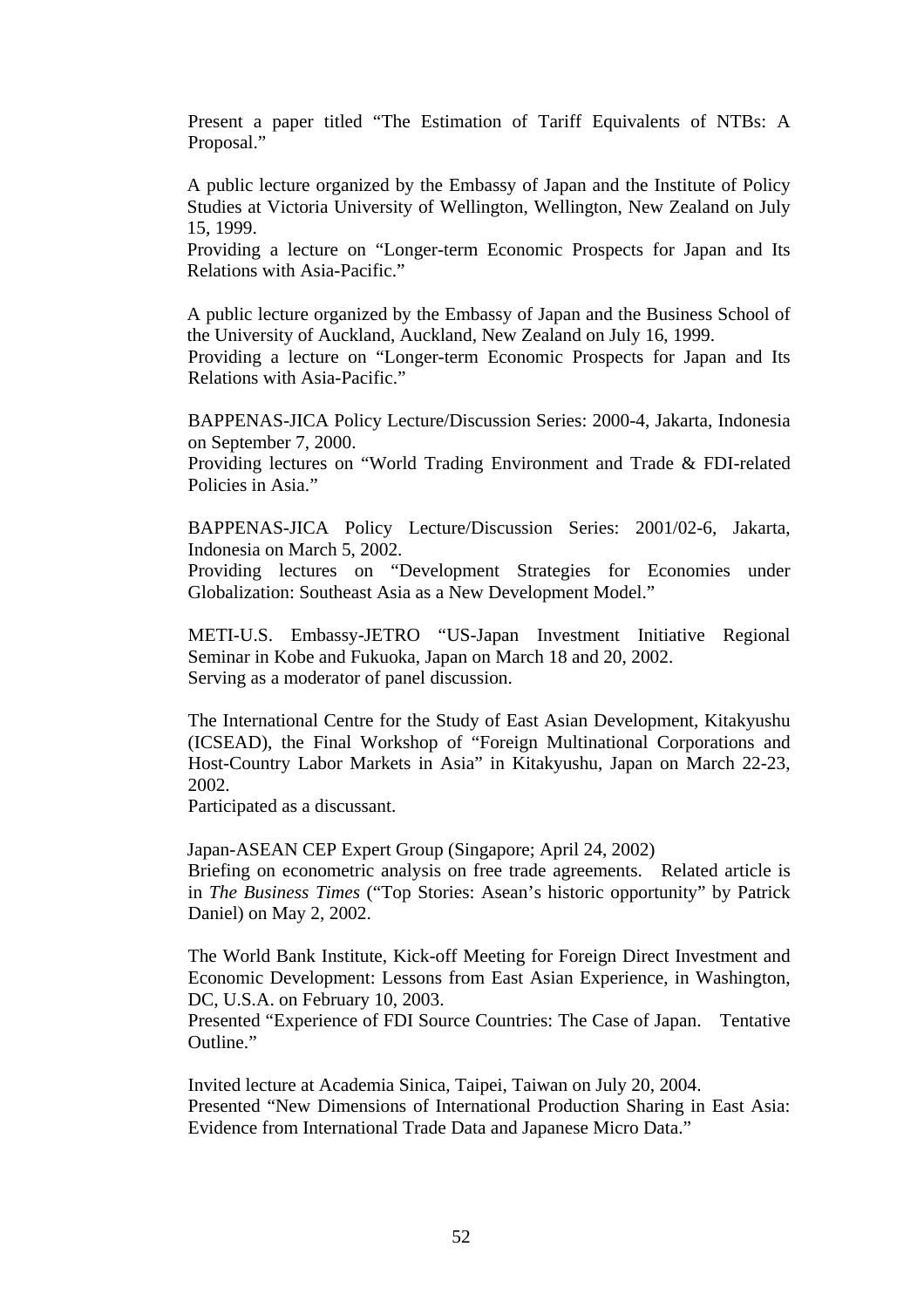Lunch Seminar on the Japanese Economy at the Maison Franco-Japonaise (MFJ), Tokyo, Japan on March 2, 2005.

Presented "International Production/Distribution Networks and Economic Integration in East Asia."

Seminar at the Directorate of Science, Technology, and Industry (DSTI), OECD. Paris, France on June 7, 2005 Presented "Two-dimensional Fragmentation in East Asia: Conceptual Framework and Empirics."

Seminar at Research School of Pacific & Asian Studies (RSPAS) and the Australia-Japan Research Centre (AJRC), Australian National University (Canberra, Australia; November 8, 2007) Presented "International Production and Distribution Networks in East Asia."

Seminar at Victoria University (Melbourne, Australia; November 13, 2007) Presented "International Production and Distribution Networks in East Asia."

Seminar at Australian National University, ANU/AJRC Seminar (Canberra, Australia; November 14, 2007) Presented "Japan's Free Trade Agreements and Agricultural Protection."

Seminar at Kyung Hee University (Seoul, Korea; January 8, 2008) Presented "International Production and Distribution Networks in East Asia."

CIS distinguished Lecture Series, Center for International Studies, GSIS Yonsei University (Seoul, Korea; October 1, 2010) Presented "Economic Integration in Extended East Asia."

Yonsei University Seminar (Seoul, Korea; March28, 2012) Presented "How Did the Japanese Exports Respond to Two Crises in the International Production Networks?"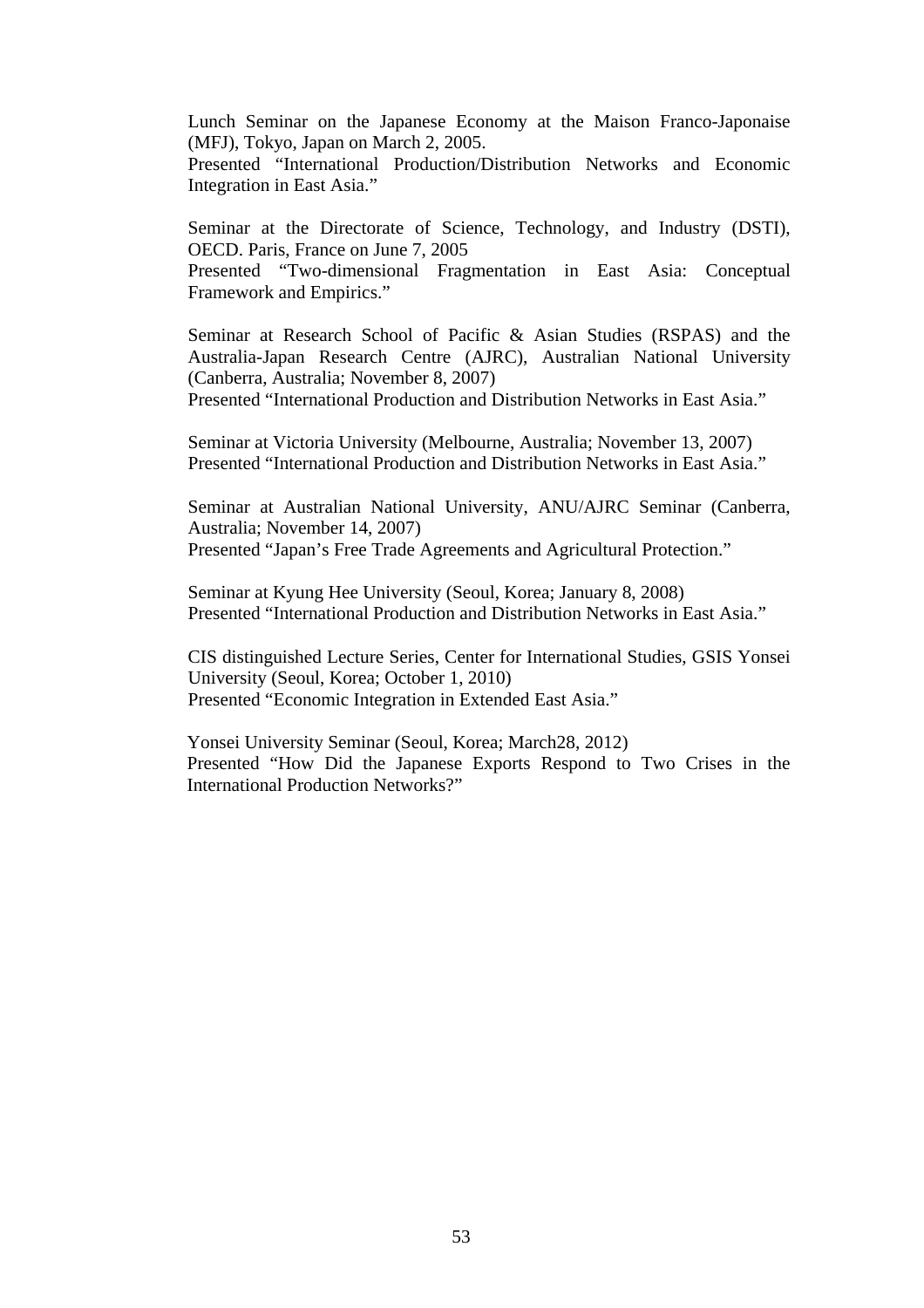3. Research Projects Related to the Japanese Official Development Assistance (ODA) Program and Other Field Trips

(1) Research Projects Related to the Japanese ODA (before 1986)

| (i) Fiscal Year: 1981       | Organization: International Development Center of Japan<br>Project Title: Preliminary Survey for the Formulation of Japan's Economic<br>Cooperation Policy: A Survey for Formulating a Guideline to<br>Establish a Post-Evaluation Method of Cooperation Projects from |
|-----------------------------|------------------------------------------------------------------------------------------------------------------------------------------------------------------------------------------------------------------------------------------------------------------------|
|                             | the Viewpoint of Macroeconomics                                                                                                                                                                                                                                        |
| Country:                    | Indonesia (Aug. to Sept. 1981)                                                                                                                                                                                                                                         |
| Sponsor:                    | Ministry of Foreign Affairs, Government of Japan                                                                                                                                                                                                                       |
| (ii) Fiscal Year: 1982      |                                                                                                                                                                                                                                                                        |
|                             | Organization: International Development Center of Japan                                                                                                                                                                                                                |
|                             | Project Title: Survey of Potential Fields of Japanese Cooperation in the<br><b>Infrastructure Sector in Selected Latin American Countries</b>                                                                                                                          |
| Countries:                  | Peru, Colombia, Mexico, Panama, Venezuela, and the U.S.A.<br>(Sept. to Oct. 1982)                                                                                                                                                                                      |
| Sponsor:                    | Ministry of Construction, Government of Japan                                                                                                                                                                                                                          |
| (iii) Fiscal Year: 1982     |                                                                                                                                                                                                                                                                        |
|                             | Organization: International Development Center of Japan                                                                                                                                                                                                                |
|                             | Project Title: Manual for Comprehensive Master Plan Studies of Urban                                                                                                                                                                                                   |
|                             | Transport                                                                                                                                                                                                                                                              |
| Sponsor:                    | Japan International Cooperation Agency, Government of Japan                                                                                                                                                                                                            |
| (iv) Fiscal Year: 1982-1983 |                                                                                                                                                                                                                                                                        |
|                             | Organization: International Development Center of Japan                                                                                                                                                                                                                |
|                             | Project Title: Urban Transport Management Study                                                                                                                                                                                                                        |
| (v) Fiscal Year: 1983-1984  |                                                                                                                                                                                                                                                                        |
|                             | Organization: International Development Center of Japan                                                                                                                                                                                                                |
|                             | Project Title: The Sub-Regional Development Study on the Upper-Southern<br>Part of Thailand                                                                                                                                                                            |
| Country:                    | Thailand (April to Aug. 1983, Feb. to March 1984)                                                                                                                                                                                                                      |
| Sponsor:                    | Japan International Cooperation Agency, Government of Japan                                                                                                                                                                                                            |
| (vi) Fiscal Year: 1983      |                                                                                                                                                                                                                                                                        |
|                             | Organization: International Development Center of Japan                                                                                                                                                                                                                |
|                             | Project Title: Survey of Potential Fields of Japanese Cooperation in the                                                                                                                                                                                               |
|                             | <b>Infrastructure Sector in Selected Middle East Countries</b>                                                                                                                                                                                                         |
| Countries:                  | Jordan, Saudi Arabia, Turkey, and Iran (Oct. to Nov. 1983)                                                                                                                                                                                                             |
| Sponsor:                    | Ministry of Construction, Government of Japan                                                                                                                                                                                                                          |
| (vii) Fiscal Year: 1984     |                                                                                                                                                                                                                                                                        |
|                             | Organization: International Development Center of Japan                                                                                                                                                                                                                |
|                             |                                                                                                                                                                                                                                                                        |

Project Title: Study of Japanese Technical Cooperation for Industrial Development in Indonesia, Thailand, and Singapore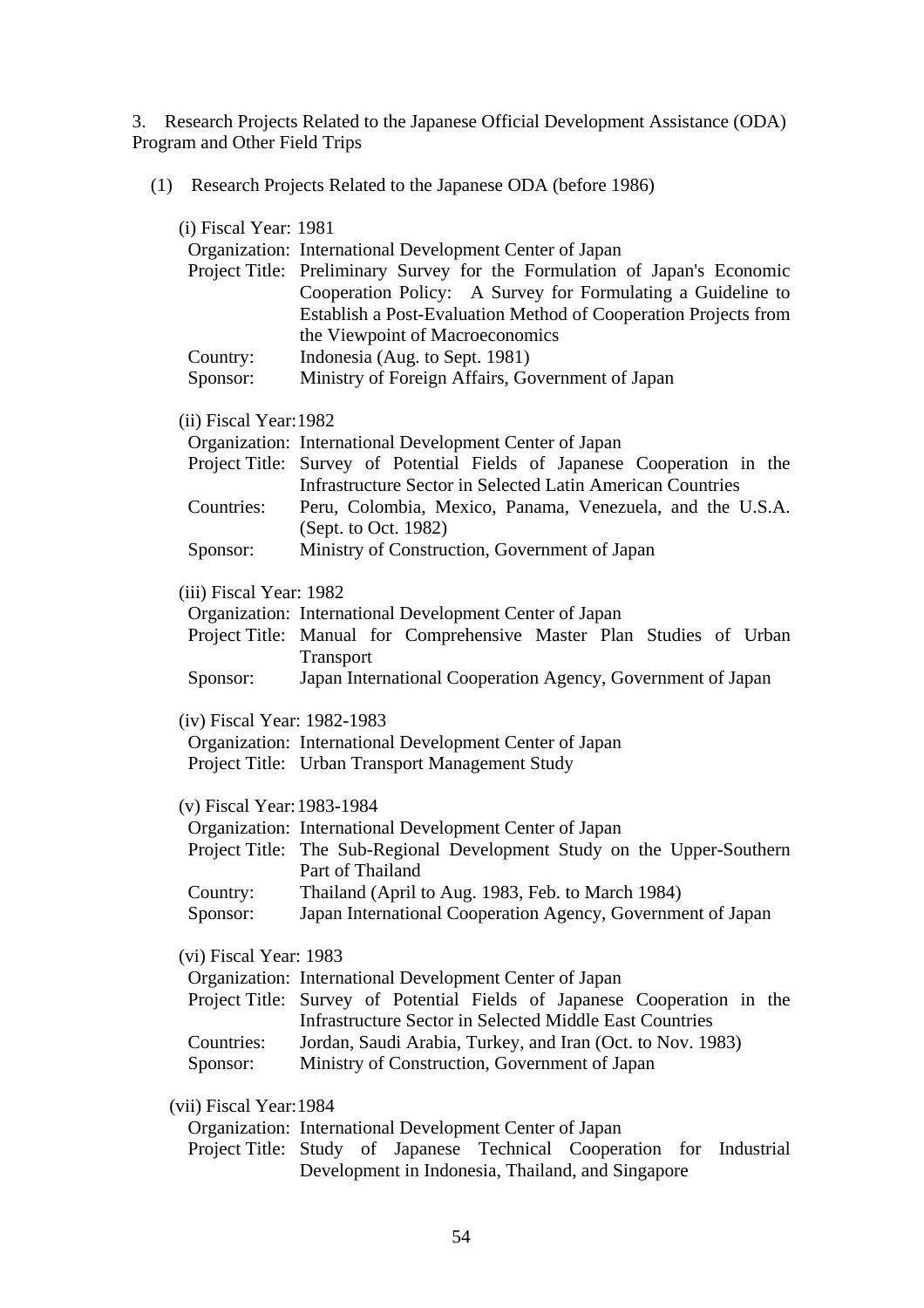| Countries:<br>Sponsor:                            | Indonesia, Thailand, and Singapore (Oct. to Nov. and Dec. 1984,<br>Jan. and March 1985)<br>Ministry of International Trade and Industry, Government of<br>Japan                                                                                                                                   |
|---------------------------------------------------|---------------------------------------------------------------------------------------------------------------------------------------------------------------------------------------------------------------------------------------------------------------------------------------------------|
| (viii) Fiscal Year: 1984                          | Organization: International Development Center of Japan<br>Project Title: Study of Japan's Long-Term Economic Cooperation Policy to<br>Thailand and Indonesia                                                                                                                                     |
| Sponsor:                                          | Ministry of Foreign Affairs, Government of Japan                                                                                                                                                                                                                                                  |
| (ix) Fiscal Year: 1984                            | Organization: World Economy Research Association<br>Project Title: Study of the Economic Development of East Asian Countries and<br>Japan: with Emphasis on Horizontal Trade Relationships                                                                                                        |
| Sponsor:                                          | Ministry of Foreign Affairs, Government of Japan                                                                                                                                                                                                                                                  |
| $(x)$ Fiscal Year: 1984                           | Organization: International Development Center of Japan<br>Project Title: A Basic Study of the Graduation Process of Semi-Industrialized<br>Countries and Japanese Economic Cooperation                                                                                                           |
| Sponsor:                                          | Economic Planning Agency, Government of Japan                                                                                                                                                                                                                                                     |
| (xi) Fiscal Year: 1985<br>Countries:<br>Sponsor:  | Organization: International Development Center of Japan<br>Project Title: Study of Japan's Basic Policies of Economic Cooperation with<br>Pakistan and Malaysia<br>Pakistan, Malaysia, and Korea (July 1985, Jan. and March to<br>April 1986)<br>Ministry of Foreign Affairs, Government of Japan |
| (xii) Fiscal Year: 1985<br>Countries:<br>Sponsor: | Organization: International Development Center of Japan<br>Project Title: Study of Economic Cooperation between ASEAN Countries and<br>Japan<br>Thailand (Nov. 1985)<br>Economic Planning Agency, Government of Japan                                                                             |
| (xiii) Fiscal Year: 1985-1986                     | Organization: Institute of Developing Economies<br>Project Title: Research on the Development Strategies with Export Promotion<br>(informal participation)                                                                                                                                        |
| (xiv) Fiscal Year: 1985<br>Sponsor:               | Organization: The Japan Institute of International Affairs<br>Project Title: ASEAN Regional Studies Promotion Programme (ARSPP)<br>Ministry of Foreign Affairs, Government of Japan                                                                                                               |
|                                                   |                                                                                                                                                                                                                                                                                                   |

(2) Research Trips (after 1994)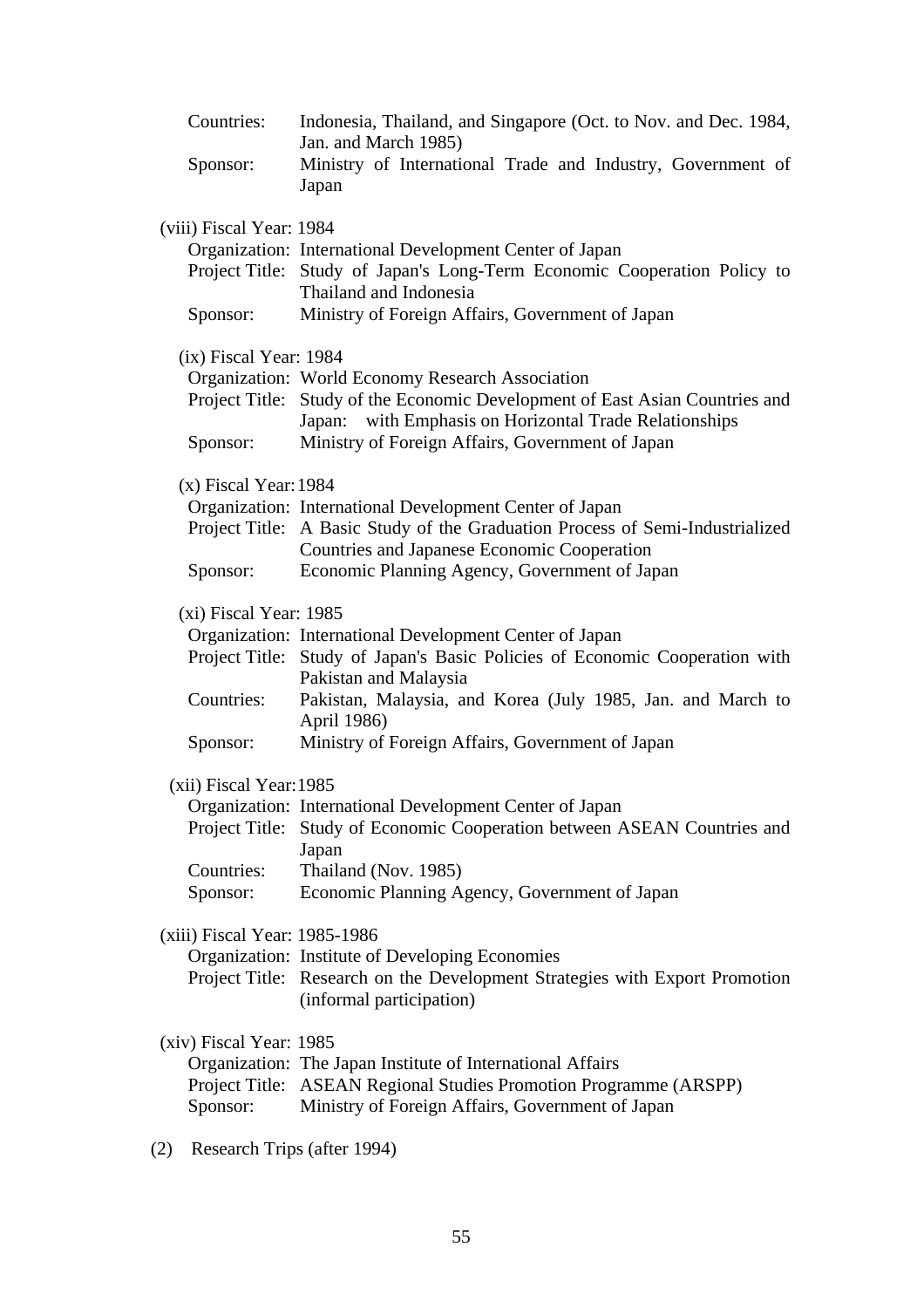| <b>Fiscal Year:</b> | 1994                                                                           |
|---------------------|--------------------------------------------------------------------------------|
|                     | Organization: International Development Center of Japan                        |
| Project:            | The Study on Economic Development of the Argentine Republic                    |
| Countries:          | Argentina, Chile, China, and Viet Nam (1994)                                   |
| Fiscal Year:        | 1995                                                                           |
|                     | Organization: Ministry of Foreign Affairs, Government of Japan                 |
| Project:            | <b>Expert Exchange Program</b>                                                 |
| Countries:          | Croatia and Slovenia (1996)                                                    |
|                     |                                                                                |
| Fiscal Year:        | 1995                                                                           |
|                     | Organization: Institute of Statistical Research and Ministry of International  |
|                     | Trade                                                                          |
|                     | and Industry, Government of Japan                                              |
| Project:            | Survey on Enterprise/Establishment Statistics and Foreign Direct               |
|                     | <b>Investment Statistics</b>                                                   |
| Countries:          | France, U.K., Germany, Switzerland, and the U.S.A. (1996)                      |
| Fiscal Year:        | 1996                                                                           |
|                     | Organization: Japan International Cooperation Agency, Government of Japan      |
| Project:            | Short-term Dispatched Expert (seminar, industrial policy)                      |
| Country:            | Jordan (1996)                                                                  |
|                     |                                                                                |
| Fiscal Year:        | 1996                                                                           |
|                     | Organization: Institute for Developing Economies and Ministry of International |
|                     | Trade and Industry, Government of Japan                                        |
| Project:            | <b>Survey on Industrial Statistics in ASEAN Countries</b>                      |
| Countries:          | Philippines, Indonesia, Malaysia, Thailand, Viet Nam (1996)                    |
| Fiscal Year:        | 1996                                                                           |
|                     | Organization: Ministry of International Trade and Industry, Government of      |
|                     | Japan                                                                          |
| Project:            | Survey on Longitudinal Data in Canada and the United States                    |
| Countries:          | Canada, U.S.A. (1996)                                                          |
|                     |                                                                                |
| <b>Fiscal Year:</b> | 1997                                                                           |
|                     | Organization: Japan International Cooperation Agency, Government of Japan      |
| Project:            | Short-term Dispatched Expert (seminar, industrial policy)                      |
| Countries:          | Jordan, France (1997)                                                          |
|                     | ("First Order of King Hussain Decoration of Distinguished                      |
|                     | Service to the Country" is awarded.)                                           |
| Fiscal Year:        | 1997                                                                           |
| Project:            | The Formation of Sub-regional markets in East Asia and the Role                |
|                     | of Japanese affiliates                                                         |
| Country:            | China (1997)                                                                   |
|                     |                                                                                |
| Fiscal Year:        | 1997                                                                           |
|                     | Organization: Ministry of International Trade and Industry, Government of      |
|                     | Japan                                                                          |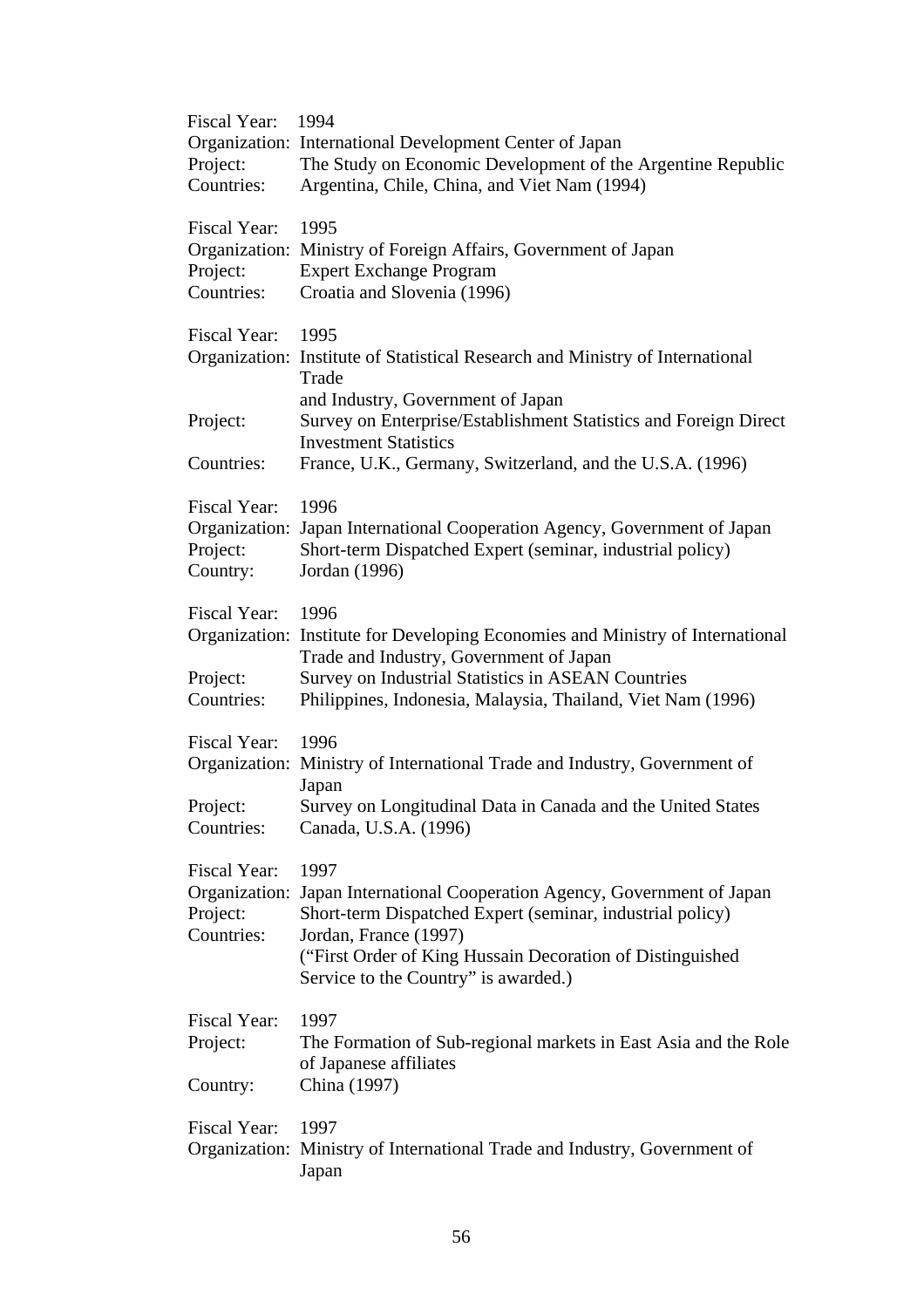| Project:                               | <b>Statistical Survey Mission</b>                                                                                               |
|----------------------------------------|---------------------------------------------------------------------------------------------------------------------------------|
| Countries:                             | Thailand, the Philippines (1998)                                                                                                |
| Fiscal Year:                           | 1997                                                                                                                            |
| Organization:                          | Japan International Cooperation Agency, Government of Japan                                                                     |
| Project:                               | Short-term Dispatched Expert (industrial policy)                                                                                |
| Countries:                             | Jordan, The United Kingdom (1998)                                                                                               |
| Fiscal Year:<br>Project:<br>Countries: | 1998<br>The Formation of Sub-regional markets in East Asia and the Role<br>of Japanese affiliates<br>Singapore, Malaysia (1998) |
| Fiscal Year:<br>Project:<br>Country:   | 1998<br>Organization: Kaigai Boueki Kaihatsu Kyoukai<br>Study Group on Rescuing Indonesia<br>Indonesia (1998)                   |
| Fiscal Year:                           | 1999                                                                                                                            |
| Organization:                          | Japan International Cooperation Agency, Government of Japan                                                                     |
| Project:                               | Short-term Dispatched Expert (industrial policy)                                                                                |
| Countries:                             | Jordan, France (1999)                                                                                                           |
| Fiscal Year:                           | 1999                                                                                                                            |
| Organization:                          | Japan International Cooperation Agency, Government of Japan                                                                     |
| Project:                               | Short-term Dispatched Expert                                                                                                    |
| Country:                               | <b>Viet Nam (1999)</b>                                                                                                          |
| Fiscal Year:<br>Project:<br>Countries: | 1999<br>The Formation of Sub-regional markets in East Asia and the Role<br>of Japanese affiliates<br>China, Hong Kong (1999)    |
| Fiscal Year:                           | 1999                                                                                                                            |
| Project:                               | Keio University Center for Excellence Project on Asian Crisis                                                                   |
| Countries:                             | Indonesia, Malaysia, Thailand (1999)                                                                                            |
| Fiscal Year:                           | 1999                                                                                                                            |
| Project:                               | Keio University Center for Excellence Project on Asian Crisis                                                                   |
| Countries:                             | Hong Kong, China (1999)                                                                                                         |
| Fiscal Year:<br>Project:<br>Country:   | 1999<br>Japan Machinery Center for Trade and Investment, Asian Pacific<br>Committee, Mission to Korea<br>Korea (2000)           |
| Fiscal Year:                           | 2000                                                                                                                            |
| Organization:                          | Japan International Cooperation Agency, Government of Japan                                                                     |
| Project:                               | Short-term Dispatched Expert                                                                                                    |
| Country:                               | Vietnam (2000x2, 2001)                                                                                                          |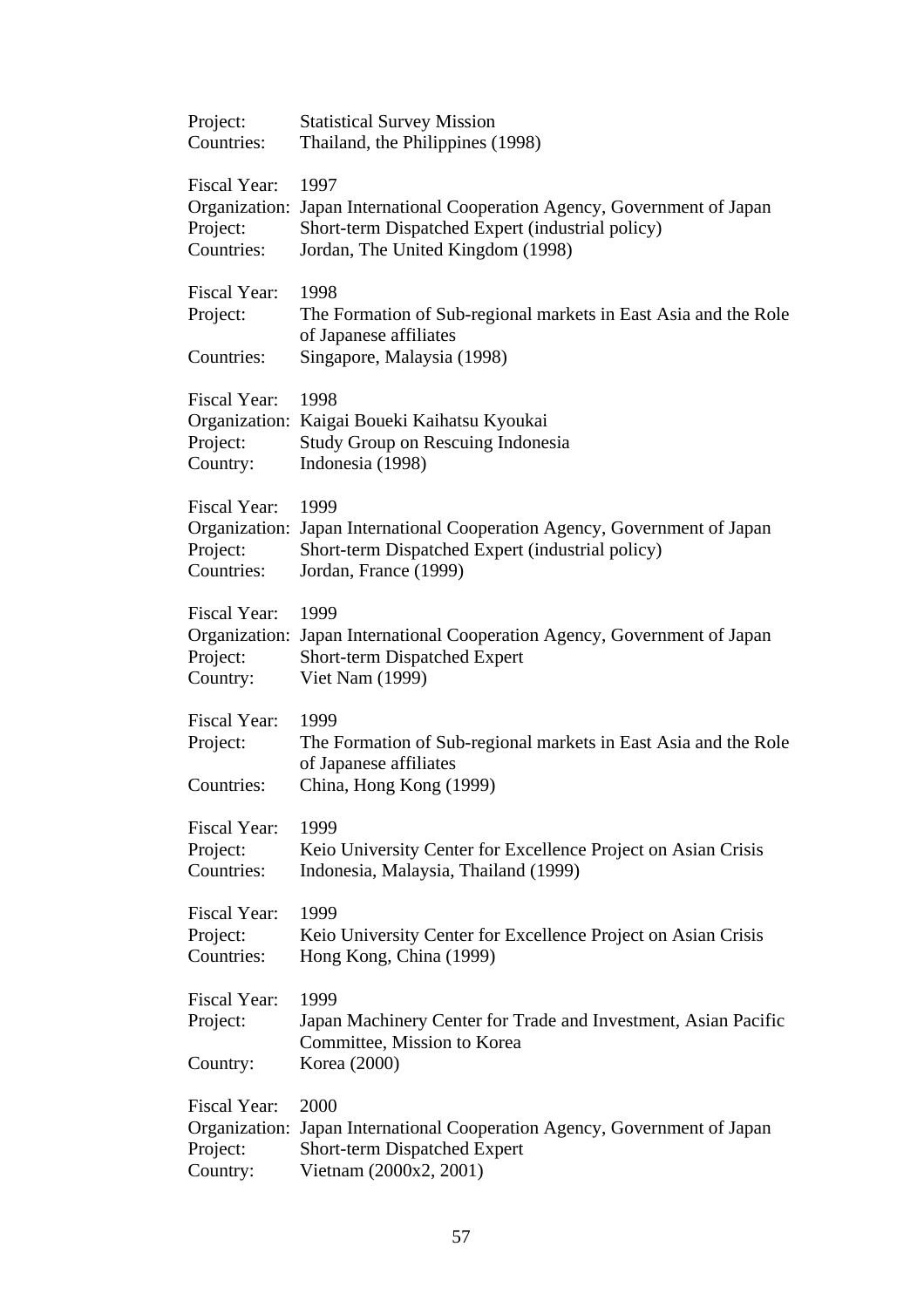| Fiscal Year: | 2000                                                                                      |
|--------------|-------------------------------------------------------------------------------------------|
|              | Organization: Japan International Cooperation Agency, Government of Japan                 |
| Project:     | Short-term Dispatched Expert                                                              |
| Country:     | Indonesia (2000)                                                                          |
|              |                                                                                           |
| Fiscal Year: | 2001                                                                                      |
|              | Organization: Institute of Developing Economies, Japan External Trade                     |
|              | Organization                                                                              |
| Project:     | Yamagata Study Group                                                                      |
| Countries:   | India, Bangladesh (2001)                                                                  |
|              |                                                                                           |
| Fiscal Year: | 2001                                                                                      |
|              | Organization: Japan International Cooperation Agency, Government of Japan                 |
| Project:     | Short-term Dispatched Expert                                                              |
| Country:     | Vietnam $(2001x2)$                                                                        |
|              |                                                                                           |
| Fiscal Year: | 2001                                                                                      |
|              | Organization: Japan External Trade Organization and Keio University                       |
| Project:     | The Formation of Sub-regional markets in East Asia and the Role<br>of Japanese affiliates |
| Country:     | China (2001)                                                                              |
|              |                                                                                           |
| Fiscal Year: | 2001                                                                                      |
|              | Organization: Japan International Cooperation Agency, Government of Japan                 |
| Project:     | Short-term Dispatched Expert                                                              |
| Country:     | Indonesia (2002)                                                                          |
|              |                                                                                           |
| Fiscal Year: | 2002                                                                                      |
|              | Organization: Keio University                                                             |
| Project:     | The Formation of Sub-regional markets in East Asia and the Role                           |
|              | of Japanese affiliates                                                                    |
| Country:     | Korea and Taiwan (2002)                                                                   |
|              |                                                                                           |
| Fiscal Year: | 2002                                                                                      |
|              | Organization: Japan International Cooperation Agency, Government of Japan                 |
| Project:     | <b>Short-term Dispatched Expert</b>                                                       |
| Country:     | Vietnam $(2003x2)$                                                                        |
|              |                                                                                           |
| Fiscal Year: | 2003                                                                                      |
|              | Organization: World Bank and Space Design Bureau                                          |
| Project:     | Studies That Estimate the Ad Valorem Equivalence of Barriers to                           |
|              | Foreign Direct Investment in Key Services Sectors in Russia<br>Russia (2003)              |
| Country:     |                                                                                           |
| Fiscal Year: | 2003                                                                                      |
|              | Organization: Japan International Cooperation Agency, Government of Japan                 |
| Project:     | Short-term Dispatched Expert                                                              |
| Country:     | Vietnam (2003)                                                                            |
|              |                                                                                           |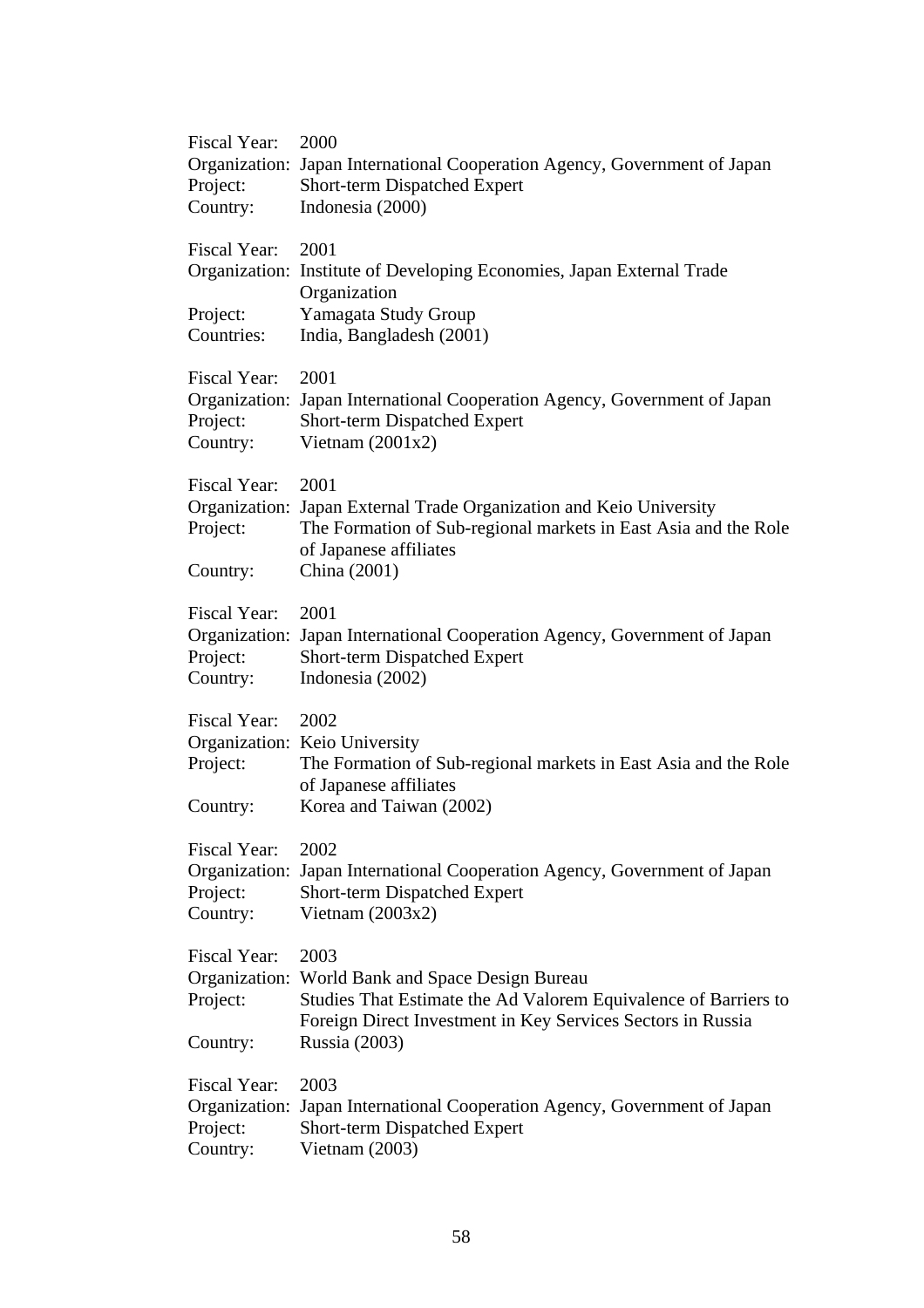| Fiscal Year:<br>Project:<br>Country:             | 2003<br>Organization: Japan External Trade Organization<br><b>JEXSA Projects Evaluation Committee</b><br>Thailand (2004)                                                        |
|--------------------------------------------------|---------------------------------------------------------------------------------------------------------------------------------------------------------------------------------|
| Fiscal Year:<br>Project:<br>Country:             | 2003<br>Organization: Japan Bank for Economic Cooperation<br>Study on Trade and Investment Policies in Indonesia<br>Indonesia (2004)                                            |
| Fiscal Year:<br>Project:<br>Country:             | 2004<br>Organization: Keio University<br>Study on Production/Distribution Networks in Middle and<br><b>Eastern Europe</b><br>Czech, Austria, Slovakia, and Poland (2004)        |
| Fiscal Year:                                     | 2004<br>Organization: Japan Machinery Center for Trade and Investment and Keio<br>University                                                                                    |
| Project:                                         | Study on Production/Distribution Networks in Middle and<br><b>Eastern Europe</b>                                                                                                |
| Country:                                         | Hungary (2004)                                                                                                                                                                  |
| Fiscal Year:<br>Project:<br>Country:             | 2004<br>Organization: Keio University<br>21st Century Center of Excellence Project<br>Mexico (2004)                                                                             |
| Fiscal Year:<br>Project:<br>Country:             | 2004<br>Organization: Ministry of Foreign Affairs, Government of Japan<br>Project on Japan-MERCOSUR Economic Relations Promotion<br>Brazil, Argentina (2004)                    |
| Fiscal Year:<br>Project:<br>Countries:           | 2005<br>Organization: Japan External Trade Organization, Institute of Developing<br>Economies<br>The East Asian Challenge Project<br>Thailand, Laos, Malaysia, Singapore (2005) |
| Fiscal Year:<br>Country:                         | 2005<br>Organization: Japan Bank for International Cooperation<br>Indonesia (2005)                                                                                              |
| Fiscal Year:<br>Organization: JACTIM<br>Country: | 2005<br>Malaysia (2006)                                                                                                                                                         |
| Fiscal Year:<br>Countries:                       | 2005<br>Organization: Japan External Trade Organization<br>Myanmar, Thailand (2006)                                                                                             |